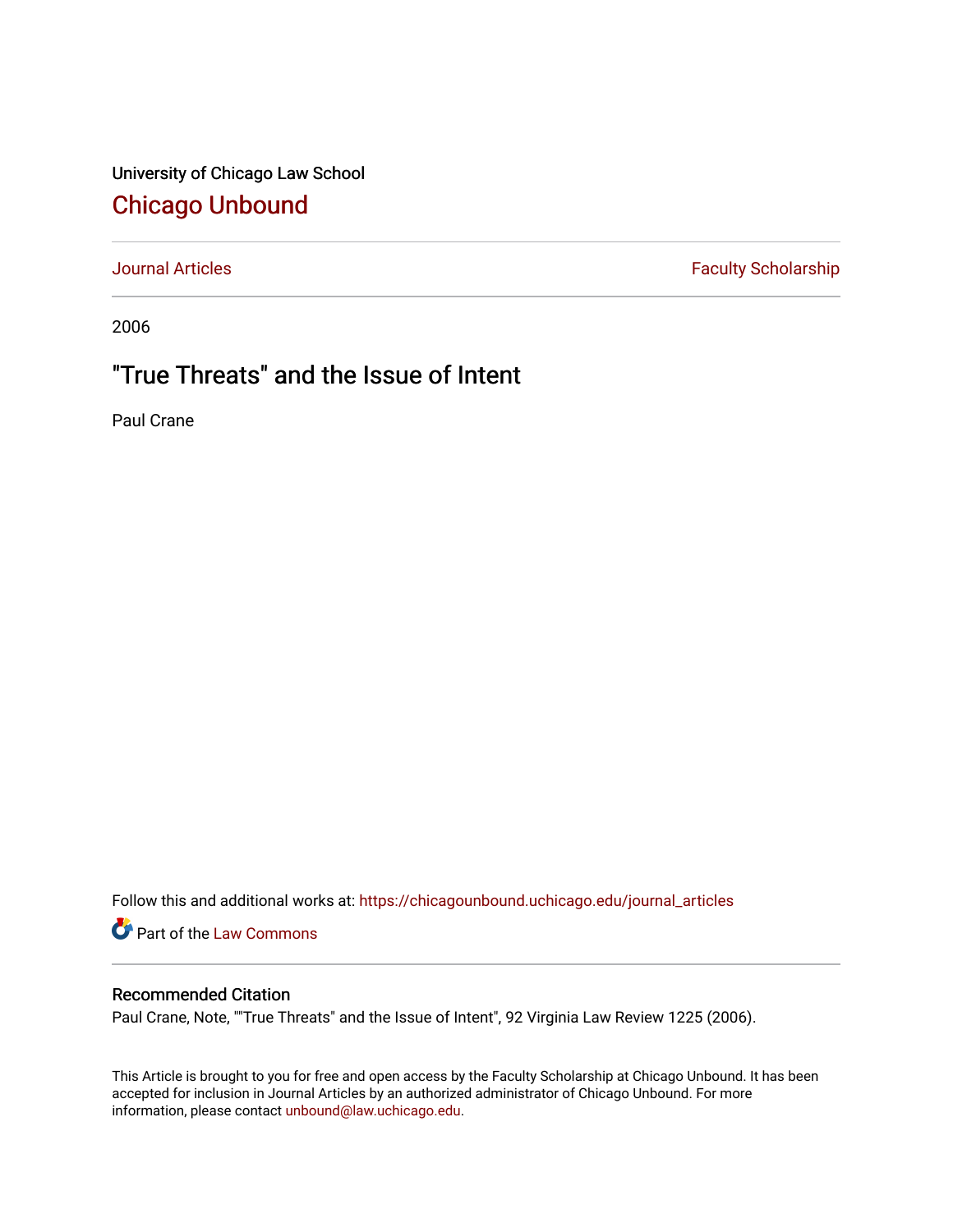#### "TRUE THREATS" AND THE ISSUE OF INTENT

*Paul T. Cran[e\\*](#page-1-0)*

| INTRODUCTION: WADING THROUGH MUDDIED WATERS 1226          |  |
|-----------------------------------------------------------|--|
| PUNISHING PURE SPEECH: THE PROSCRIPTION OF                |  |
|                                                           |  |
| II. DEVELOPING AN INTENT STANDARD: THE ROAD TO            |  |
|                                                           |  |
|                                                           |  |
| <b>B.</b> Available Approaches: Objective and Subjective  |  |
| Standards and Why the Difference Matters 1235             |  |
| C. Lower Courts and the Mens Rea of Subjective Tests 1237 |  |
| D. Lower Courts and the Mens Rea of Objective Tests  1243 |  |
| E. The Penultimate Step: Planned Parenthood of the        |  |
| Columbia/Willamette, Inc. v. American Coalition of        |  |
|                                                           |  |
| III. THE COURT FINALLY SPEAKS: VIRGINIA V. BLACK  1252    |  |
| IV. SO THE COURT SPOKE, BUT WHAT DID THE LOWER            |  |
|                                                           |  |
|                                                           |  |
|                                                           |  |
| C. The Ninth Circuit: A Locus for (and Microcosm of)      |  |
|                                                           |  |
| V. WHAT SHOULD THE INTENT STANDARD BE?:                   |  |
|                                                           |  |
|                                                           |  |
|                                                           |  |

1225

<span id="page-1-0"></span><sup>\*</sup> J.D. expected May 2007, University of Virginia School of Law; M.A. History expected May 2007, University of Virginia. First, I would like to thank Josh Wheeler for introducing me to the case of *Virginia v. Black* and the area of "true threats." This Note would not exist if not for his guidance. I also would like to thank Dean John Jeffries, Jr., and Professor John Harrison; their teachings have greatly influenced my thoughts not only on this topic specifically but on the law more generally. Additionally, I am grateful to Professor Robert O'Neil for his helpful suggestions. I also owe a debt of gratitude to the talented editors of the Virginia Law Review, especially Angela Harris, for their helpful comments. Finally, a special thanks to my best editor, Alison Ferland, for her love and support.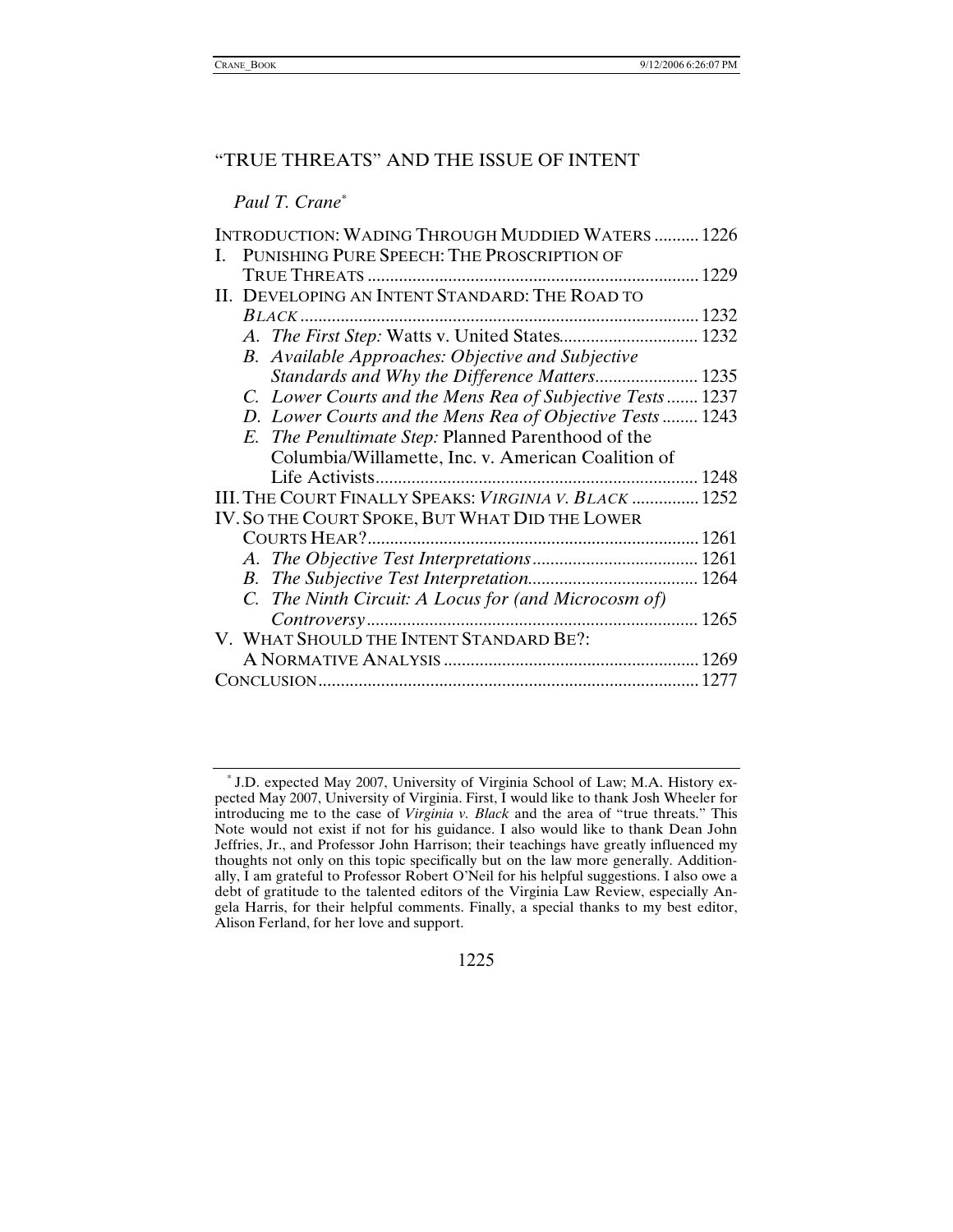<span id="page-2-0"></span>

"True threats" encompass those statements where the speaker means to communicate a serious expression of an intent to commit an act of unlawful violence to a particular individual or group of individuals. The speaker need not actually intend to carry out the threat.

 $-$ Justice O'Connor's opinion of the Court in *Virginia v. Black*<sup>[1](#page-2-1)</sup>

### INTRODUCTION: WADING THROUGH MUDDIED WATERS

OME Supreme Court decisions clarify a murky area of the law. SOME Supreme Court decisions clarify a murky area of the law.<br>Others further muddy an area in need of clarification. Unfortunately, the Court's decision in *Virginia v. Black* has proven to be another instance of the latter. For the first time, the Court in *Black* defined the term "true threat";<sup>[2](#page-2-2)</sup> however, in providing a definition, the Court created more confusion than elucidation. Instead of clearly articulating the contours of what constitutes a "true threat," the Court's definition (and opinion) spawned as many questions as answers.<sup>3</sup>One critical question the Court's ambiguous language failed to answer is what intent, if any, the government must prove a speaker had in order for his communication to qualify as a "true threat" and, thus, unprotected speech. Put another way, what is the required mens rea for threatening speech to be constitutionally criminalized? A brief comparison of two recent (post-*Black*) lower court opinions demonstrates the uncertainty underlying this specific area of "true threats" jurisprudence.

In*United States v. Bly*,<sup>4</sup> a federal district court refused to dismiss an indictment against a defendant charged with, inter alia, mailing a threatening communication in violation of federal law.<sup>5</sup> The court

<span id="page-2-1"></span> $^{1}$  538 U.S. 343, 359–60 (2003) (internal citations omitted).

<span id="page-2-2"></span> $2$  See id. and accompanying text.

<span id="page-2-3"></span><sup>&</sup>lt;sup>3</sup> See Steven G. Gey, A Few Questions About Cross Burning, Intimidation, and Free Speech, 80 Notre Dame L. Rev. 1287, 1290 (2005) ("The mark of a badly written opinion is that the reader has more questions about the state of the law after reading the opinion than before. By that measure Justice O'Connor's *Black* opinion is very badly written.") [hereinafter Gey, A Few Questions].

<span id="page-2-4"></span> $4$  No. CRIM. 3:04CR00011, 2005 WL 2621996 (W.D. Va. Oct. 14, 2005).

<span id="page-2-5"></span><sup>18</sup> U.S.C. § 876 (2000) ("Whoever knowingly so deposits or causes to be delivered as aforesaid [in any post office or authorized depository for mail matter, to be sent or delivered by the Postal Service or knowingly causes to be delivered by the Postal Service according to the direction thereon], any communication with or without a name or designating mark subscribed thereto, addressed to any other person and containing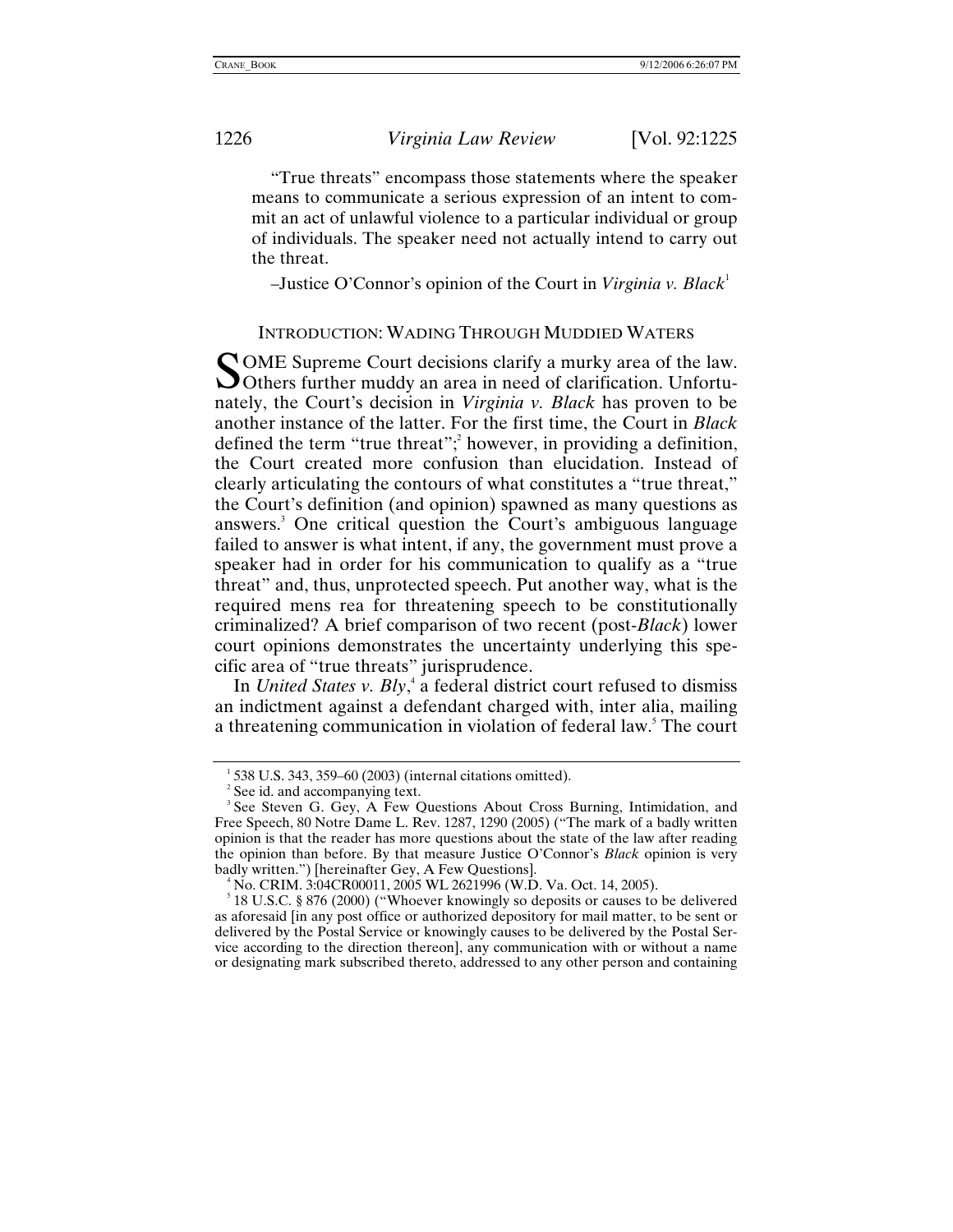held that to meet its burden, the government did not need to "al-lege an intent to intimidate."<sup>[6](#page-3-0)</sup> For the defendant's letter to constitute a "true threat," and thus fall outside the ambit of First Amendment protection, the government only needed to prove that "'an ordinary, reasonable recipient who is familiar with the context of [the] letter would interpret it as a threat of injury.'"[7](#page-3-1) Whether the defendant intended for the communication to be threatening was immaterial. Conversely, in *United States v. Magleby* (decided only two months prior to *Bly*), the United States Court of Appeals for the Tenth Circuit posited that true threats "must be made 'with the intent of placing the victim in fear of bodily harm or death.<sup>"["8](#page-3-2)</sup> According to this court, absent the speaker's intent to threaten, the communication could not constitute a "true threat" and was therefore constitutionally protected under the First Amendment.

Such disparate conceptions have significant consequences: a communication considered a "true threat" in one jurisdiction may be deemed protected speech in another. While this doctrinal split is important in its own right, perhaps more significant is that each court relied on the same source as justification for its approach the *Black* Court's aforementioned definition of "true threats." Notably, both courts in *Bly* and *Magleby* claimed their respective interpretations of *Black* as the legal high ground.<sup>[9](#page-3-3)</sup>

A main purpose of this Note is to explain why (and how) lower courts, such as the two discussed above, have taken various approaches—based on their different interpretations of *Black*—to the intent standard of the "true threats" doctrine. Consequently, the impact of *Black* on the true threats jurisprudence will be explored. More generally, this Note will focus on the role of intent in defining "true threats." It will examine the various intent standards that

any threat to kidnap any person or any threat to injure the person of the addressee or of another, shall be fined under this title or imprisoned not more than five years, or both.").

<span id="page-3-0"></span>*Bly*, 2005 WL 2621996, at \*2.

<span id="page-3-1"></span>Id. (quoting United States v. Maisonet, 484 F.2d 1356, 1358 (4th Cir. 1973)).

<span id="page-3-2"></span><sup>&</sup>lt;sup>8</sup> 420 F.3d 1136, 1139 (10th Cir. 2005) (quoting *Black*, 538 U.S. at 360).

<span id="page-3-3"></span><sup>&</sup>lt;sup>9</sup> The district court in  $Bly$ , which held that the speaker does not need to have the intent to threaten for his words to constitute a "true threat," stated that "*Black* could not be clearer on this point." 2005 WL 2621996, at \*2. Similarly, the Tenth Circuit in *Magleby*, which held that the speaker does need to have the intent to threaten for his words to constitute a "true threat," directly quoted and cited the definition provided in *Black* when outlining its own interpretation of "true threats." 420 F.3d at 1139.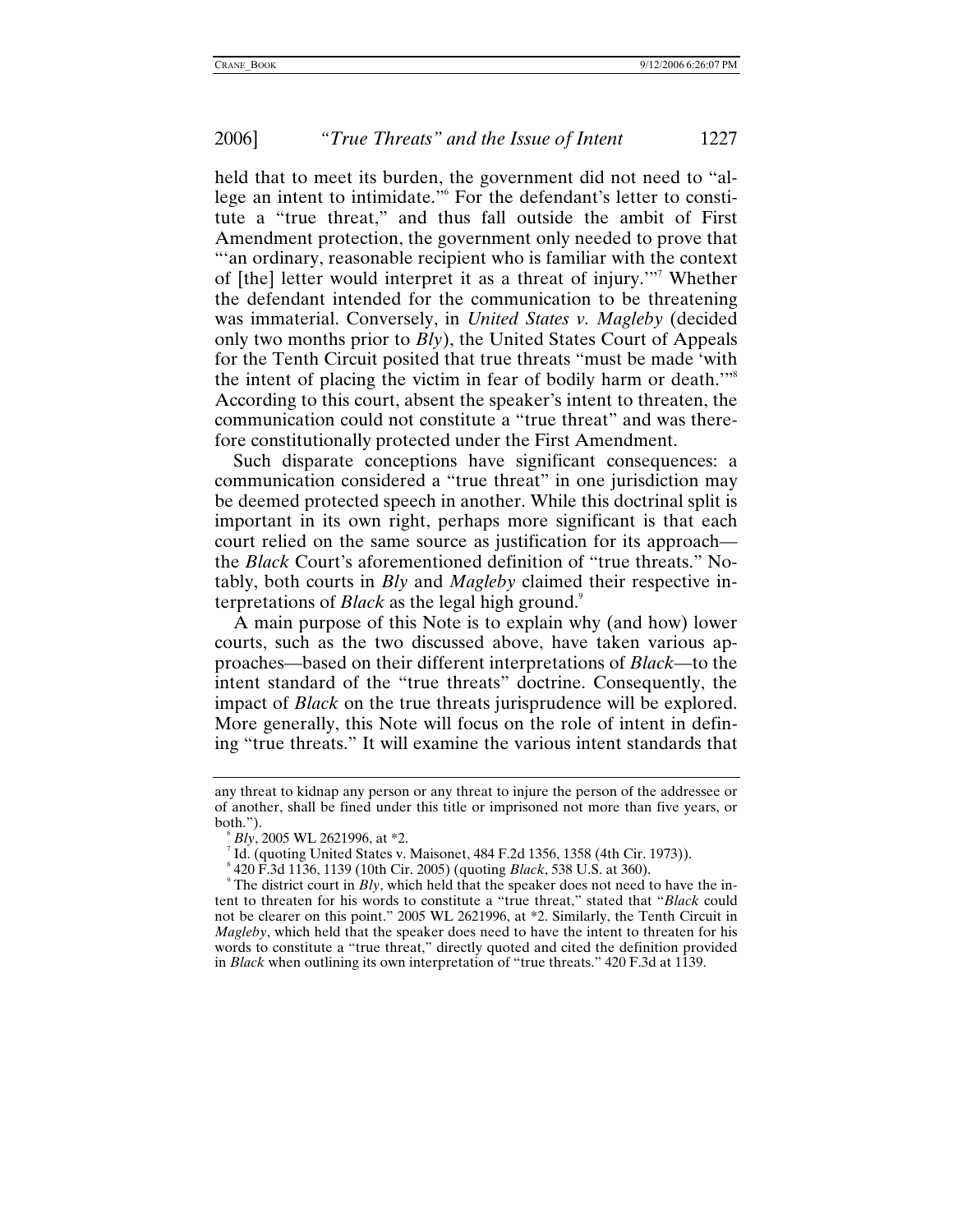have been proposed and how courts have treated them. By analyzing the jurisprudence from both a pre- and post-*Black* perspective, this Note hopes to achieve a more comprehensive understanding of the issue of intent, and its disputed place in the "true threats" doctrine, than has been achieved in earlier (albeit limited) scholarship. $^{10}$ 

Because the focus of this Note is on the issue of intent, other unresolved matters related to the true threats doctrine will not be discussed. For instance, the degree of immediacy<sup>11</sup> or specificity<sup>12</sup> re-

 Articles written after *Black* either give cursory treatment to the issue of intent or focus on other topics, such as the Court's language concerning intimidation or its holding on the legality of cross-burning. See, e.g., Gey, A Few Questions, supra note 3, at 1325–56; Roger C. Hartley, Cross Burning—Hate Speech as Free Speech: A Comment on *Virginia v. Black*, 54 Cath. U. L. Rev. 1 (2004); W. Wat Hopkins, Cross Burning Revisited: What the Supreme Court Should Have Done in *Virginia v. Black* and Why It Didn't, 26 Hastings Comm. & Ent. L.J. 269 (2004).

<span id="page-4-1"></span>plaining that she "would not include the imminence or immediacy of the threatened action as a prerequisite to finding a true threat"); United States v. Baker, 890 F. Supp. 1375, 1385–86 (E.D. Mich. 1995) (discussing an immediacy requirement for the communication to constitute a true threat); State v. DeLoreto, 827 A.2d 671, 682 (Conn. 2003) (citing *Black* for the proposition that "[i]mminence, however, is not a requirement under the true threats doctrine").<br><sup>12</sup> See, e.g., United States v. Fulmer, 108 F.3d 1486, 1492 (1st Cir. 1997) ("The use of

<span id="page-4-2"></span>ambiguous language does not preclude a statement from being a threat."); United States v. Malik, 16 F.3d 45, 49 (2d Cir. 1994) ("An absence of explicitly threatening language does not preclude the finding of a threat . . . ."); United States v. Carmichael, 326 F. Supp. 2d 1267, 1281–84 (M.D. Ala. 2004) (discussing whether a website

<span id="page-4-0"></span><sup>&</sup>lt;sup>10</sup> While the area of "true threats" has received relatively little attention, the most incisive articles examining the doctrine and its various intent standards were written before *Black* was decided. See, e.g., G. Robert Blakey & Brian J. Murray, Threats, Free Speech, and the Jurisprudence of the Federal Criminal Law, 2002 BYU L. Rev. 829, 937–1010 (providing an impressive compilation of each circuit's approach to "true threats"); Steven G. Gey, The *Nuremberg Files* and the First Amendment Value of Threats, 78 Tex. L. Rev. 541, 565–98 (2000) [hereinafter Gey, *Nuremberg Files*]; Jordan Strauss, Context is Everything: Towards a More Flexible Rule for Evaluating True Threats Under the First Amendment, 32 Sw. U. L. Rev. 231 (2003).

Interestingly, most of the articles written after *Black* are more concerned with the ramifications of the Ninth Circuit's 2002 en banc decision in *Planned Parenthood of the Columbia/Willamette, Inc. v. American Coalition of Life Activists*, 290 F.3d 1058 (9th Cir. 2002), than the Supreme Court's 2003 *Black* opinion. See, e.g., Jennifer Elrod, Expressive Activity, True Threats, and the First Amendment, 36 Conn. L. Rev. 541, 544, 585–608 (2004); Matthew G.T. Martin, Comment, True Threats, Militant Activists, and the First Amendment, 82 N.C. L. Rev. 280, 297–325 (2003); Lori Weiss, Note, Is the True Threats Doctrine Threatening the First Amendment? *Planned Parenthood of the Columbia/Willamette, Inc. v. American Coalition of Life Activists* Signals the Need to Remedy an Inadequate Doctrine, 72 Fordham L. Rev. 1283 (2004).<br><sup>11</sup> See, e.g., *Planned Parenthood*, 290 F.3d at 1105–07 (Berzon, J., dissenting) (ex-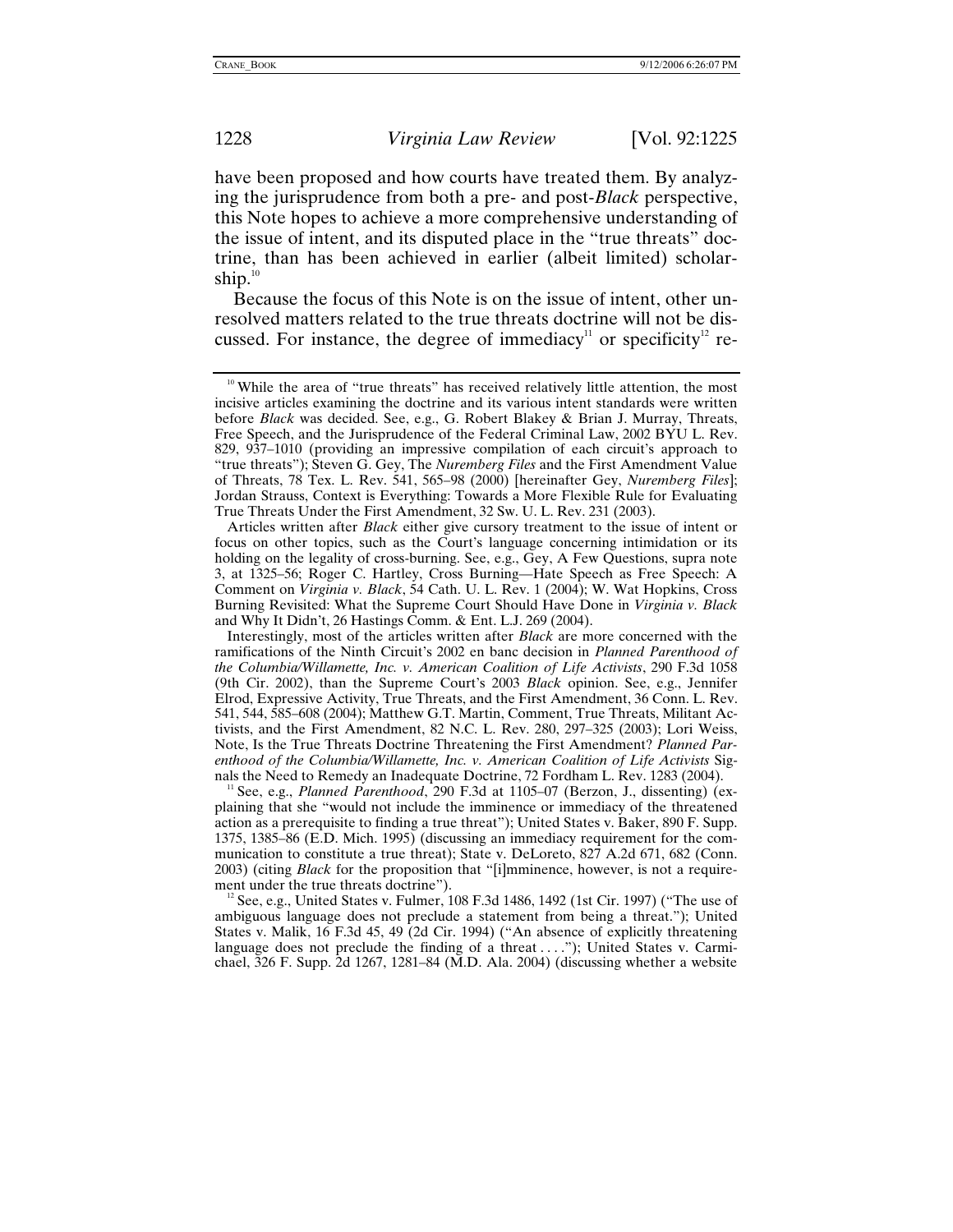<span id="page-5-0"></span>quired for the communication to constitute a true threat will not be addressed. Other issues regarding the actus reus of a "true threat," such as defining what constitutes a truly threatening statement, also fall outside the scope of this Note. Similarly, the area of electronic threats, an emerging subset of the "true threats" jurisprudence, will be dealt with only where it raises a pertinent intent issue.<sup>13</sup> This Note is focused on one question: what is the minimum mens rea required for threatening speech to be constitutionally prohibited?

This Note will proceed in five Parts. Part I will serve as a short introduction to the category of true threats and its place within First Amendment jurisprudence. Part II will examine the history of true threats and intent leading up to *Virginia v. Black*, highlighting the foundational opinion of *Watts v. United States* and the various intent approaches that became available in its wake. Part III will discuss the potential interpretations of the language in *Black*, and Part IV will explain how lower courts have treated the Court's definition of true threats in *Black*. Finally, Part V will address the normative arguments for each intent approach and suggest which standard the Court should adopt.

# I. PUNISHING PURE SPEECH: THE PROSCRIPTION OF TRUE THREATS

Whenever pure speech is regulated, it must be done with caution and precision. $14$  As the Court correctly explained in its first true threats case, *Watts v. United States*, "a statute . . . which makes criminal a form of pure speech[] must be interpreted with the commands of the First Amendment clearly in mind. What is a

that lacks any explicitly threatening language constitutes a true threat); *Baker*, 890 F. Supp. at 1386, 1388–90 (analyzing the degree of specificity required for the communication to constitute a true threat).

For an influential opinion which addresses both the issues of immediacy and specificity, see *United States v. Kelner*, 534 F.2d 1020 (2d Cir. 1976). Despite its relatively important contribution to the true threats jurisprudence more generally, the *Kelner* decision will receive scarce attention here because of its minimal discussion of intent. 13 See, e.g., infra Section II.E. (discussing the Ninth Circuit's 2002 *Planned Parent-*

<span id="page-5-1"></span>*hood* decision).<br><sup>14</sup> See NAACP v. Claiborne Hardware Co., 458 U.S. 886, 916 (1982) ("precision of

<span id="page-5-2"></span>regulation' is demanded" in the "context of constitutionally protected activity") (quoting NAACP v. Button, 371 U.S. 415, 438 (1963)).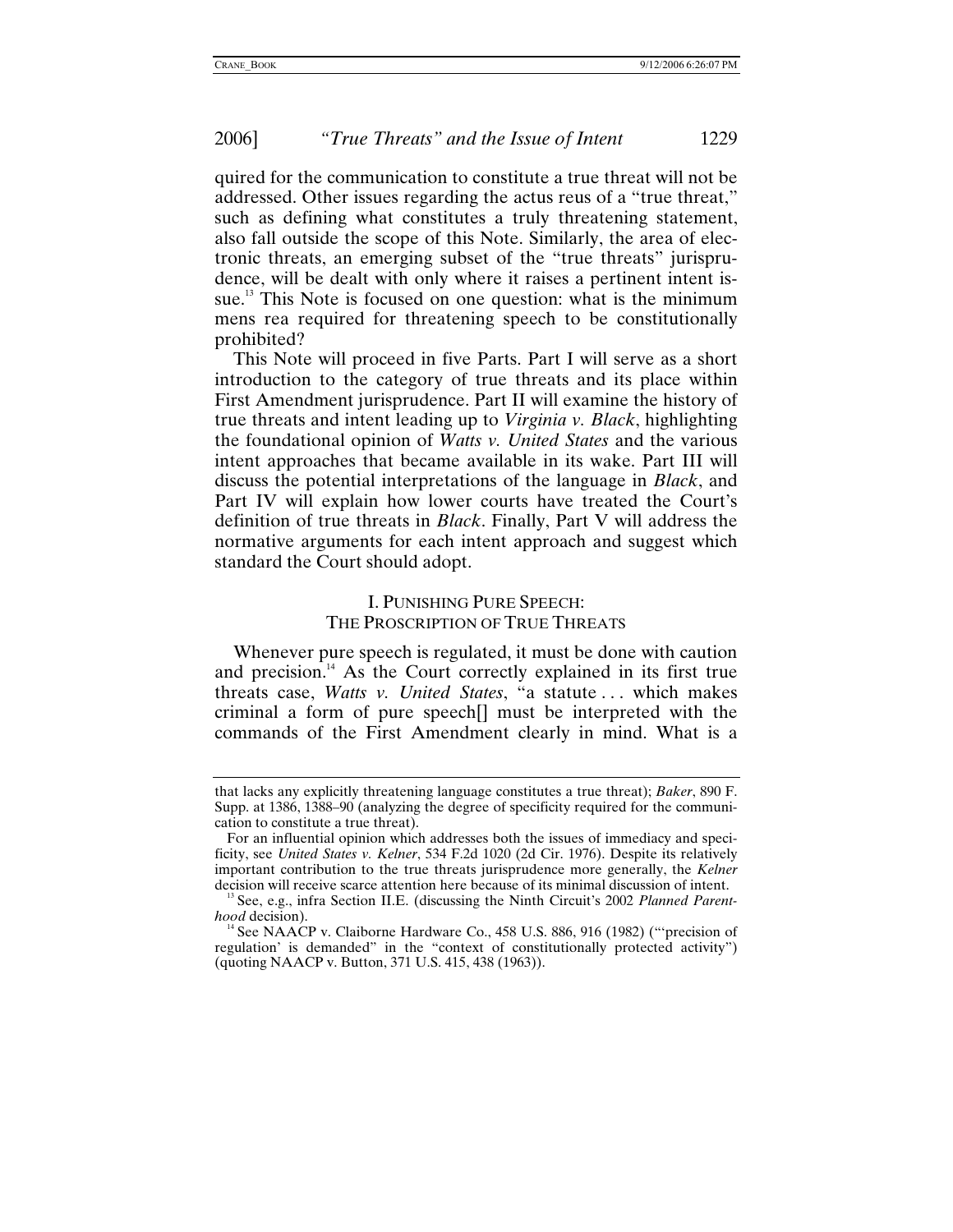threat must be distinguished from what is constitutionally protected speech."[15](#page-6-0) Nevertheless, pure speech can be punished in a manner consistent with the First Amendment. In *Chaplinsky v. New Hampshire*, the Court reiterated that free speech is not absolute: "[t]here are certain well-defined and narrowly limited classes of speech, the prevention and punishment of which have never been thought to raise any Constitutional problem.["16](#page-6-1) Such classes of speech include libel, obscenity, and fighting words—"those which by their very utterance inflict injury or tend to incite an immediate breach of the peace."[17](#page-6-2) Although the Court in *Chaplinsky* did not refer to true threats in its list of exemplary categories, it later recognized threats as another exception in *Watts*. There, the Court held that, like libel and obscenity, true threats may be pun-ished without violating the First Amendment.<sup>[18](#page-6-3)</sup>

Even though *Watts* does not cite *Chaplinksy*, the classification of true threats as unprotected speech is clearly congruent with the latter's rationale of regulating expression that by its "very utterance inflict[s] injury."[19](#page-6-4) According to the Court in *Black*, "a prohibition on true threats 'protect[s] individuals from the fear of violence' and 'from the disruption that fear engenders,' in addition to protecting people 'from the possibility that the threatened violence will occur.<sup>7,20</sup> Instead of conveying a fact, idea, or opinion, a true threat causes fear, disruption, and a risk of violence.<sup>21</sup> Its contribution to public debate and to the marketplace of ideas, the core values of

<span id="page-6-5"></span><sup>20</sup> *Black*, 538 U.S. at 360 (alteration in original) (quoting *R.A.V.*, 505 U.S. at 388).<br><sup>21</sup> See United States v. Aman, 31 F.3d 550, 555 (7th Cir. 1994) ("The threat alone is

<span id="page-6-1"></span>

<span id="page-6-0"></span><sup>&</sup>lt;sup>15</sup> 394 U.S. 705, 707 (1969) (per curiam).<br><sup>16</sup> 315 U.S. 568, 571–72 (1942); see also *Black*, 538 U.S. at 358 ("The protections afforded by the First Amendment, however, are not absolute, and we have long recognized that the government may regulate certain categories of expression consistent with the Constitution.") (citing *Chaplinsky*).

<span id="page-6-3"></span><span id="page-6-2"></span><sup>&</sup>lt;sup>17</sup> *Chaplinsky*, 315 U.S. at 572.<br><sup>18</sup> *Watts*, 394 U.S. at 707 (holding that a statute which punishes threatening speech is constitutional on its face). 19 *Chaplinksy*, 315 U.S. at 572. The Court in *Watts* did not explicitly treat true

<span id="page-6-4"></span>threats as a categorical exception to the First Amendment, as the Court in *Chaplinsky* had treated libel and obscenity. However, subsequent cases made clear that *Watts* stands for the proposition that true threats are a categorical exception to the First Amendment. See, e.g., R.A.V. v. City of St. Paul, 505 U.S. 377, 388 (1992).

<span id="page-6-6"></span>disruptive of the recipient's sense of personal safety and well-being and is the true gravamen of the offense.") (quoting United States v. Manning, 923 F.2d 83, 86 (8th Cir. 1991)).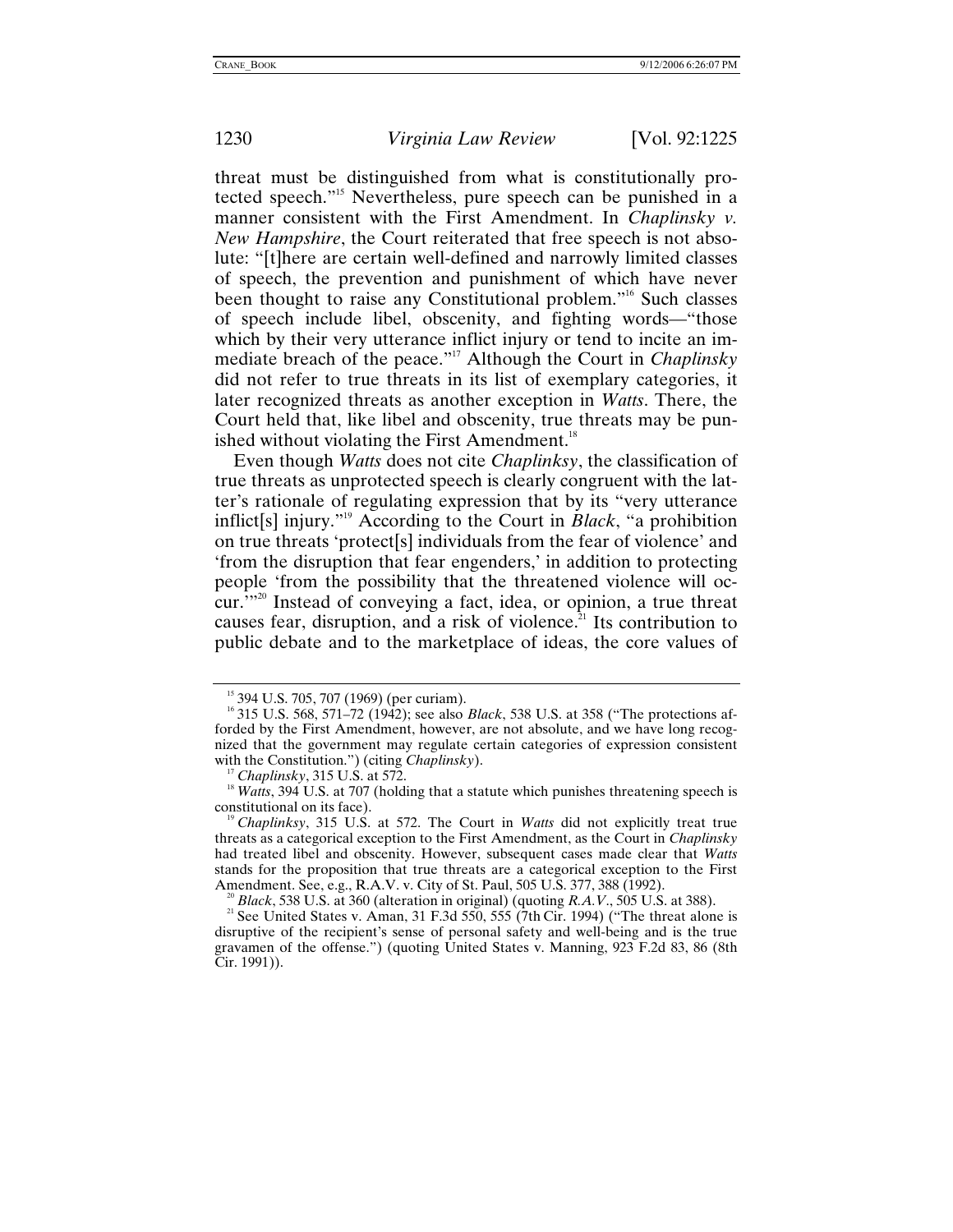the First Amendment, is de minimis. As Professor Steven Gey suggests, a true threat falls "outside the scope of First Amendment protection because it operates more like a physical action than a verbal or symbolic communication of ideas or emotions."<sup>22</sup> In addition to the personal costs associated with fear and disruption, true threats are responsible for the social costs of investigating and preventing potential violence.<sup>23</sup> This is most apparent when threats are directed at government officials and other public figures. Like the other classes of punishable speech, true threats serve "no essential part of any exposition of ideas, and are of such slight social value as a step to truth that any benefit that may be derived from them is clearly outweighed by the social interest in order and morality."[24](#page-7-2)

While the reasons for proscribing true threats may be agreed upon, attempts at defining the scope of this First Amendment exception, and determining a proper intent standard, have proven more elusive. Unlike the *Chaplinsky* triumvirate of libel,<sup>25</sup> obscenity,<sup>26</sup> and fighting words,<sup>27</sup> the category of true threats suffers from

<span id="page-7-0"></span><sup>&</sup>lt;sup>22</sup> Gey, *Nuremberg Files*, supra note 10, at 593; see also State v. DeLoreto, 827 A.2d 671, 680 (Conn. 2003) ("It is not plausible to uphold the right to use words as projectiles where no exchange of views is involved.") (internal quotations and citations

<span id="page-7-1"></span><sup>&</sup>lt;sup>23</sup> Elrod, supra note 10, at 547–48 ("As proscribable acts, true threats have a number of detrimental impacts on society . . . [including] the cost of protecting against, reducing, preventing, or eliminating the threatened violence.").

<span id="page-7-3"></span><span id="page-7-2"></span><sup>&</sup>lt;sup>24</sup> *Chaplinsky*, 315 U.S. at 572. 25 *Chaplinsky*, 315 U.S. at 572. 25 *Chaplinsky*, 315 U.S. at 572. the legal standards and tests associated with it, have been clearly defined. See generally N.Y. Times v. Sullivan, 376 U.S. 254 (1964) (defining libel law for public officials and introducing the "actual malice" test); Gertz v. Robert Welch, Inc., 418 U.S. 323 (1974) (defining libel law for public figures); Dun & Bradstreet, Inc. v. Greenmoss

<span id="page-7-4"></span><sup>&</sup>lt;sup>26</sup> See generally Miller v. California, 413 U.S. 15, 24 (1973) (limiting regulation of obscene material to works depicting or describing sexual conduct and "which, taken as a whole, appeal to the prurient interest in sex, which portray sexual conduct in a patently offensive way, and which, taken as a whole, do not have serious literary, artistic, political, or scientific value"); New York v. Ferber, 458 U.S. 747 (1982) (holding

<span id="page-7-5"></span><sup>&</sup>lt;sup>27</sup> See generally *Chaplinsky*, 315 U.S. at 574 (holding that words which are "likely to provoke the average person to retaliation, and thereby cause a breach of the peace" are not protected speech); Cohen v. California, 403 U.S. 15, 20 (1971) ("This Court has also held that the States are free to ban . . . so-called 'fighting words,' those personally abusive epithets which, when addressed to the ordinary citizen, are, as a matter of common knowledge, inherently likely to provoke violent reaction.") (citing *Chaplinsky*).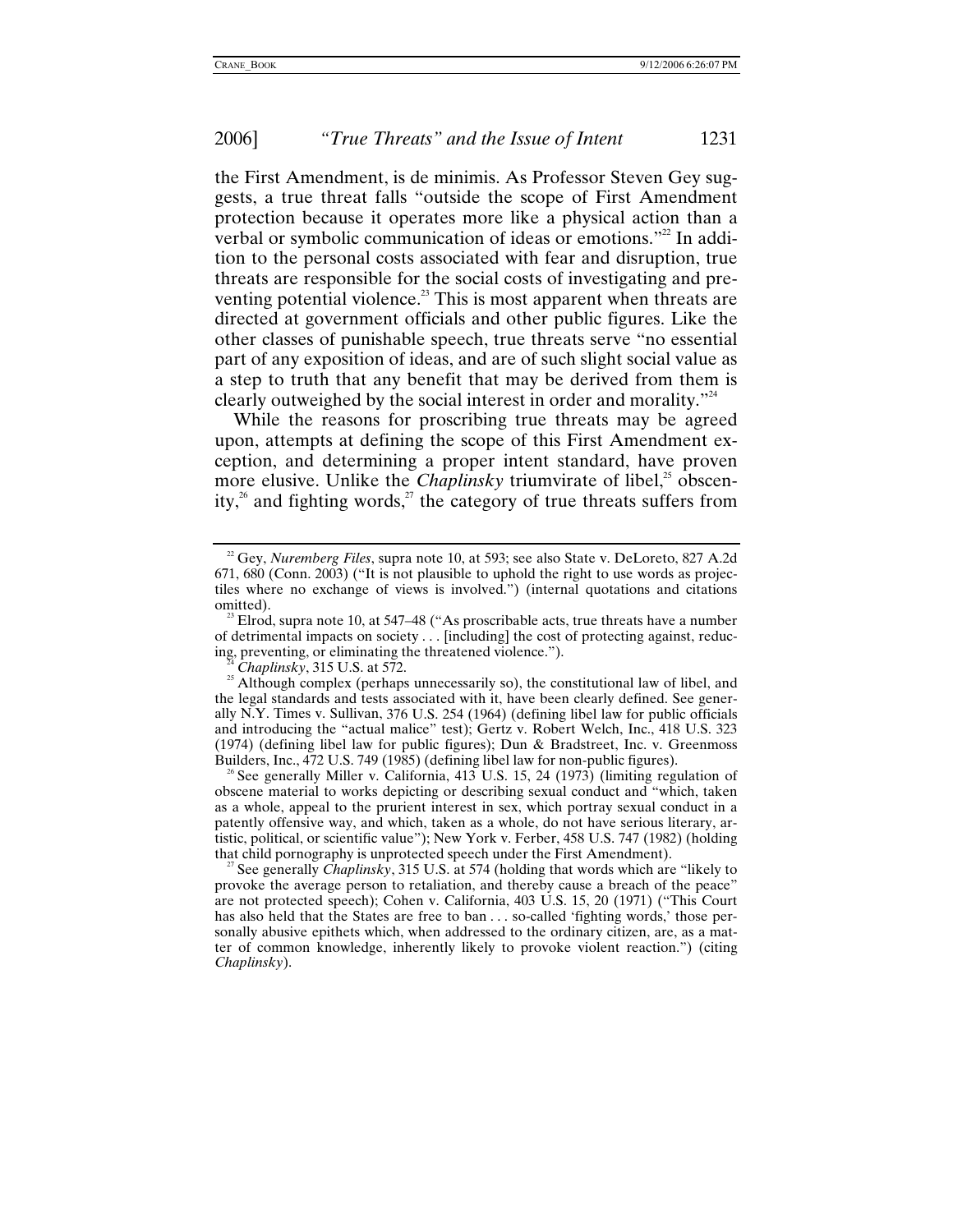<span id="page-8-0"></span>the lack of a clearly discernable definition. Part of the problem can be attributed to the relatively few times the Supreme Court has squarely addressed the issue (only twice—in *Watts* and in *Black*). Moreover, when the Court has confronted the meaning of true threats, it has done so ambiguously. As a result, especially when it comes to the issue of intent, the true threats jurisprudence as it currently stands does not represent, in the words of *Chaplinksy*, a "well-defined and narrowly limited class<sup>[]</sup> of speech."<sup>28</sup> Explaining how that happened is where this Note now turns.

### II. DEVELOPING AN INTENT STANDARD: THE ROAD TO *BLACK*

### *A. The First Step:* Watts v. United States

The Court first addressed the subject of true threats in *Watts*; however, it had little to offer when it came to the issue of intent. Robert Watts was convicted for violating a federal statute that prohibited "knowingly and willfully" making a threat "to take the life of or to inflict bodily harm upon the President of the United States."<sup>29</sup> In 1966, during a political debate at a public rally, Watts made the following statement regarding the receipt of his draft classification: "I am not going. If they ever make me carry a rifle the first man I want to get in my sights is  $L.B.J.^{30}$  In a short per curiam opinion, the Court held that "the statute initially requires the Government to prove a true 'threat.'"<sup>31</sup> Because the Court did not

<span id="page-8-4"></span>

<span id="page-8-2"></span><span id="page-8-1"></span><sup>&</sup>lt;sup>28</sup> *Chaplinsky*, 315 U.S. at 571.<br><sup>29</sup> Watts v. United States, 394 U.S. 705, 705 (1969). The federal statute under which Watts was prosecuted, still in force today in almost identical form, was 18 U.S.C. § 871(a) (1964). Because most circuit court opinions that address the issue of intent for true threats tend to be about threats against the President, most of the opinions and decisions considered in this Note are based on prosecutions under Section 871. However, because nearly every circuit (correctly, in the eyes of this author) applies the same intent standard for true threats, regardless of the alleged target, see infra note 75, this Note will treat cases involving threats against the President the same as, and interchangeably with, cases involving threats against private persons. Thus, this Note will specify that a case discussed involves a threat against the President only

<span id="page-8-3"></span>when such a fact seems particularly pertinent or interesting.<br><sup>30</sup> *Watts*, 394 U.S. at 706.<br><sup>31</sup> Id. at 708. This was the first time the Court had ever used the term "true threat." It most likely included the adjective "true" in order to distinguish threats that were not protected by the First Amendment from those threatening statements that were, such as Watts's "political hyperbole." The addition of such an adjective to distinguish similar concepts is common in the legal lexicon. The best example is perhaps the term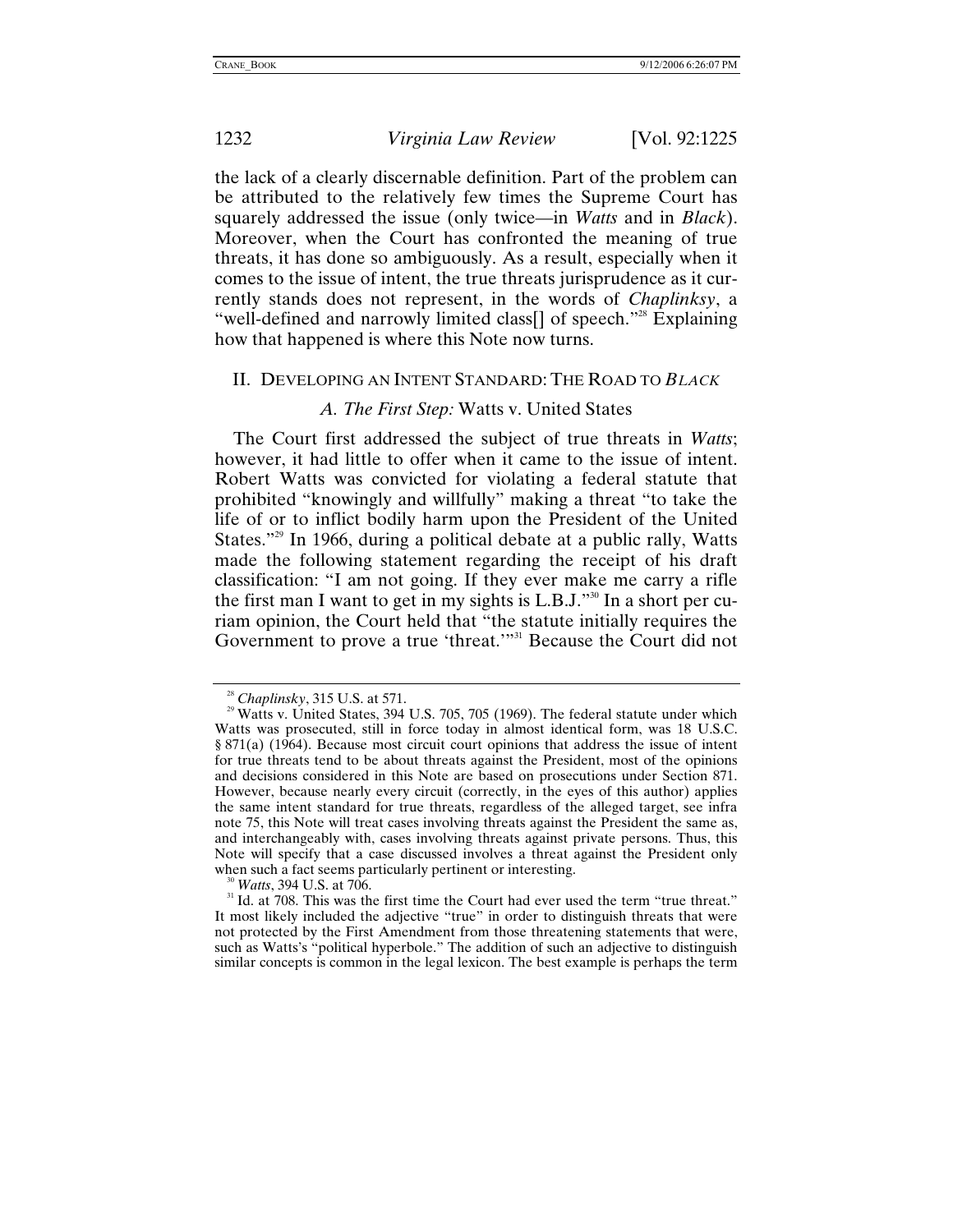"believe that the kind of political hyperbole indulged in by [Watts] fits within that statutory term," it reversed the conviction. $32$  The Court relied on three factors, which this Note will call the "*Watts* factors," in holding that Watts's statement was not a true threat: the statement (1) was made during a political debate, (2) was expressly conditional in nature, and  $(3)$  caused the listeners to laugh.<sup>33</sup> In addition to establishing a true threats exception, the lasting significance of *Watts*, at least when applied by future courts, has been the relevance of these three *Watts* factors.<sup>[34](#page-9-2)</sup>

The Court in *Watts* had precious little to say on the issue of intent. In a brief discussion of the statute's use of the term "willfulness," the Court noted that the majority of the D.C. Circuit subscribed to the view, first espoused in *Ragansky v. United States*, that the willfulness requirement was met if "the speaker voluntarily uttered the charged words with 'an apparent determination to carry them into execution."<sup>35</sup> Skeptical of such an interpretation, the Court made the following observation: "[p]erhaps this interpretation is correct, although we have grave doubts about it."<sup>36</sup> Nevertheless, because the Court found Watts's speech to fall outside the scope of true threats, it reasoned that it need not conclusively decide the intent issue.<sup>37</sup> It is important to point out that the Court's

<sup>&</sup>quot;actual notice," commonly used in property and procedure law. "Actual notice" is the same thing as "notice" (just as "true threats" are "threats"), but the adjective, "actual," is included to distinguish "actual notice" from "constructive notice." Similarly, "true" threats are distinguished from those threats which constitute protected speech.

<span id="page-9-1"></span>

<span id="page-9-2"></span>

<span id="page-9-0"></span><sup>&</sup>lt;sup>32</sup> Id.<br><sup>33</sup> Id. at 707–08. <br><sup>34</sup> See Strauss, supra note 10, at 242–43; see also, e.g., United States v. Cooper, 865 F.2d 83, 85 (4th Cir. 1989) (applying the *Watts* factors in affirming the defendant's

<span id="page-9-3"></span><sup>&</sup>lt;sup>35</sup> *Watts*, 394 U.S. at 707–08 (quoting Ragansky v. United States, 253 F. 643, 645 (7th Cir. 1918)) (emphasis omitted). 36 *Watts*, 394 U.S. at 708 (citing Watts v. United States, 402 F.2d 676, 686–93 (D.C.

<span id="page-9-4"></span>Cir. 1968) (Wright, J., dissenting) (rejecting the *Ragansky* approach and arguing that the government should have to prove that the defendant intended to carry out the

<span id="page-9-5"></span> $37$  There are several plausible explanations (or, more appropriately, speculations) as to why the Court addressed the meaning of true threats and the issue of intent in such an imprecise manner. The Court was closely divided, with three justices dissenting and one justice who would have denied the petition for certiorari. *Watts*, 394 U.S. at 708, 712. As noted above, the Court announced its decision in a short per curiam opinion. Perhaps the Court wrote per curiam because the majority could not agree on a rationale and, thus, could not provide a more detailed explanation for its judgment.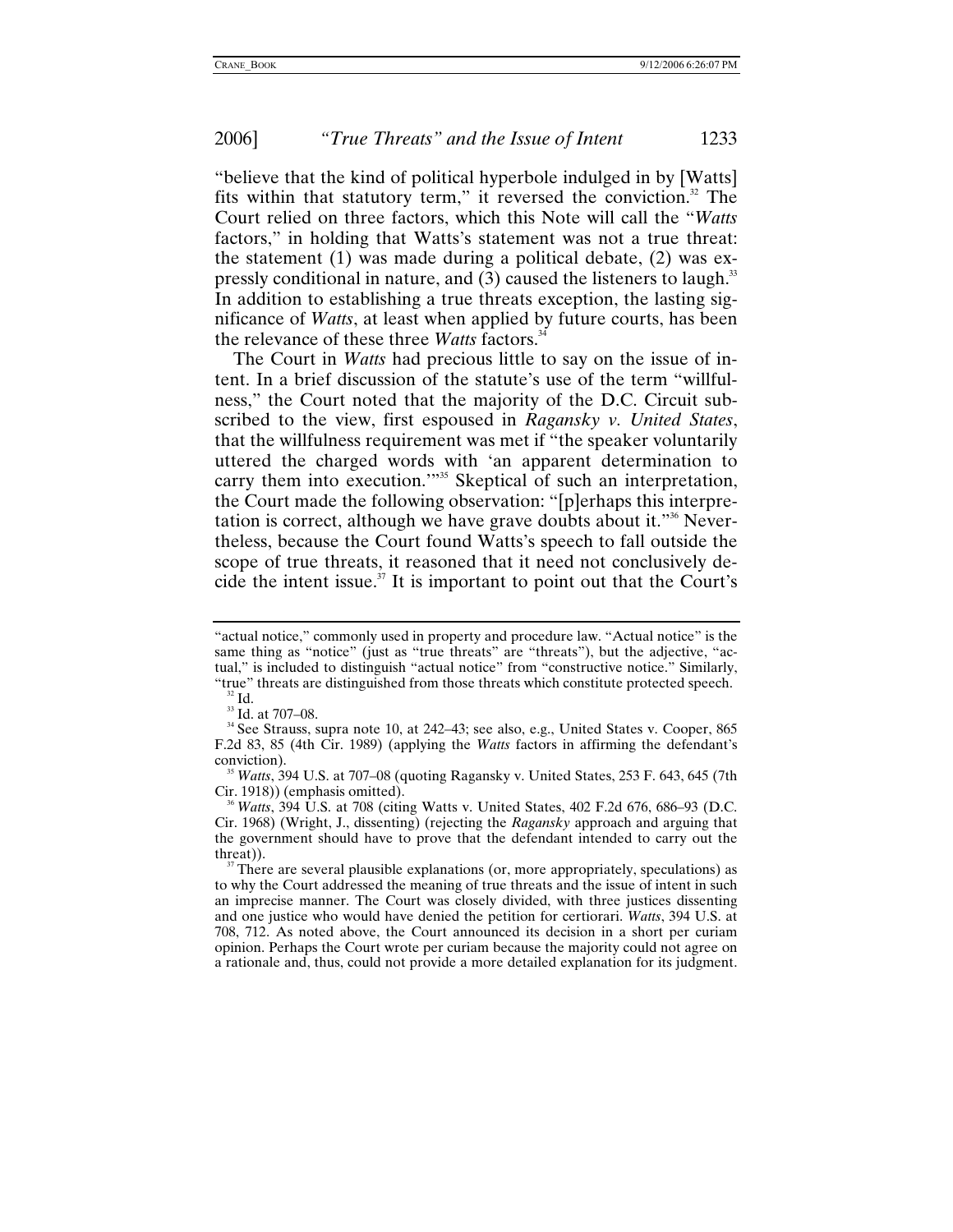analysis throughout the opinion seems more concerned with statutory construction than with constitutional interpretation. Nevertheless, on the issue of intent, it was first down and the Court punted.

Subsequent Supreme Court decisions, until *Black*, usually addressed true threats tangentially and typically had nothing to say regarding the issue of intent.<sup>38</sup> As one commentator put it, writing on the eve of *Black*, "[f]or the Supreme Court, threat speech started, and apparently ended, with *Watts v. United States*."[39](#page-10-1) Consequently, lower courts, left with little guidance, blindly searched for an answer to the following question: what mens rea, if any, must a speaker have for his communication to constitute a true threat?

 Finally, in *Madsen v. Women's Health Center, Inc.*, 512 U.S. 753, 773 (1994), the Court merely reiterated that threats, "however communicated, are proscribable under the First Amendment."<br> $39$  Strauss, supra note 10, at 242.

<span id="page-10-1"></span>

Possible evidence of this is Justice Douglas's concurring opinion, in which no other justice joined, that focuses on the history of laws prohibiting threats against a country's leader. Id. at 709. Additionally, *Watts* was decided only a few years after the assassinations of President John F. Kennedy and Martin Luther King, Jr. With such a delicate history serving as the backdrop, perhaps the Court simply wanted to reach its decision as narrowly as possible without limiting the scope of the statute any more than necessary. Whatever the explanation for the Court's terse treatment of the issue, the opinion failed to provide any concrete guidance.<br><sup>38</sup> In *NAACP v. Claiborne Hardware Co.*, 458 U.S. 886 (1982), the Court dealt with

<span id="page-10-0"></span>threatening speech but in the context of incitement. Relying on its incitement doctrine, the Court held that a speaker who threatened violence against boycott breakers could not be held liable for merchant losses because his speech did not incite imminent, lawless action (and thus was protected). Id. at 925–29. The Court also noted that the speaker's "'threats' of vilification or social ostracism . . . [were] constitutionally protected." Id. at 926.

In *R.A.V. v. City of St. Paul*, 505 U.S. 377, 381 (1992), the Court was bound by the Minnesota Supreme Court's interpretation of the statute at issue as prohibiting only fighting words (and not true threats). However, the Court did refer to the "true threats" exception as an example of what could constitute permissible viewpoint discrimination. Id. at 388. The Court explained that Congress could "criminalize only those threats of violence that are directed against the President" because "the reasons why threats of violence are outside the First Amendment . . . have special force when applied to the person of the President." Id. (citing *Watts*, 394 U.S. at 707, and 18 U.S.C. § 871 (1964)). Additionally, the *R.A.V.* decision was the first time the Court provided a specific set of reasons why true threats may be regulated. See supra note 20 and accompanying text. But, alas, the Court did not address the issue of intent.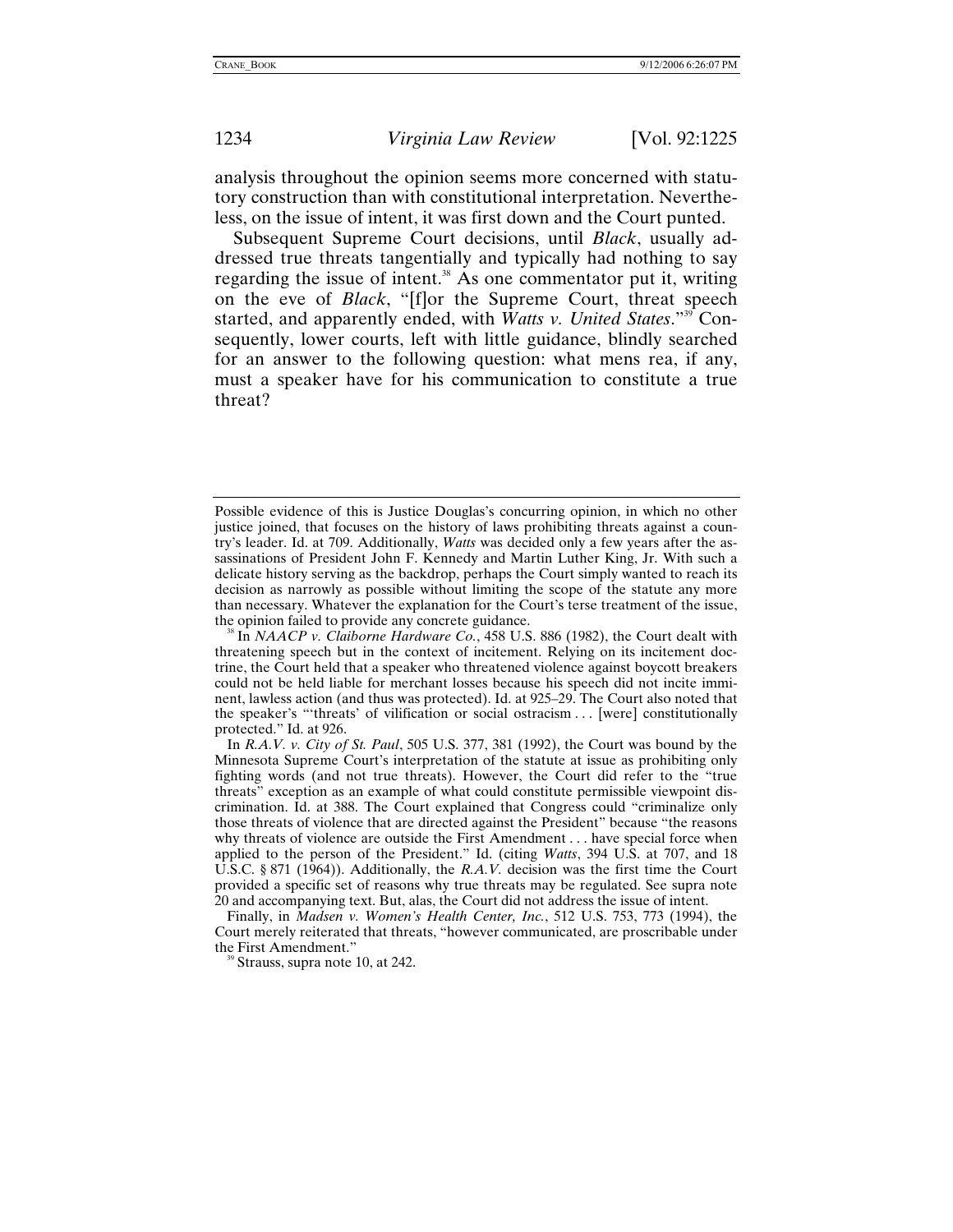### <span id="page-11-0"></span>*B. Available Approaches: Objective and Subjective Standards and Why the Difference Matters*

Before examining how lower courts after *Watts* addressed the issue of intent, it may be helpful to introduce the main approaches and explain why the differences between them are significant. The available standards generally fall into one of two categories: an objective test or a subjective test. An objective test defines a true threat as a communication that a reasonable person would find threatening. The test typically comes in one of three forms. The variations are based on whether the perspective of the test is that of a reasonable speaker, a reasonable listener, or a "neutral" reasonable person.<sup>40</sup>

All objective tests require one general intent element—the defendant must have knowingly made the statement. Therefore, the government must prove that the "statement was not the result of mistake, duress, or coercion."[41](#page-11-2) For example, "a foreigner, ignorant of the English language, repeating these same words without knowledge of their meaning, may not knowingly have made a threat."[42](#page-11-3) Similarly, if the speaker involuntarily made the statement, it would not pass the objective test. This is the only general intent element required by all forms of the objective test. As will be discussed below, the reasonable speaker test includes an additional general intent element.

Conversely, a subjective test requires the government to prove one general intent element and one specific intent element before the communication is considered unprotected speech. The subjec-

<span id="page-11-1"></span> $40$  See Blakey & Murray, supra note 10, at 937-1002; Strauss, supra note 10, at 247-56. The aforementioned *Bly* opinion is an example of a reasonable listener objective

<span id="page-11-3"></span>

<span id="page-11-2"></span>test. See supra notes 4–7 and accompanying text.<br><sup>41</sup> United States v. Hart, 457 F.2d 1087, 1091 (10th Cir. 1972) (emphasis omitted).<br><sup>42</sup> Ragansky v. United States, 253 F. 643, 645 (7th Cir. 1918). The court in *United States v. Kosma*, 951 F.2d 549, 558 (3d Cir. 1991), provided two examples of how someone could make a threat unknowingly. First, if "a non-English speaker . . . unwittingly reads aloud a threatening statement in English, which he does not know to be a threat," he would not have knowingly made a true threat. Similarly, if "a person . . . writes a threatening letter to the President and places it in his desk with no intention of sending it, yet later finds that a family member has accidentally mailed the letter," he would not have knowingly mailed the communication. Id. Neither person would have made a true threat because the proscribed conduct in both circumstances was not done "knowingly." However, as one can see, only in rare circumstances will this "knowingly" requirement not be met.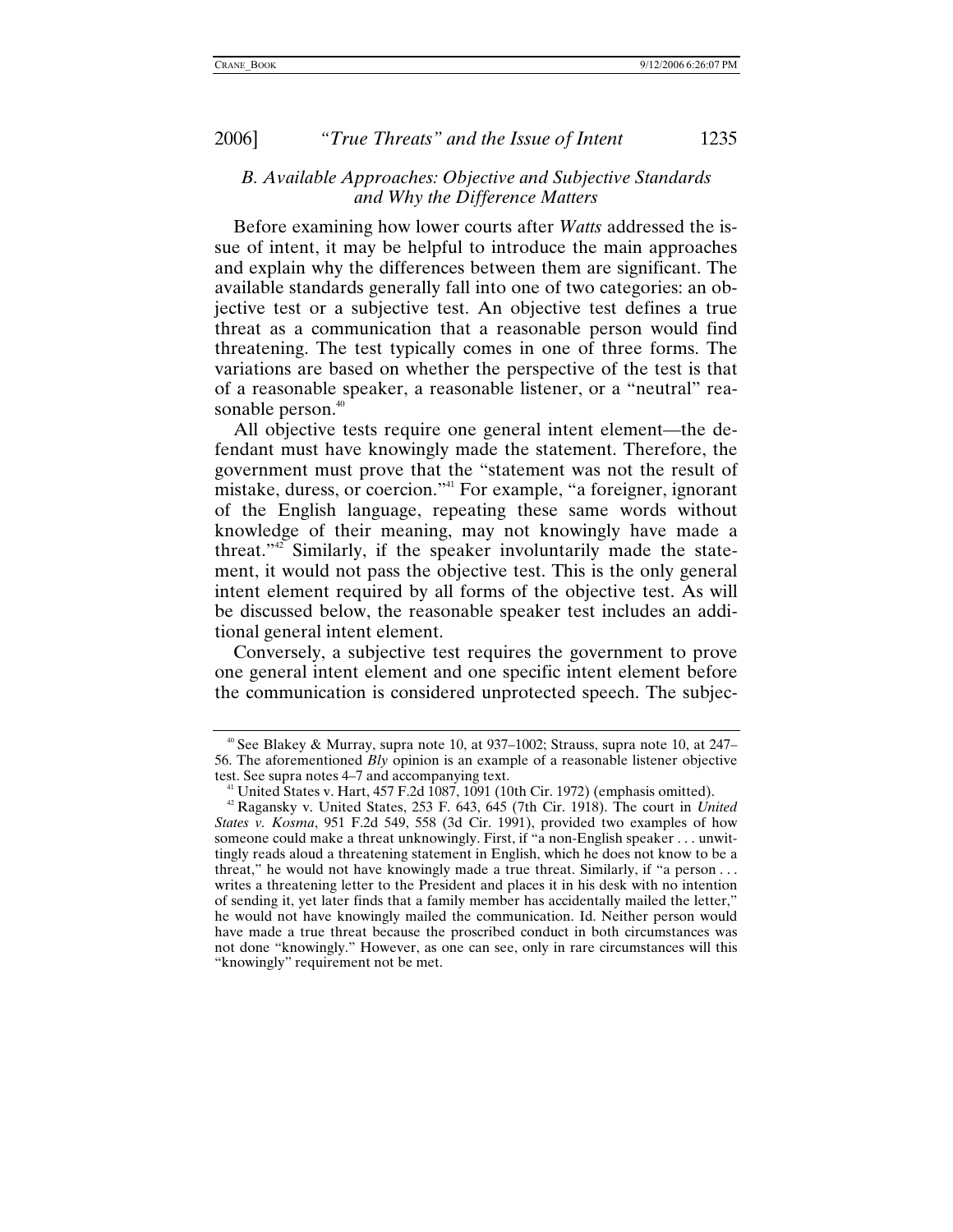tive test comes in two forms: the specific intent to carry out the threat test and the specific intent to threaten test. Like the objective tests, both subjective tests require that the defendant knowingly made the statement. In addition, the specific intent to carry out the threat version states that the government must also prove that the defendant actually intended to carry out the threat. The second type of subjective standard, the specific intent to threaten test, instead requires the government to show that the defendant also intended for the communication to be threatening (or intended for the recipient to feel threatened).<sup>43</sup>

The differences between the objective and subjective tests are significant in two respects. First, the defenses available to a defendant depend on which test the court applies. For instance, a defense that the speaker did not intend for the statement to be threatening would not be permitted in an objective test jurisdiction because it would be irrelevant. Similarly, defenses based on mental defect or voluntary intoxication, which are available in most jurisdictions as a defense to specific intent crimes, would only be available when a court applies a subjective test, not an objective test. In *United States v. Twine*, the court recognized such a distinction.<sup>44</sup> There, the defendant was convicted of violating two federal statutes which prohibited the making of threats.<sup>45</sup> In determining whether the defendant's diminished capacity defense was permissible, the court explained that it must first "determine whether the aforementioned statutes require proof of specific intent. This inquiry is necessary because diminished capacity, like voluntary intoxication, generally is only a defense when specific intent is at issue."[46](#page-12-3) Another example is *United States v. Myers*, where the court held that a defendant who had been diagnosed with post-traumatic stress disorder could not raise a diminished capacity defense after the court applied an objective test in its true threats analysis.<sup>[47](#page-12-4)</sup>

<span id="page-12-0"></span><sup>&</sup>lt;sup>43</sup> The aforementioned *Magleby* opinion adopts the specific intent to threaten test.<br>See supra note 8 and accompanying text.

<span id="page-12-2"></span><span id="page-12-1"></span><sup>&</sup>lt;sup>44</sup> 853 F.2d 676 (9th Cir. 1988). <sup>45</sup> Id. at 677 (affirming conviction based on violations of 18 U.S.C. §§ 875(c), 876

<span id="page-12-3"></span><sup>(1982)).&</sup>lt;br><sup>46</sup> Id. at 679 (citing United States v. Brawner, 471 F.2d 969, 998–1002 (D.C. Cir.<br>1972)).

<span id="page-12-4"></span> $^{47}$  104 F.3d 76, 80–81 (5th Cir. 1997); see also United States v. Johnson, 14 F.3d 766, 771 (2d Cir. 1994) (holding that "evidence of diminished mental capacity" was prop-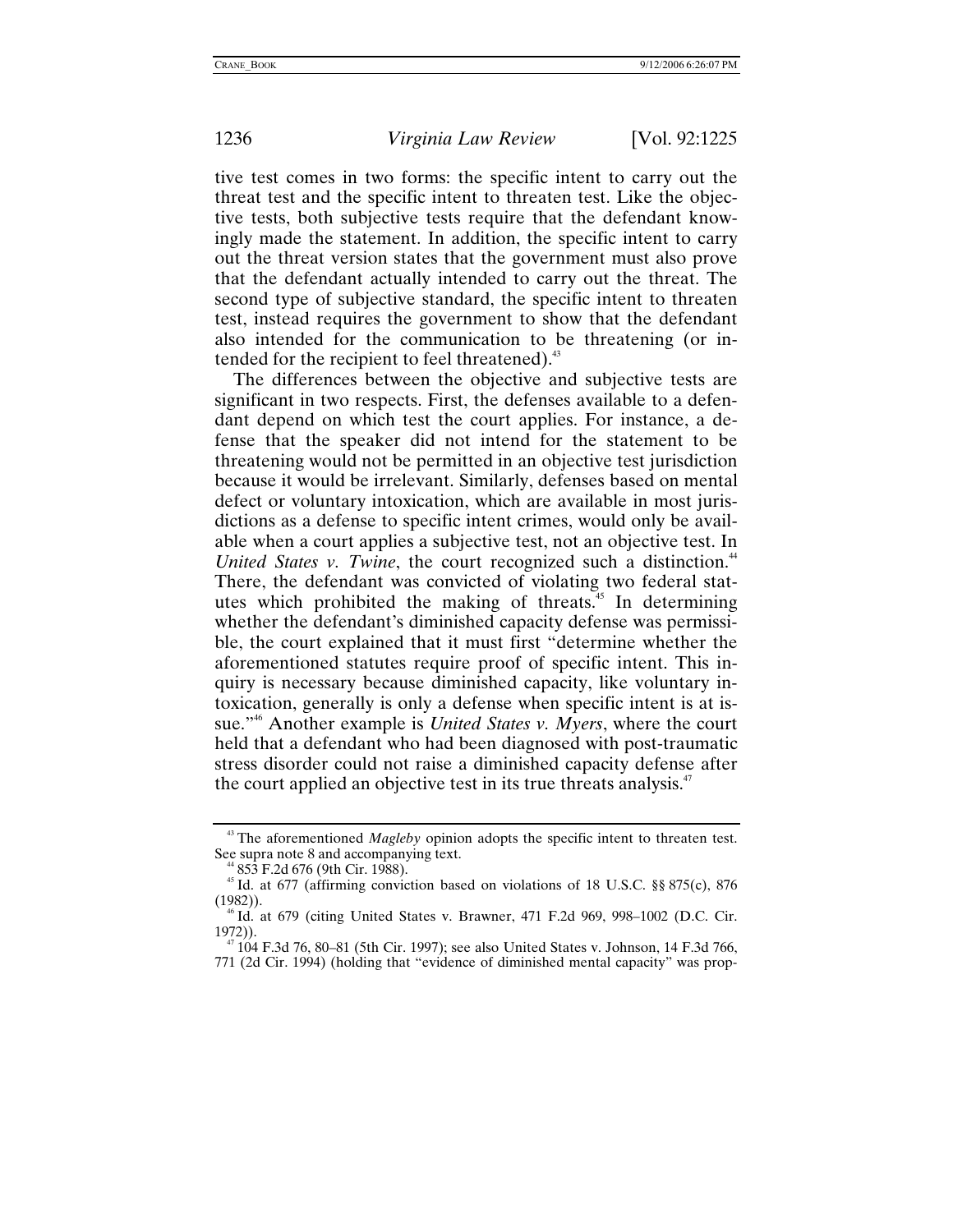<span id="page-13-0"></span>The second important difference arises when a court is making a constitutional interpretation on the issue of intent. A court's constitutional determination establishes the baseline from which a legislature must operate.<sup>48</sup> Thus, if a court holds that the proper constitutional test for true threats is an objective one, the constitutional baseline is the objective test. Consequently, the legislature, when drafting a statute, can require the threat being regulated to meet either the objective or subjective intent test. If the legislature adopts a statute that meets the constitutional baseline of an objective test, a defendant can be prosecuted under the statute if his threatening communication passes either the objective or subjective standard. However, if a court adopts the subjective test as the constitutional baseline, any statute which does not require the specific intent to carry out the threat or specific intent for the statement to be taken as threatening (depending on which subjective test is adopted) would be unconstitutional. For instance, if a court adopts a subjective intent test, but its legislature passes a statute requiring that only the objective test be met, the statute will be found unconstitutional because it falls below the subjective test baseline. If, however, a court's interpretation is based on statutory construction, and is not one of constitutional proportion, then this issue will not arise. Under these circumstances, the legislature, not the court, will determine the meaning of true threats with regard to the respective statute.

# *C. Lower Courts and the Mens Rea of Subjective Tests*

As mentioned earlier, the subjective test comes in two forms, both of which were almost uniformly rejected by the lower courts between the time of *Watts* and *Black*. The first version of the subjective test requires the government to prove that the speaker, in addition to knowingly making the statement, had the specific intent to carry out the threat. The Supreme Court alluded to this test in *Watts* when it cited Judge Wright's dissenting opinion from the

erly excluded because only a showing of general intent was required); United States v. Richards, 415 F. Supp. 2d 547, 551 (E.D. Pa. 2005) (applying an objective test and holding that a defendant's "evident ... mental health problems ... do not prevent his threats from being 'true threats'").

<span id="page-13-1"></span> $*$  A court's constitutional determination will also influence future courts' interpretations of existing statutes.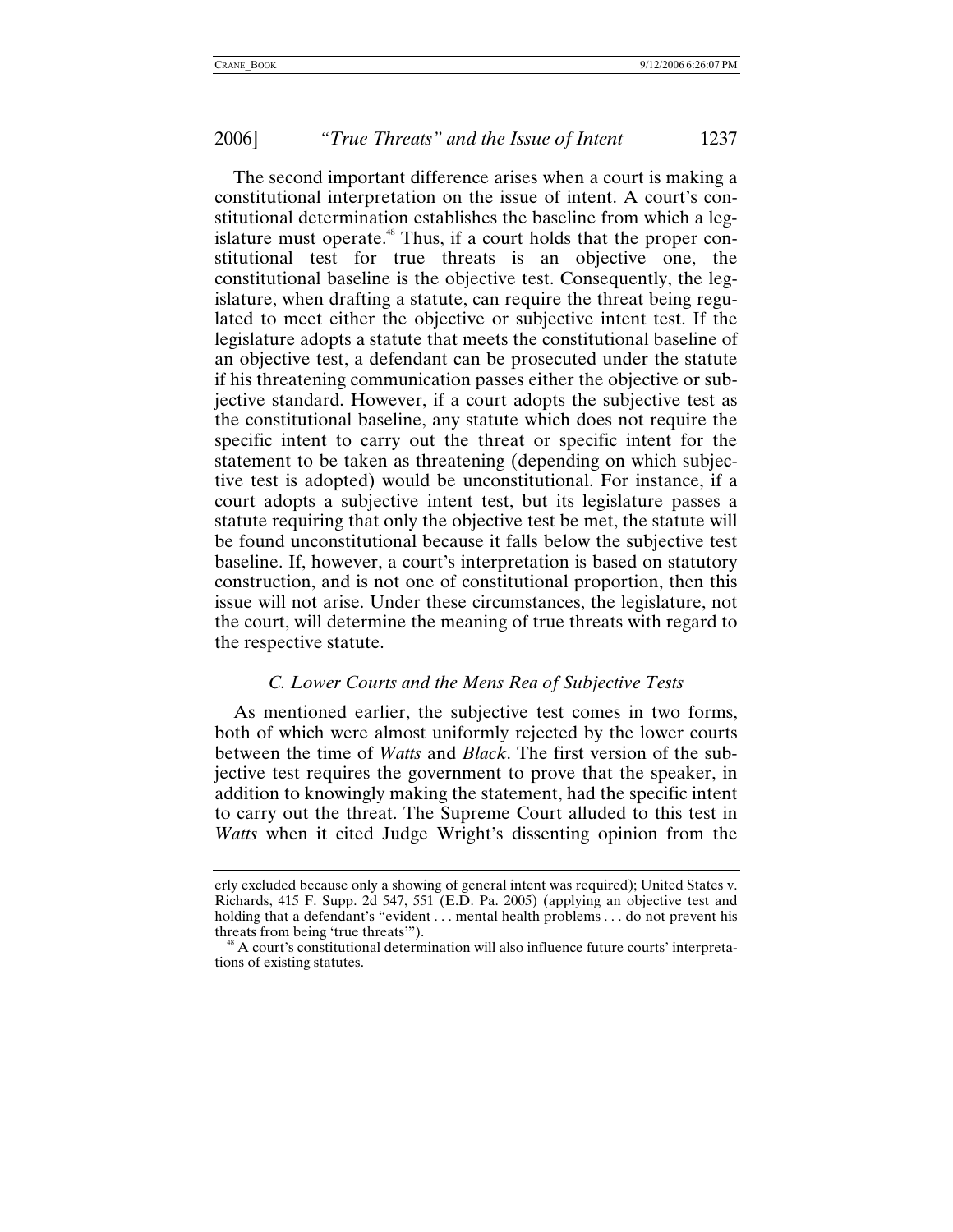D.C. Circuit's Watts decision.<sup>49</sup> In his dissent, Judge Wright asserted that the government should have to prove that the defendant intended to carry out the threat.<sup>50</sup> This test was apparently based on the belief that "only when the maker of the threat has a subjective intention of carrying it out is there an actual danger."<sup>51</sup> In its *Watts* opinion, the Supreme Court seemed to agree with Judge Wright (or, at the very least, shared his disapproval of the earlier *Ragansky* approach) when it expressed "grave doubts" about the contrary interpretation espoused by the D.C. Circuit majority.<sup>52</sup> However, as noted earlier, the Court refused to conclusively decide the issue. It was not long before the lower courts took advantage of the Court's indecisive language and discarded the notion that the government must prove the defendant's intention to carry out the threat.

In a case decided only four months after the Supreme Court's decision in *Watts*, the Ninth Circuit addressed the issue of intent in the same context, a threat made against the President of the United States in violation of 18 U.S.C. § 871. In *Roy v. United States*, the court held that the government was not required to show that the defendant actually intended to carry out the threat.<sup>33</sup> The court persuasively argued that this subjective standard, requiring the specific intent to carry out the threat, unduly interfered with the purposes associated with regulating true threats, namely eliminating the fear, disruption, and costs of investigation and prevention associated with threatening speech.<sup>54</sup> Regardless of whether the defendant intended to carry out the threat, the court posited that "an apparently serious threat may cause the mischief

<span id="page-14-1"></span>

<span id="page-14-0"></span><sup>&</sup>lt;sup>49</sup> See supra note 36.<br><sup>50</sup> Watts v. United States, 402 F.2d 676, 686–89 (D.C. Cir. 1968) (Wright, J., dissent-

<span id="page-14-2"></span>ing).<br><sup>51</sup> Roy v. United States, 416 F.2d 874, 878 n.15 (9th Cir. 1969) (characterizing Judge Wright's reasoning).

<span id="page-14-5"></span><span id="page-14-4"></span>

<span id="page-14-3"></span><sup>&</sup>lt;sup>52</sup> See supra notes 35–36 and accompanying text.<br><sup>53</sup> 416 F.2d at 878.  $\frac{53}{1}$  Id. at 877 (If a true threat is made, "then the threat would tend to have a restrictive effect upon the free exercise of Presidential responsibilities, regardless of whether the person making the threat actually intends to assault the President."); see also id. at 878 ("Whether [the defendant] acted from an intention to assault the President or from youthful mischief, he necessarily set in motion emergency security measures that might have impeded the President's activities and movement and which certainly resulted in additional investigatory and precautionary activities.").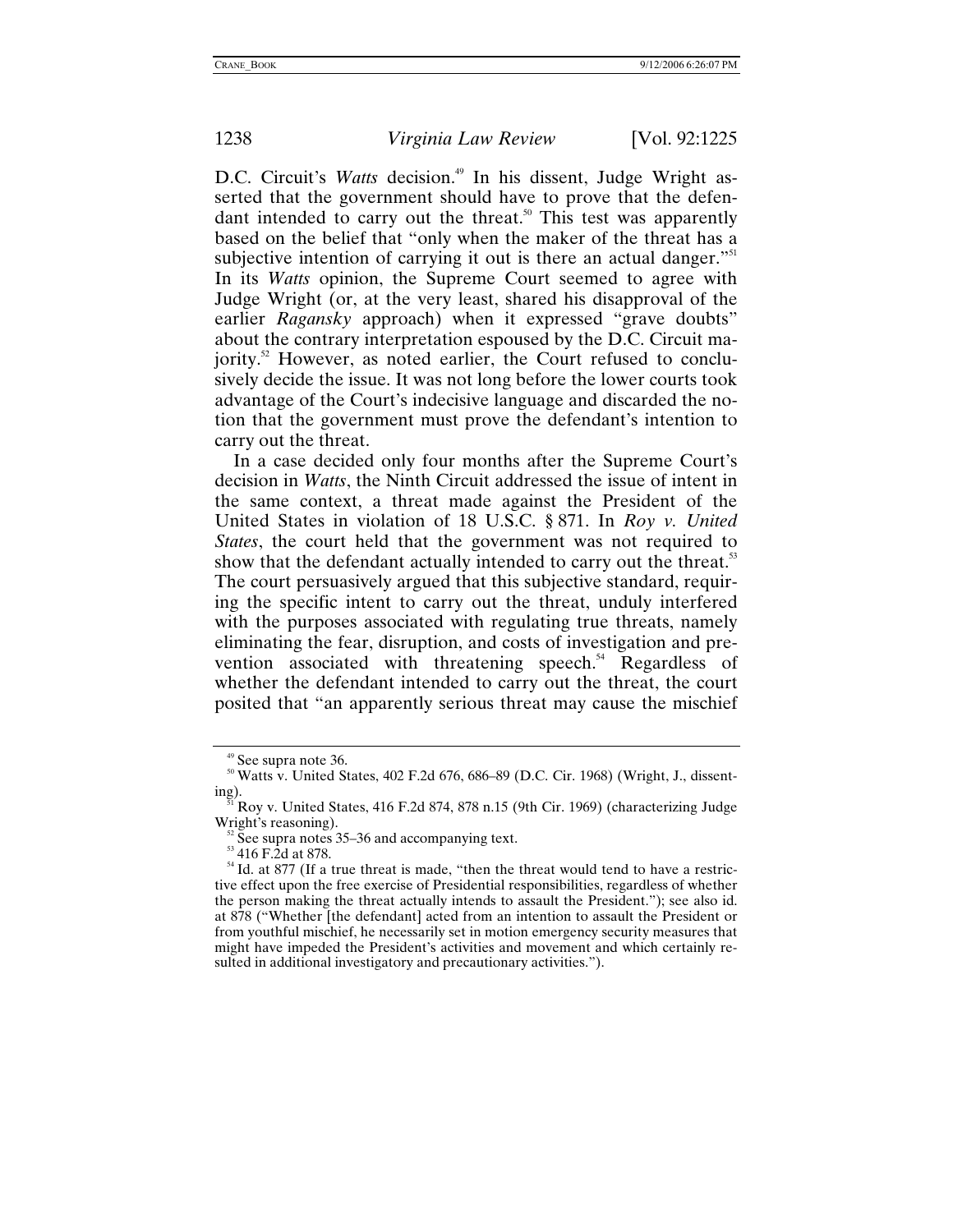or evil" that the statute sought to avoid.<sup>55</sup> Based on this reasoning, the court adopted the reasonable speaker objective test. Like the Court in *Watts*, the circuit court in *Roy* was more concerned with proper statutory construction than constitutional interpretation.

The other circuits quickly followed suit in dismissing this version of the subjective test. For instance, in *United States v. Hart*, the Tenth Circuit noted the *Watts* citation to Judge Wright's dissenting opinion but agreed with *Roy* and held that the government did not need to prove that the "defendant actually intend[ed] to carry out the threat.["56](#page-15-1) The only court of appeals which did not reject this subjective test outright was the Fourth Circuit. In *United States v. Patillo*, the court noted the language of *Watts* and expressly rejected the "*Raginsky* [sic] test of intention."[57](#page-15-2) Instead, the court held that "an essential element of guilt is a present intention either to injure the President, or incite others to injure him, or to restrict his movements."<sup>58</sup> The court required the government to show the defendant had one of these three possible intents, but also said that the government could meet its burden if it were to prove that the speaker should have "anticipate[d] that [his statement] would be transmitted to law enforcement"—a form of an objective intent standard.<sup>59</sup> This interpretation, which was more statutory than constitutional, was seemingly limited only to threats made against the President in violation of 18 U.S.C. § 871. For example, two years later, in *United States v. Maisonet*, the Fourth Circuit adopted an objective test for prosecutions under Section  $876.6^{\circ}$  Similarly, in *United States v. Darby*, the Fourth Circuit held that "in a prosecution under [S]ection 875(c), the government need not prove intent (or ability) to carry out the threat."[61 A](#page-15-6)lthough the specific intent to

<span id="page-15-1"></span>

<span id="page-15-0"></span> $\frac{55}{16}$  Id. at 877.<br> $\frac{56}{457}$  F.2d 1087, 1090 (10th Cir. 1972); see also, e.g., United States v. Vincent, 681 F.2d 462, 464 (6th Cir. 1982) (rejecting the subjective intent to carry out the threat test and adopting "the rule of the Ninth Circuit, set out in *Roy v. United States*"); United States v. Compton, 428 F.2d 18, 21 (2d Cir. 1970) (holding that it was "not necessary to establish an intention to carry out the threat").

<span id="page-15-4"></span>

<span id="page-15-5"></span>

<span id="page-15-3"></span><span id="page-15-2"></span><sup>&</sup>lt;sup>57</sup> 438 F.2d 13, 14, 16 (4th Cir. 1971) (en banc).<br><sup>58</sup> Id. at 16.<br><sup>59</sup> Id. 60 484 F.2d 1356, 1358 (4th Cir. 1973). 18 U.S.C. § 876 (1970) prohibited the mailing of a letter containing a threat to injure the addressee.

<span id="page-15-6"></span> $6^{31}$  37 F.3d 1059, 1064 n.3 (4th Cir. 1994). 18 U.S.C. § 875(c) (1988) read as follows: "Whoever transmits in interstate or foreign commerce any communication contain-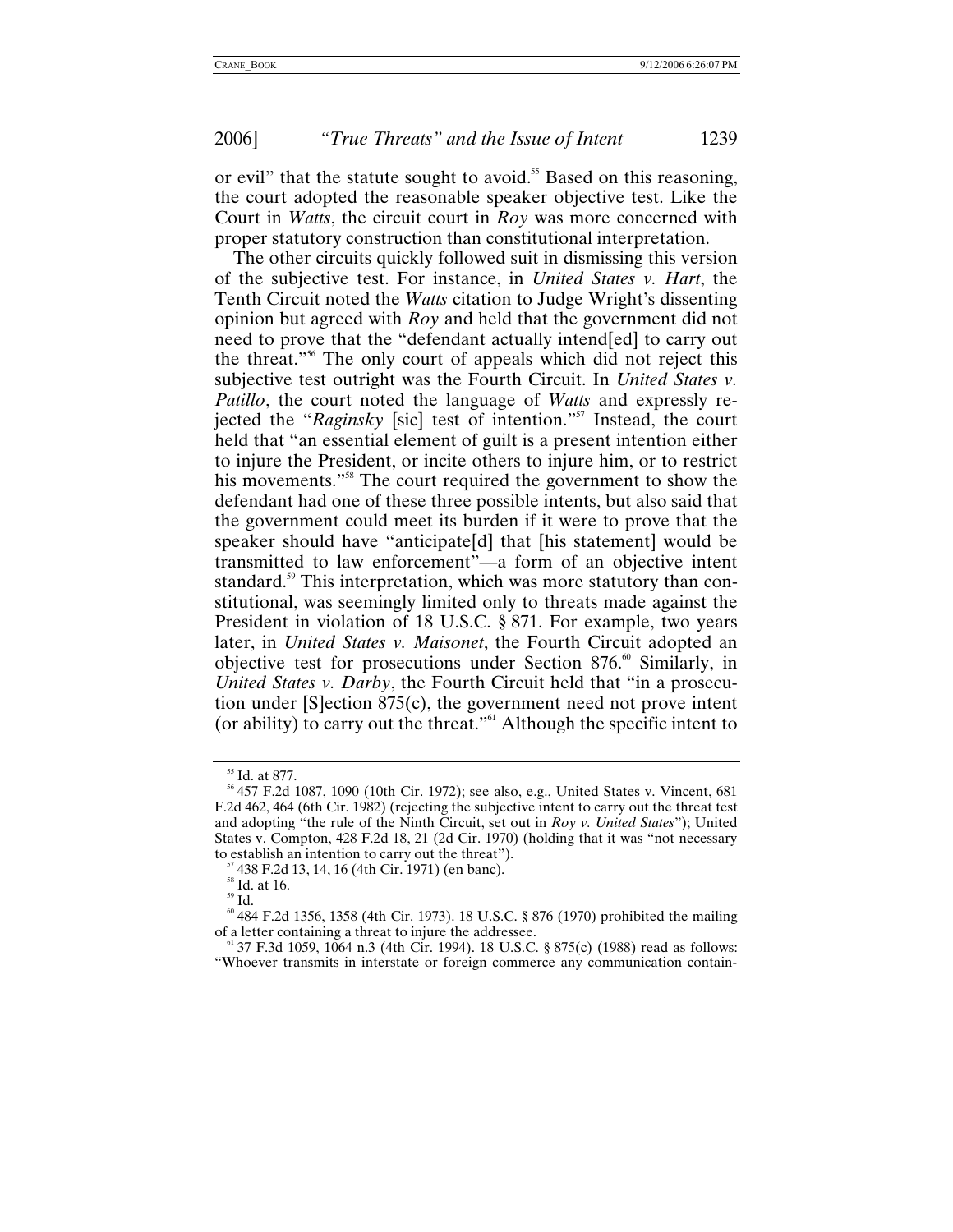carry out the threat test was repeatedly and resoundingly rejected by nearly every court, it remained a favorite of hopeful defendants.

In *Rogers v. United States*, the Supreme Court "granted certiorari to resolve an apparent conflict among the Courts of Appeals concerning the elements of the offense proscribed by [Section]  $871(a)$ ."<sup>62</sup> This conflict centered on the opposing approaches of the *Roy* and *Patillo* courts regarding the intent requirement of Section 871. However, instead of resolving the mens rea question (at least with respect to this type of threat), the Court reversed the defendant's conviction based on a procedural error committed by the trial court and did not address the intent issue for which it had granted certiorari in the first place. $63$  The Court held that this procedural violation was not harmless error because the judge's response was "fraught with potential prejudice"; $\frac{6}{7}$  notably, the violation was never raised by the defendant at any stage of the litigation.<sup>65</sup> It was second down, and the Court punted once again.

However, all was not lost when it came to the issue of intent. In a concurring opinion joined by Justice Douglas, Justice Marshall reached the merits question and provided a new approach to the mens rea required for threatening speech. According to Justice Marshall, only those "threats that the speaker intends to be interpreted as expressions of an intent to kill or injure" should be proscribed.<sup>66</sup> With this assertion, Justice Marshall introduced the second version of the subjective test: the specific intent to threaten test. In addition to proving that the defendant knowingly made the statement, the government would have to show an additional specific intent element—that the defendant intended for the statement to be threatening.

ing . . . any threat to injure the person of another, shall be fined not more than \$1,000

<span id="page-16-0"></span>or imprisoned not more than five years, or both."<br><sup>62</sup> 422 U.S. 35, 36 (1975). 18 U.S.C. § 871(a) is the statutory provision that prohibits threats against the President.

<span id="page-16-1"></span>As Justice Marshall stated in a concurrence, "[t]he Court today seizes on [the error] to reverse the conviction, leaving unresolved the issue that we granted certiorari to consider." Id. at 42 (Marshall, J., concurring).<br><sup>64</sup> Id. at 41 (majority opinion).<br><sup>65</sup> Id. The issue became known after the Solicitor General "confessed error." Id. at

<span id="page-16-2"></span>

<span id="page-16-3"></span><sup>42 (</sup>Marshall, J., concurring).<br><sup>66</sup> Id. at 47 ("This construction requires proof that the defendant intended to make a

<span id="page-16-4"></span>threatening statement.").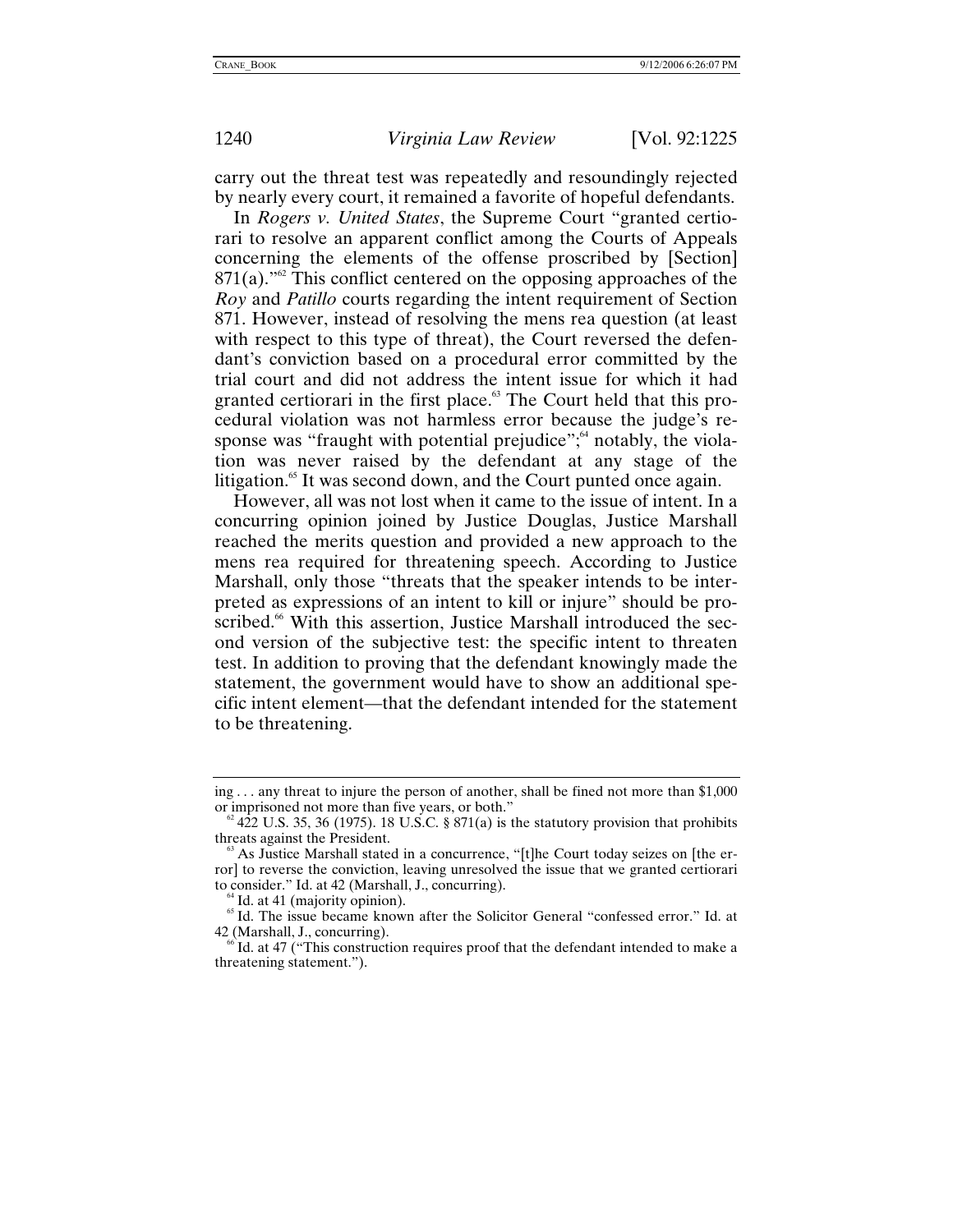Although Justice Marshall, like those before him, engaged mostly in statutory construction, $\delta$ <sup>7</sup> he did express a special concern for finding an interpretation consistent with the values of the First Amendment. Worried that an objective test approach, like that adopted in *Ragansky* and *Roy*, swept too broadly, Justice Marshall explained that courts "should be particularly wary of adopting such a standard for a statute that regulates pure speech."[68](#page-17-1) Because the negligence standard of such an objective test, which "charg[es] the defendant with responsibility for the effect of his statements on his listeners," would have a chilling effect on speech, Justice Marshall believed an objective test "impose[d] an unduly stringent standard in this sensitive area."<sup>[69](#page-17-2)</sup>

In addition to rejecting the negligence standard of an objective approach, Justice Marshall also dismissed the other version of the subjective test (the specific intent to carry out the threat standard): "I would . . . require proof that the speaker intended his statement to be taken as a threat, even if he had no intention of actually carrying it out."<sup>70</sup> This is because "threats may be costly and dangerous to society in a variety of ways, even when their authors have no intention whatever of carrying them out."<sup> $1$ </sup> Justice Marshall believed his particular subjective test struck the proper balance between regulating threatening speech and protecting the values embodied in the First Amendment. For Justice Marshall, the specific intent to carry out the threat subjective standard did not offer enough protection against the harms of threatening speech; at the same time, the objective tests went too far in regulating pure

<span id="page-17-0"></span><sup>&</sup>lt;sup>67</sup> Marshall based his interpretation partly on the legislative history of § 871. See id. at 44–46.

<span id="page-17-2"></span><span id="page-17-1"></span>

<sup>&</sup>lt;sup>68</sup> Id. at 47.<br><sup>69</sup> Id. at 47–48. Justice Marshall also made the following observation:

Statements deemed threatening in nature only upon "objective" consideration will be deterred only if persons criticizing the President are careful to give a wide berth to any comment that might be construed as threatening in nature. And that degree of deterrence would have substantial costs in discouraging the "uninhibited, robust, and wide-open" debate the First Amendment is intended to protect.<br>Id. (citing N.Y. Times Co. v. Sullivan, 376 U.S. 254, 270 (1964)).

<span id="page-17-4"></span><span id="page-17-3"></span><sup>&</sup>lt;sup>70</sup> *Rogers*, 422 U.S. at 48 (Marshall, J., concurring). <sup>71</sup> Id. at 46–47. For instance, "[a] threat made with no present intention of carrying it out may still restrict the President's movements and require a reaction from those charged with protecting the President." Id. at 47.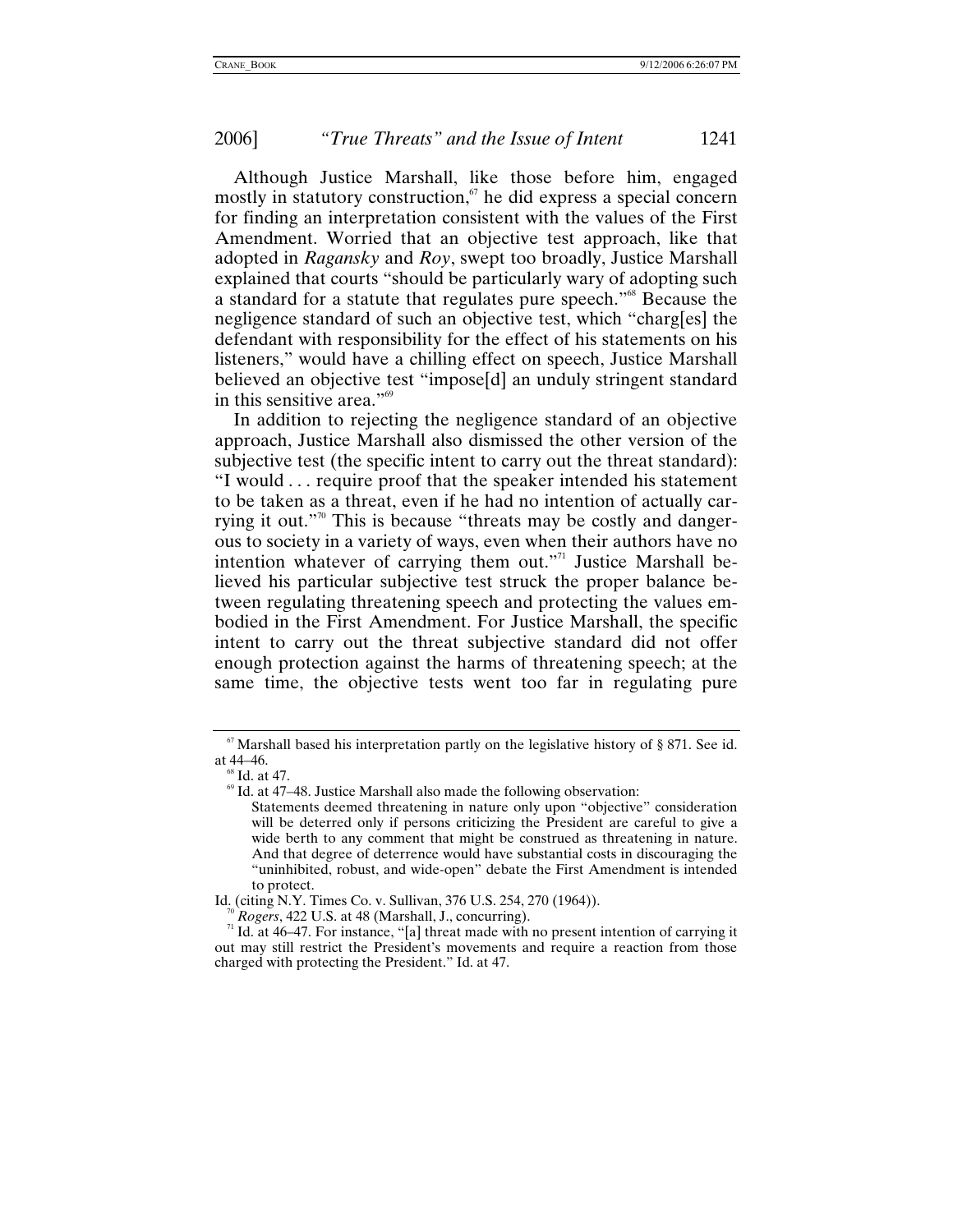speech. Although many commentators would follow Justice Mar-shall's lead, few courts did the same.<sup>[72](#page-18-0)</sup>

Before *Black*, only one circuit adopted Justice Marshall's specific mens rea approach to threatening speech. In *United States v. Twine*, the Ninth Circuit held that for prosecutions under two federal threat statutes (18 U.S.C. §§ 875 and 876), the government must show that the defendant had "an intent to threaten," a specific intent element, when he made the threatening communication.[73](#page-18-1) Like Justice Marshall, the *Twine* court rejected the subjective specific intent to carry out the threat test.<sup>74</sup> However, the court made clear that the application of the specific intent to threaten test did not conflict with the circuit's earlier statements in *Roy*. Because "[a] threat against the President . . . is qualitatively different from a threat against a private citizen or other public official," the court held that the objective test would continue to apply to prosecutions for threats made against the President.<sup>75</sup> Thus, the court's subjective test would only apply to charges under these two federal statutes. Other than this limited application, no other circuit adopted Justice Marshall's subjective test, and most either ig-

<span id="page-18-0"></span><sup>&</sup>lt;sup>72</sup> See, e.g., Blakey & Murray, supra note 10, at 1065 ("Justice Marshall once advanced a compelling argument in favor of such a standard [of a subjective test for intent]. We wholeheartedly agree with it."); see also infra notes 73–78 and accompanying text. 73 853 F.2d 676, 680 (9th Cir. 1988). 18 U.S.C. § 875(c) (1982) prohibited communi-

<span id="page-18-1"></span>cations made in interstate or foreign commerce containing a threat to kidnap or injure any person. Similarly, 18 U.S.C. § 876 (1982) prohibited communications deposited in

<span id="page-18-2"></span>Twine, 853 F.2d at 681 n.4 ("Our holding that specific intent to threaten and to transmit the threat are essential elements of the crimes defined by §§ 875(c) and 876 does not conflict or disagree with the clear pronouncement of other circuits that specific intent (or ability) to carry out the threat is not an essential element under these

<span id="page-18-3"></span><sup>&</sup>lt;sup>75</sup> Id. at 681 (quoting Roy v. United States, 416 F.2d 874, 877 (9th Cir. 1969)) (emphasis omitted). The Ninth Circuit is the only court to have drawn such a distinction between threats made against the President and threats made against private citizens. Every other circuit (with the narrow and limited exception of the Fourth Circuit, see supra notes 57–61) has treated the intent required for a true threat to be the same regardless of whether the threat was directed at the President or at some other person. This author agrees with the majority of circuits that have applied the same intent standard across the board. The required mens rea should be the same for threats made against private persons and threats made against the President.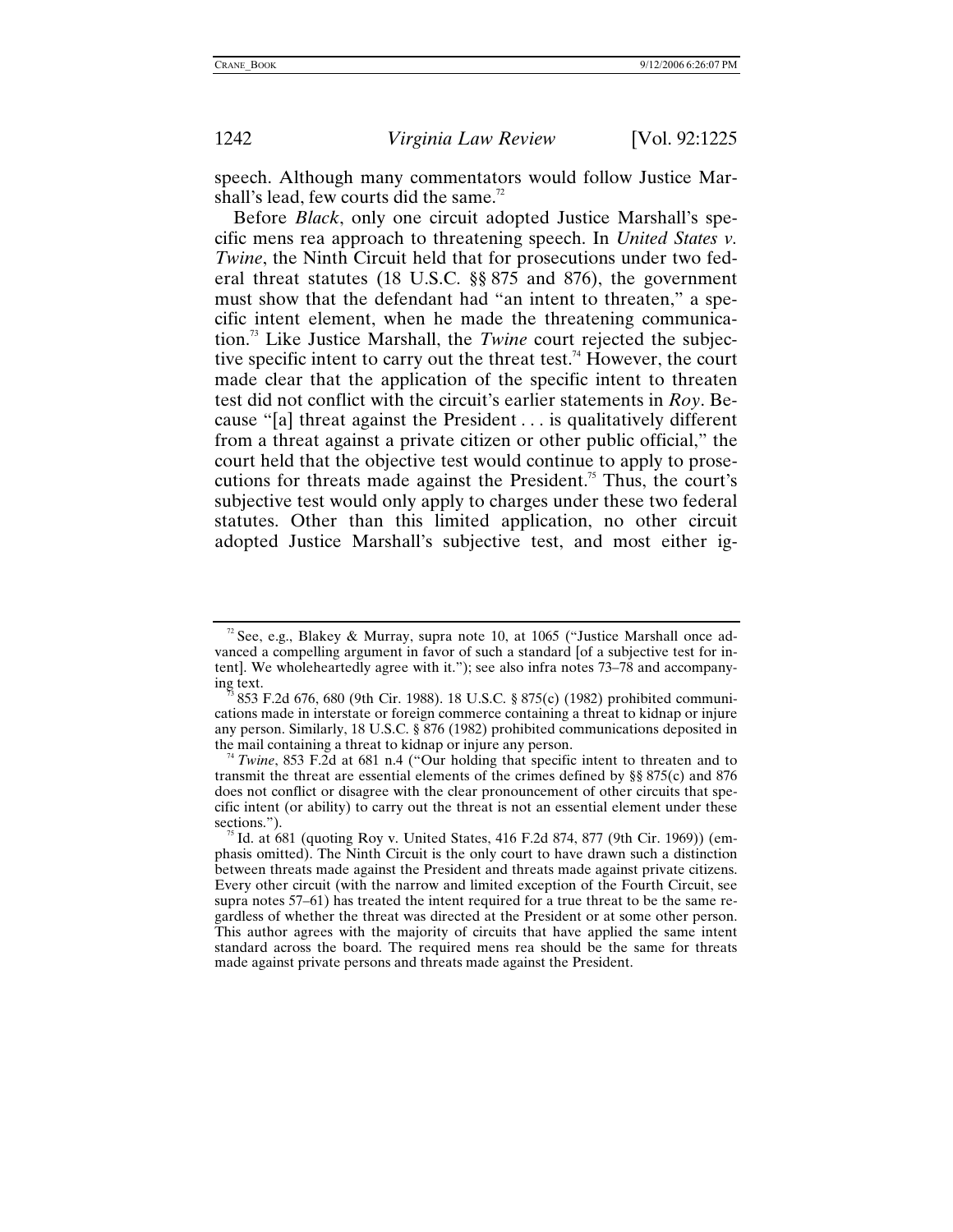<span id="page-19-0"></span>nored<sup>76</sup> or expressly rejected it.<sup>77</sup> Perhaps the Seventh Circuit provided the best explanation for why the subjective test proposed by Justice Marshall never gained much traction: "Although we owe the view of a single Justice great respect, we cannot treat it as stating the governing law. Here . . . the weight of authority is to the contrary. Therefore, . . . we reaffirm . . . the objective standard as the proper standard for [punishing threatening speech]."[78](#page-19-3) By the time Justice Marshall articulated his approach, most circuits had already committed themselves to an objective test.

# *D. Lower Courts and the Mens Rea of Objective Tests*

Between *Watts* and *Black*, the preferred approach of the lower courts, by an overwhelming margin, was the objective test. As mentioned earlier, there are three types of objective tests: reasonable speaker, reasonable listener, and reasonable neutral.<sup>79</sup> The first type, the reasonable speaker test, holds that a communication is a true threat if it was made "under such circumstances wherein a reasonable person would foresee that the statement would be inter-

<span id="page-19-1"></span><sup>&</sup>lt;sup>76</sup> See, e.g., United States v. Fulmer,  $108$  F.3d  $1486$ ,  $1491$  (1st Cir. 1997) (applying the reasonable speaker test with no mention of Justice Marshall's subjective standard); United States v. Schneider, 910 F.2d 1569, 1570 (7th Cir. 1990) (finding that "[t]he test for whether a statement *is* a threat is an objective one," with no reference to Justice Marshall's subjective standard); United States v. Orozco-Santillan, 903 F.2d 1262, 1265 n.3 (9th Cir. 1990) ("The only intent requirement is that the defendant intentionally or knowingly communicates his threat, not that he intended or was able to carry out his threat."); United States v. Callahan, 702 F.2d 964, 965 (11th Cir. 1983) (applying the reasonable listener test and making no mention of Justice Marshall's subjective standard); United States v. Vincent, 681 F.2d 462, 464 (6th Cir. 1982) (adopting the reasonable speaker test set forth in *Roy* with no reference to Justice

<span id="page-19-2"></span>See, e.g., United States v. Francis, 164 F.3d 120, 122 (2d Cir. 1999) ("[E]very circuit to have addressed the question, with the exception of the Ninth, has construed Section 875(c) as a general-intent crime.") (citing United States v. Whiffen, 121 F.3d 18, 21 (1st Cir. 1997)); United States v. Myers, 104 F.3d 76, 81 (5th Cir. 1997); United States v. Himelwright, 42 F.3d 777, 782–83 (3d Cir. 1994); United States v. Darby, 37 F.3d 1059, 1063–66 (4th Cir. 1994); United States v. DeAndino, 958 F.2d 146, 149 (6th Cir. 1992)). Seemingly unfazed, the Ninth Circuit reaffirmed its approach a decade later in *United States v. King*,  $122$  F.3d  $808$ ,  $809$  (9th Cir. 1997).

<span id="page-19-4"></span>

<span id="page-19-3"></span><sup>&</sup>lt;sup>78</sup> United States v. Aman, 31 F.3d 550, 556 (7th Cir. 1994).  $\frac{79}{7}$  For a more in-depth analysis of each objective test and its respective following in the circuit courts before *Black*, see G. Robert Blakey and Brian J. Murray's impressive article that thoroughly details the area. Blakey  $\&$  Murray, supra note 10, at 937– 1010.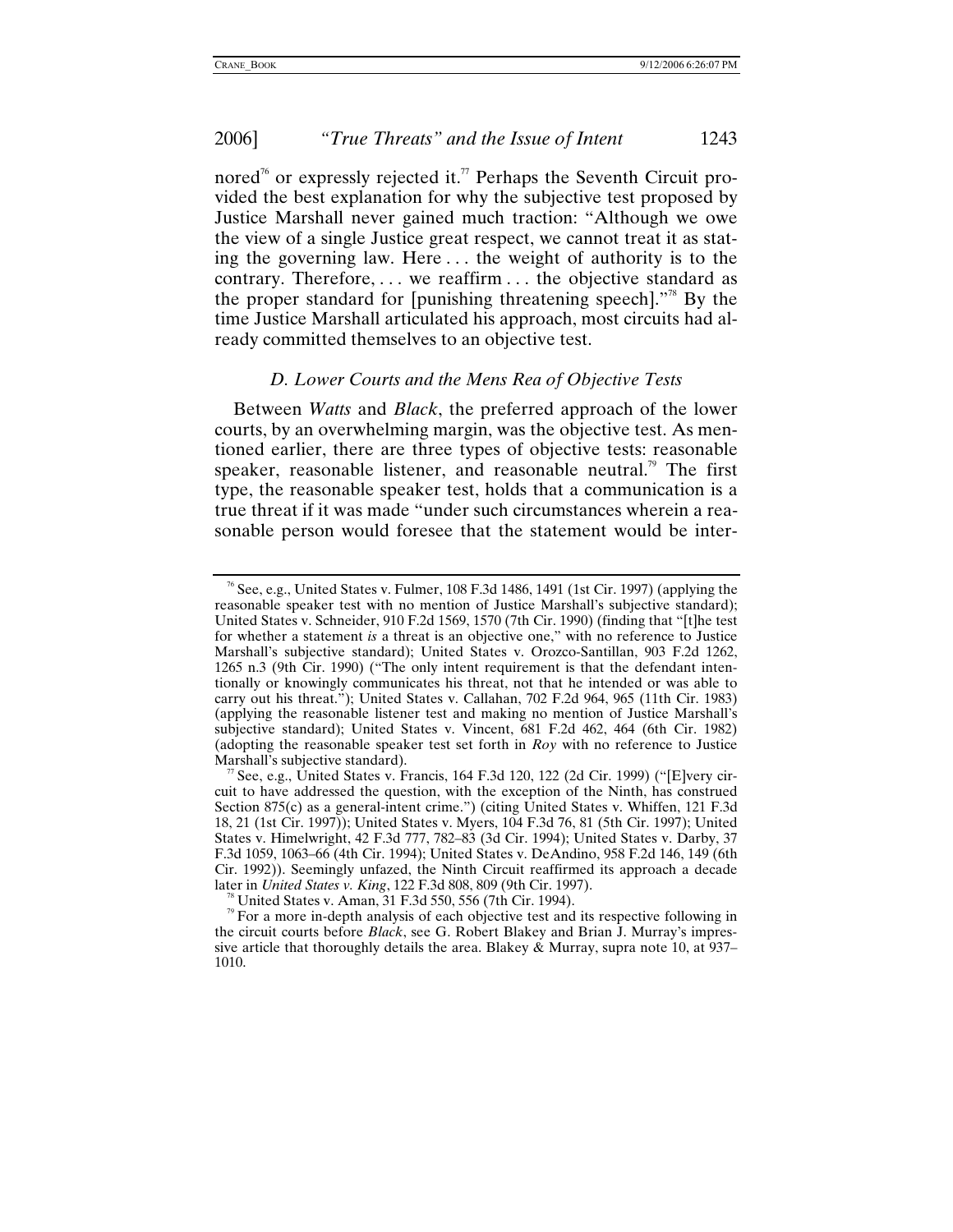preted by those to whom the maker communicates the statement as a serious expression of an intention to inflict bodily harm."<sup>80</sup> In addition to the intent element common to all objective tests (knowingly making the statement), the reasonable speaker test supplies an additional general intent requirement. Under the reasonable speaker test, the speaker must have acted negligently: the government must prove that the defendant knowingly made a statement that he should have known was threatening. However, this is a much easier test for the government to satisfy than Justice Marshall's specific intent to threaten test.

Before *Black*, the reasonable speaker test was the most popular standard and was adhered to by several circuits when interpreting a variety of statutes. The first court to adopt it was the Ninth Circuit in the aforementioned  $Rov$  case.<sup>81</sup> Interestingly, the court found that, although it was regulating pure speech, "[u]nlike the situation in *Watts v. United States*, there does not appear to be a free speech issue in this case.["82](#page-20-2) The Sixth Circuit quickly followed suit in adopting the reasonable speaker test, $^{83}$  and the Second, $^{84}$  Third, $^{85}$ Seventh, $^{86}$  and Tenth $^{87}$  Circuits were not far behind. Notably, each of these circuits traced their reasonable speaker roots back to *Roy*. [88](#page-20-8)

<span id="page-20-2"></span>

<span id="page-20-0"></span><sup>80</sup> United States v. Kosma, 951 F.2d 549, 557 (3d Cir. 1991) (quoting *Roy*) (emphasis omitted). 81 416 F.2d at 877–78. This approach was reaffirmed in *Orozco-Santillan*, 903 F.2d at

<span id="page-20-1"></span><sup>1265.&</sup>lt;br><sup>82</sup> *Roy*, 416 F.2d at 879 n.17 (internal citations omitted).<br><sup>83</sup> United States v. Lincoln, 462 F.2d 1368, 1369 (6th Cir. 1972) ("We . . . adopt the

<span id="page-20-3"></span>construction of the Ninth Circuit in *Roy v. United States*."); see also United States v. Vincent, 681 F.2d 462, 464 (6th Cir. 1982) (affirming *Lincoln* and the reasonable

<span id="page-20-4"></span><sup>&</sup>lt;sup>4</sup> United States v. Johnson, 14 F.3d 766, 768 (2d Cir. 1994) ("It is well settled that [Section] 871 requires only a showing of general intent. The Ninth Circuit, in the lead-<br>ing case on this question,  $[Roy]$  held that [the reasonable speaker test applies].").

<span id="page-20-6"></span><span id="page-20-5"></span><sup>&</sup>lt;sup>85</sup> *Kosma*, 951 F.2d at 557 (adopting the reasonable speaker test of *Roy*).<br><sup>86</sup> United States v. Hoffman, 806 F.2d 703, 707 (7th Cir. 1986) (adopting the reasonable speaker test and quoting *Roy*); see also United States v. Khorrami, 895 F.2d

<span id="page-20-7"></span><sup>&</sup>lt;sup>37</sup> United States v. Hart, 457 F.2d 1087, 1090–91 (10th Cir. 1972) (adopting the reasonable speaker test of *Roy*). <sup>88</sup> The importance of this fact will be discussed shortly. See infra notes 91–93 and

<span id="page-20-8"></span>accompanying text.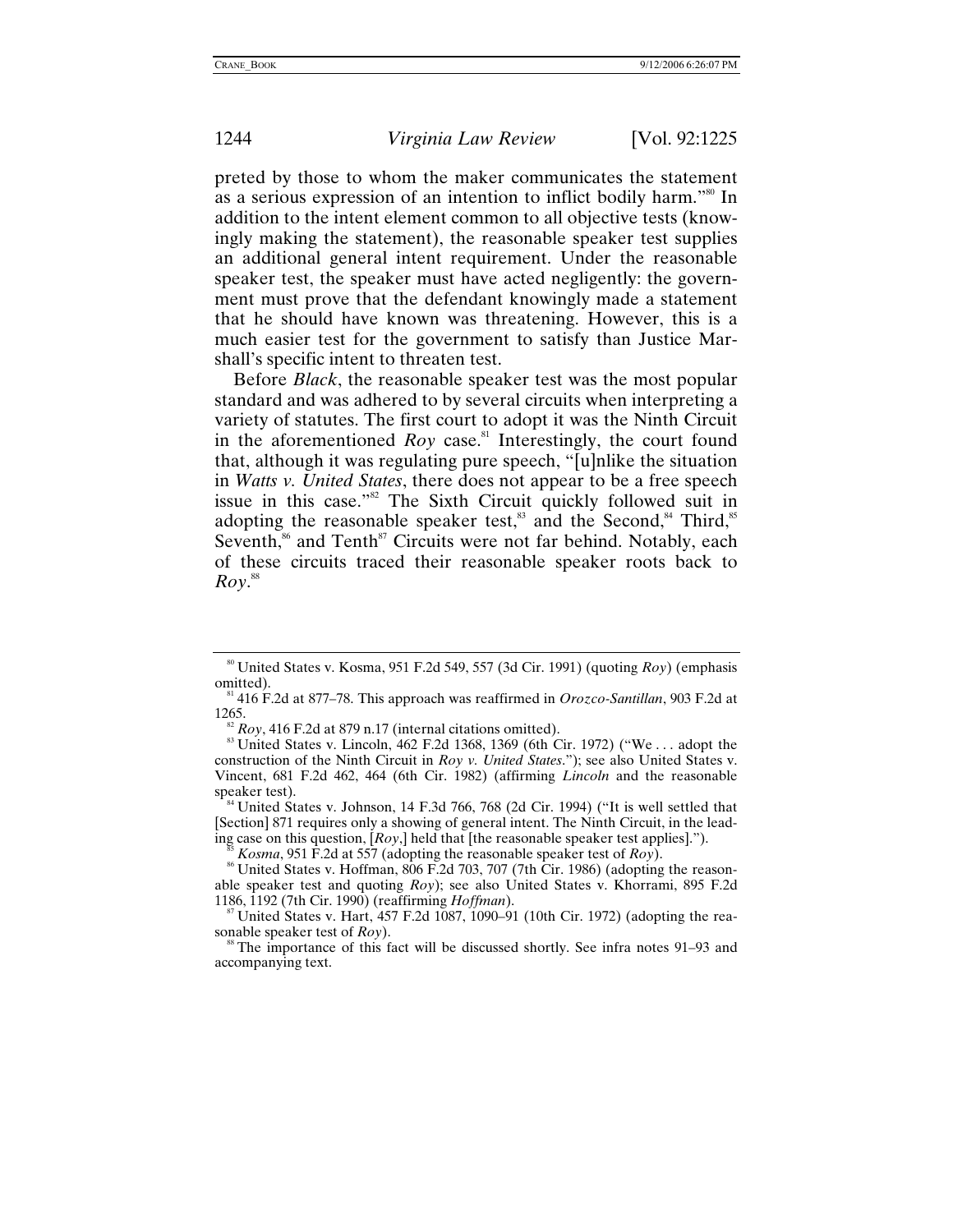In *United States v. Fulmer*, the First Circuit joined its peers and adopted the reasonable speaker version of the objective test.<sup>89</sup> In a lengthy opinion, the court explained why the reasonable speaker test, and not the reasonable listener test, was "the appropriate standard under which a defendant may be convicted for making a threat":

This standard not only takes into account the factual context in which the statement was made, but also better avoids the perils that inhere in the "reasonable-recipient standard," namely that the jury will consider the unique sensitivity of the recipient. We find it particularly untenable that, were we to apply [the reasonable listener standard], a defendant may be convicted for making an ambiguous statement that the recipient may find threatening because of events not within the knowledge of the defendant.<sup>90</sup>

In addition to the intent element common to all objective tests, the *Fulmer* court wanted to require a showing of negligence, an element that does not appear in the reasonable listener test.

Interestingly, for the reasonable speaker test, what started as pure statutory construction morphed into a constitutional interpretation of true threats. Although the *Roy* decision expressly stated that it found no First Amendment issue when advocating the reasonable speaker test, future courts relied on *Roy*'s objective test as a constitutional standard. For instance, in *United States v. Merrill*, the Ninth Circuit affirmed its holding in *Roy* and dismissed the defendant's constitutional claim, noting that courts "interpreting 18 U.S.C. § 871 [as in *Roy*] . . . have uniformly concluded that 'true' threats, of the type proscribed by the statute, are not constitutionally protected speech."[91](#page-21-2) Similarly, in *United States v. Orozco-Santillan*, the court held that the reasonable person standard, as stated in *Roy*, defined the scope of "a 'true' threat" as speech that "is unprotected by the [F]irst [A]mendment."[92](#page-21-3) In perhaps the clearest example of this transition from pure statutory construction

<span id="page-21-1"></span><span id="page-21-0"></span><sup>&</sup>lt;sup>89</sup> 108 F.3d 1486, 1491 (1st Cir. 1997).<br><sup>90</sup> Id. For a discussion of why courts such as the one in *Fulmer* adopted an objective test instead of a subjective test, see infra notes 206–12, 217, and accompanying text.

<span id="page-21-3"></span><span id="page-21-2"></span><sup>&</sup>lt;sup>91</sup> 746 F.2d 458, 462 (9th Cir. 1984).<br><sup>92</sup> 903 F.2d 1262, 1265–66 (9th Cir. 1990); see also *Fulmer*, 108 F.3d at 1492–93 (making the same assertions as the court in *Orozco-Santillan*).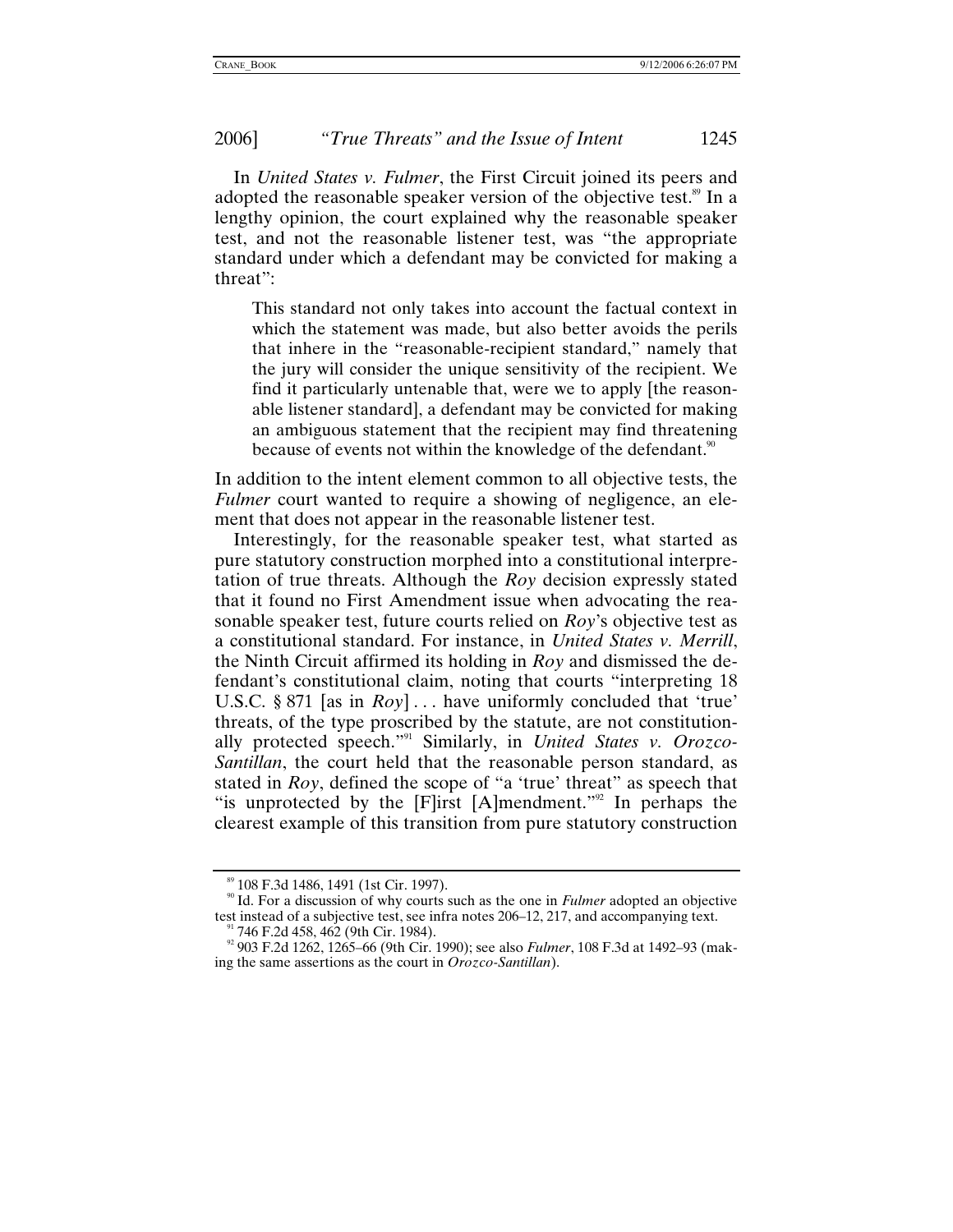to constitutional interpretation, the court in *United States v. Hanna*  explained that "a statement is [a] true threat for the purposes of  $§ 871(a)$  and the First Amendment if" it meets the reasonable speaker test first adopted in *Roy*. [93](#page-22-0) Put simply, the extremely influential *Roy* standard, which was expressly decided without the First Amendment in mind, became a test of constitutional proportion. Until *Black* (and even after), it represented the majority approach to the meaning of true threats and its required intent.

The reasonable listener test, the second version of the objective test, takes a different perspective: a communication is a true threat if "an ordinary, reasonable recipient who is familiar with the context of the [statement] would interpret it as a threat of injury.["94](#page-22-1) Unlike the reasonable speaker test, this test serves only as a jurisdiction's definition of a true threat and does not provide an additional intent element. In reasonable listener jurisdictions, the only intent element is that the statement was knowingly made. Even though it was not as widespread as the reasonable speaker standard, this test also enjoyed a significant following. Beginning with the Fourth Circuit's articulation of it in *United States v. Maisonet*, [95](#page-22-2) panels from the Second,<sup>96</sup> Seventh,<sup>97</sup> Eighth,<sup>98</sup> and Eleventh<sup>99</sup> Circuits all adopted versions of the reasonable listener test. For instance, in *United States v. Malik*, the Second Circuit held that the test for determining whether a communication is a threat "is an objective one" and directly quoted the language of *Maisonet*. [100](#page-22-7) Similarly, Judge Posner, writing for the Seventh Circuit, opined that

<span id="page-22-5"></span>sue of intent and threatening speech.<br><sup>98</sup> United States v. Dinwiddie, 76 F.3d 913, 925 (8th Cir. 1996); see also United States v. Hart, 212 F.3d 1067, 1071 (8th Cir. 2000) (affirming *Dinwiddie*).

<span id="page-22-2"></span><span id="page-22-1"></span>

<span id="page-22-0"></span><sup>&</sup>lt;sup>93</sup> 293 F.3d 1080, 1087 (9th Cir. 2002).<br><sup>94</sup> United States v. Maisonet, 484 F.2d 1356, 1358 (4th Cir. 1973).<br><sup>95</sup> Id. Interestingly, the Fourth Circuit adopted a subjective test, at least partially, for threats made against the President, see United States v. Patillo, 438 F.2d 13, 16 (4th Cir. 1971), but an objective test for other forms of threatening speech. See supra notes 57–60 and accompanying text.<br><sup>96</sup> United States v. Malik, 16 F.3d 45, 49 (2d Cir. 1994).<br><sup>97</sup> United States v. Schneider, 910 F.2d 1569, 1570 (7th Cir. 1990); see also United

<span id="page-22-3"></span>

<span id="page-22-4"></span>States v. Aman, 31 F.3d 550, 553 (7th Cir. 1994) (affirming *Schneider*). Seemingly contradicting itself, the court in *Aman* also cited the reasonable speaker test as the definition of a threatening statement. Id. This exemplifies the confusion underlying the is-

<span id="page-22-7"></span><span id="page-22-6"></span> $^{99}$  United States v. Callahan, 702 F.2d 964, 965 (11th Cir. 1983).<br><sup>100</sup> *Malik*, 16 F.3d at 49 (quoting United States v. Maisonet, 484 F.2d 1356, 1358 (4th Cir. 1973)).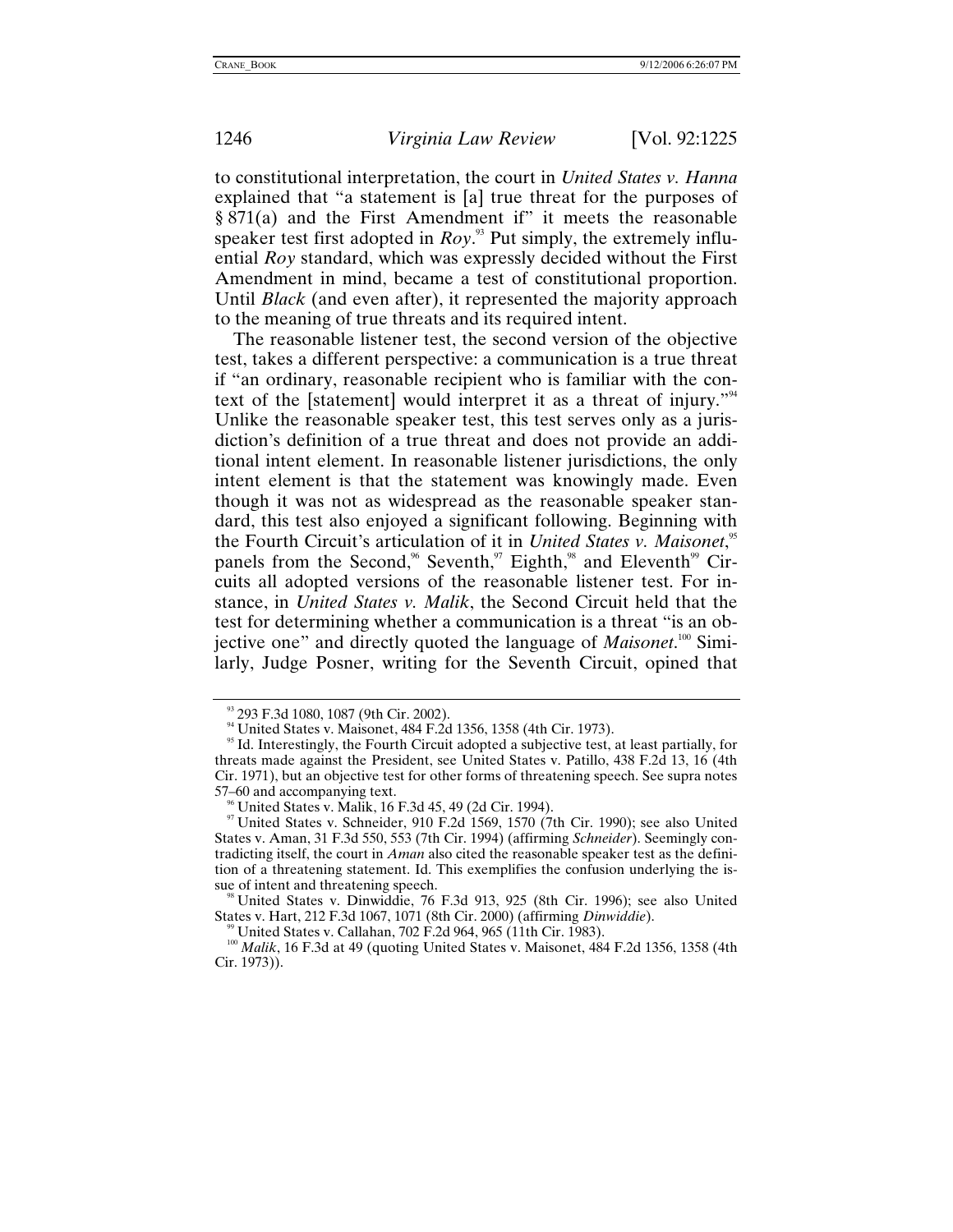"[t]he test for whether a statement *is* a threat is an objective one; it is not what the defendant intended but whether the recipient could reasonably have regarded the defendant's statement as a threat."<sup>101</sup> Although it was rarely (if ever) mentioned by the courts that adhered to the reasonable listener test, this version of the objective standard does have a link to the Court's pronouncement in *Watts*. Because one of the *Watts* factors was the reaction of the audience, it is plausible to construe the reasonable listener test as a particular application of this specific *Watts* factor.

Unlike *Roy* and the reasonable speaker test, the foundational opinion of the reasonable listener test did consider the First Amendment implications of its approach. In *Maisonet*, the Fourth Circuit held the following:

Even when the defense is based on a claim of [F]irst  $[A]$ mendment rights, ...  $[i]$ f there is substantial evidence that tends to show beyond a reasonable doubt that an ordinary, reasonable recipient who is familiar with the context of the letter would interpret it as a threat of injury, the court should submit the case to the jury. $102$ 

As time went on, the test became synonymous with the meaning of unprotected speech for these circuits. For example, in *United States v. Hart*, the Eighth Circuit held that "[t]o determine whether a true threat exists, a court must analyze the alleged threat in light of its entire factual context and determine whether the recipient of the alleged threat could reasonably conclude that it expresses a determination or intent to injure presently or in the future."<sup>103</sup> However, as noted above, the reasonable listener test did not require an additional showing of intent (negligence or otherwise) beyond the knowledge standard shared by all objective tests.

The third and final objective standard is the reasonable neutral test. It generally asserts that "a communication is a threat . . . if 'in its context [it] would have a reasonable tendency to create appre-

<span id="page-23-0"></span><sup>&</sup>lt;sup>101</sup> *Schneider*, 910 F.2d at 1570 ("A threat is not a state of mind in the threatener; it is an appearance to the victim.") (quoting United States v. Holzer, 816 F.2d 304, 310 (7th Cir. 1987)).

<span id="page-23-2"></span><span id="page-23-1"></span><sup>&</sup>lt;sup>102</sup> *Maisonet*, 484 F.2d at 1358.<br><sup>103</sup> 212 F.3d 1067, 1071 (8th Cir. 2000) (internal quotations omitted).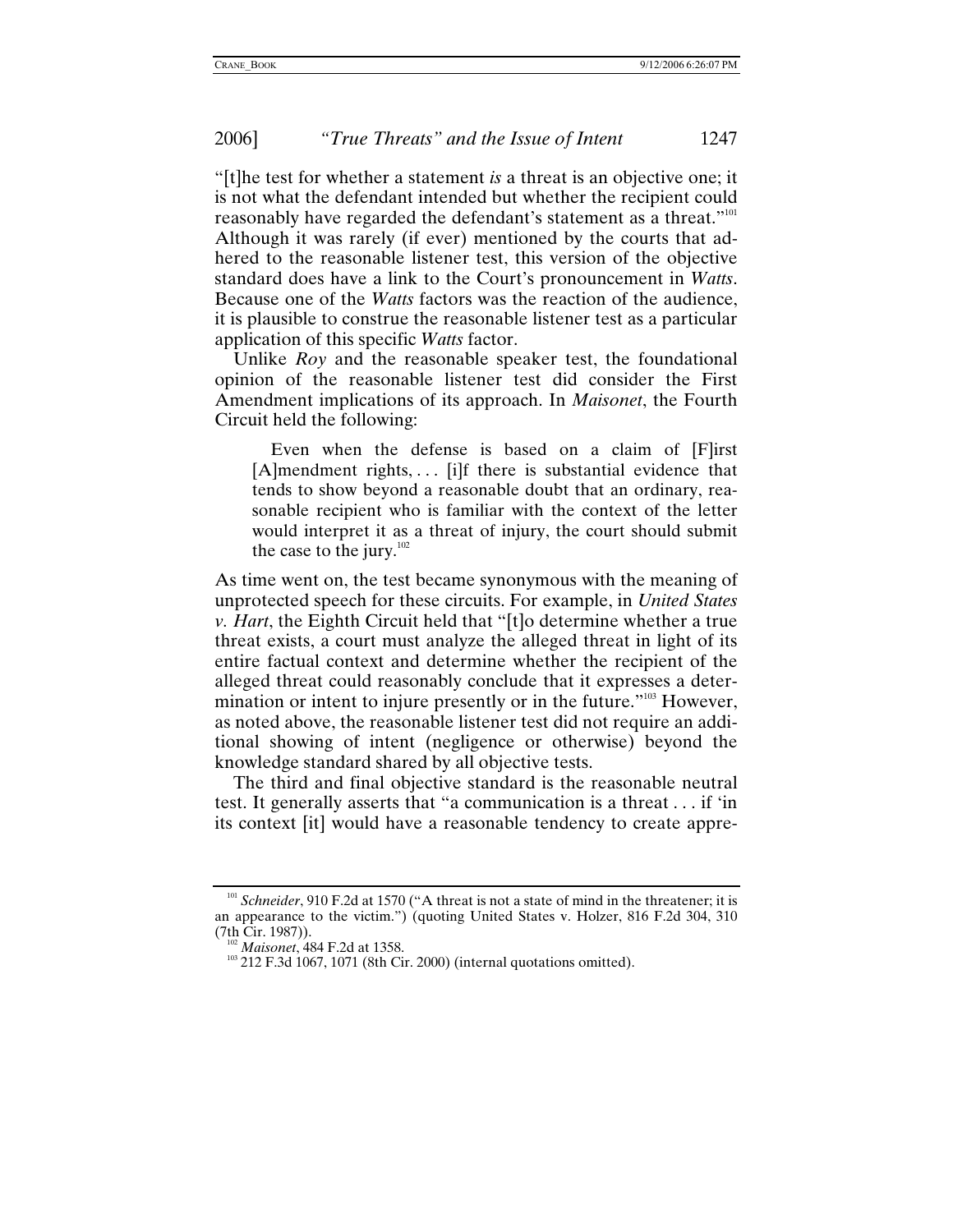<span id="page-24-0"></span>hension that its originator will act according to its tenor."<sup>104</sup> Like the reasonable listener test, this standard only identifies the meaning of a true threat—the actus reus—not any additional intent standard. Consequently, the only intent the government must prove is that the speaker knowingly made the statement. This version was the least popular of the objective tests and enjoyed a devoted following only in the Fifth Circuit.<sup>105</sup>

To summarize, with little guidance from the Supreme Court, the circuit courts fashioned four possible intent standards for true threats; two were based on a subjective test and two were based on an objective test. The first subjective test was the specific intent to carry out the threat test. Under this standard, the government must prove two intent elements: that the defendant knowingly made the statement and that he intended to carry out the threat. The specific intent to threaten standard, articulated by Justice Marshall, also required the government to prove two intent elements: the government had to show that the defendant knowingly made the statement and intended it to be threatening. The third intent standard was embodied by the reasonable speaker test. According to this approach, the government must prove two intent elements. Namely, the defendant must have knowingly made the statement and should have known of its threatening character. The final intent approach was used by the reasonable listener and reasonable neutral standards. Here, the government only needed to prove one intent element—that the defendant knowingly made the statement.

*E. The Penultimate Step:* Planned Parenthood of the Columbia/Willamette, Inc. v. American Coalition of Life Activists

In perhaps the most important, and certainly most controversial, true threats case between *Watts* and *Black*, a sharply fractured Ninth Circuit, sitting en banc, decided *Planned Parenthood of the Columbia/Willamette, Inc. v. American Coalition of Life Activists*. [106](#page-24-3) Four physicians and two health clinics that provided abortions "brought suit under FACE [Freedom of Access to Clinic Entrances

<span id="page-24-1"></span><sup>&</sup>lt;sup>104</sup> United States v. Morales, 272 F.3d 284, 287 (5th Cir. 2001) (quoting United States v. Myers, 104 F.3d 76, 79 (5th Cir. 1997)) (alteration in original).

<span id="page-24-3"></span><span id="page-24-2"></span><sup>&</sup>lt;sup>105</sup> See id.; see also supra notes 81–89, 95–101, and accompanying text. <sup>106</sup> 290 F.3d 1058 (9th Cir. 2002) (en banc).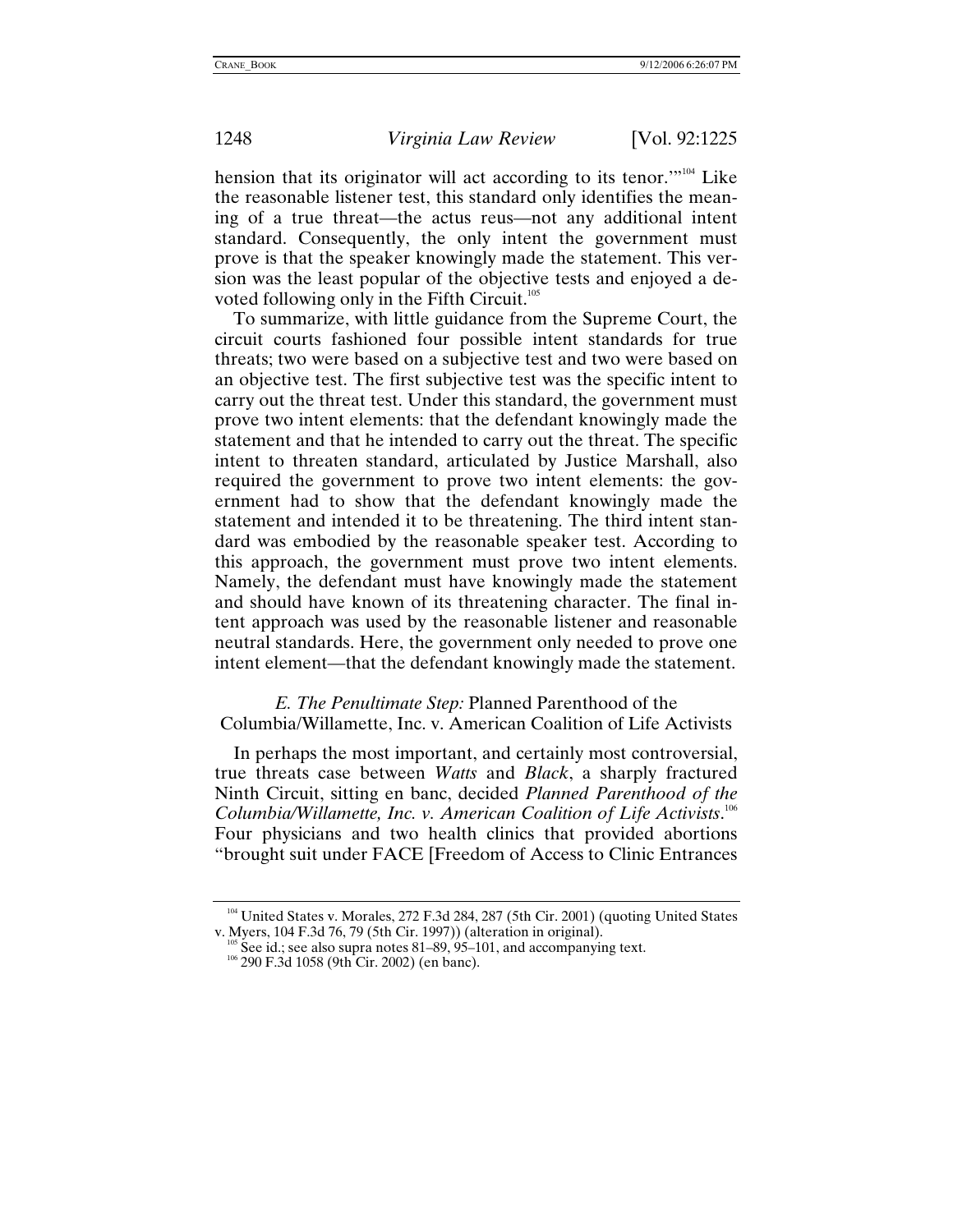Act] claiming that they were targeted with threats by the American Coalition of Life Activists (ACLA)" and others.<sup>107</sup> The threats that allegedly targeted them included "GUILTY" posters which identified several doctors (including the plaintiffs) and the infamous "Nuremberg Files" website.<sup>108</sup> The trial court denied ACLA's summary judgment motion, and the jury returned a verdict against the defendants; the court then enjoined ACLA from publishing posters and other materials that threatened the plaintiffs.<sup>109</sup> A Ninth Circuit panel reversed the conviction, citing First Amendment concerns. However, the Ninth Circuit reheard the case en banc, disagreed with the earlier panel, and affirmed the jury's deci $sion.<sup>110</sup>$ 

Although this case presents a variety of important First Amendment and true threats issues, only the debate over intent will be discussed here. As the en banc court noted at the outset, "the first task is to define 'threat' for purposes of the [FACE] Act. This requires a definition that comports with the First Amendment, that is, a 'true threat.' The Supreme Court has provided benchmarks, but no definition."<sup>111</sup> After remarking on the lack of guidance from the Supreme Court, the majority made the following observation:

Thus, *Watts* was the only Supreme Court case that discussed the First Amendment in relation to true threats before we first confronted the issue. Apart from holding that Watts's crack about L.B.J. was not a true threat, the Court set out no standard for determining when a statement is a true threat that is unpro-

<span id="page-25-1"></span><span id="page-25-0"></span> $107$  Id. at 1062.<br><sup>108</sup> Id. The website was a "compilation about those whom the ACLA anticipated one day might be put on trial for crimes against humanity. The 'GUILTY' posters identifying specific physicians were circulated in the wake of a series of 'WANTED' and 'unWANTED' posters that had identified other doctors who performed abortions be-

<span id="page-25-2"></span><sup>109</sup> Id. at 1062–63 (citing Planned Parenthood of the Columbia/Willamette, Inc. v. Am. Coalition of Life Activists, 23 F. Supp. 2d 1182, 1995 (D. Or. 1998) (denying summary judgment); Planned Parenthood of the Columbia/Willamette, Inc. v. Am. Coalition of Life Activists, 41 F. Supp. 2d 1130, 1155–56 (D. Or. 1999) (issuing the in-<br>junction)).

<span id="page-25-3"></span><sup>&</sup>lt;sup>110</sup> *Planned Parenthood*, 290 F.3d at 1063. Although it affirmed the jury's verdict, the Ninth Circuit did "remand for consideration of whether the punitive damages award comports with due process." Id. <sup>111</sup> Id. at 1071.

<span id="page-25-4"></span>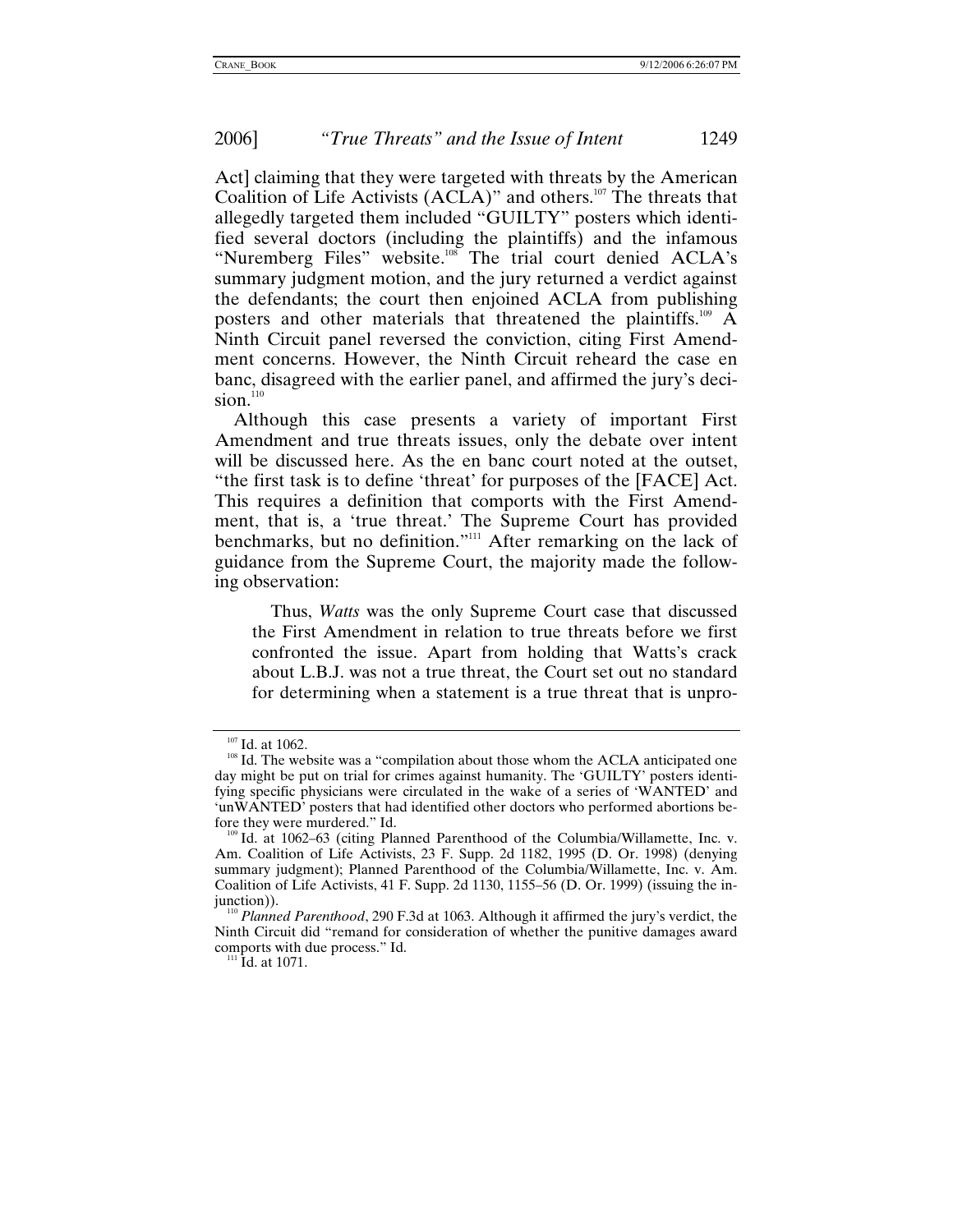tected speech under the First Amendment. Shortly after *Watts* was rendered, we had to decide in *Roy v. United States* whether [the defendant] made a true threat .... We adopted a 'reasonable speaker' test  $\dots$  [and] have applied this test to threats statutes that are similar to FACE. Other circuits have, too. We see no reason not to apply the same test to FACE.<sup>112</sup>

Thus, the Ninth Circuit once again applied its familiar reasonable speaker standard, originally set forth in *Roy*, as the test for distinguishing protected from unprotected speech.

With regard to an additional subjective intent element, the court expressly held that "[i]t is not necessary that the defendant intend to, or be able to carry out his threat; the only intent requirement for a true threat is that the defendant intentionally or knowingly communicate the threat."<sup>113</sup> Put simply, if the speaker knowingly made the statement and should have known of its threatening nature, then his speech is unprotected. According to the Ninth Circuit, this general intent standard was the best approach in light of the purposes supporting the prohibition of true threats.<sup>114</sup> Because the defendants knowingly made the statement and should have foreseen that it would be understood as a threat, the court held that the statement was not protected by the First Amendment and affirmed the jury's verdict.

As noted earlier, the Ninth Circuit was closely divided. The decision was 6-5, and three dissenting opinions were issued. The dissenting opinion of Judge Berzon, which three of the other dissenting judges joined in full and the other dissenter joined in part, articulated a new approach to the definition of true threats. Judge Berzon, a relative newcomer to the court (she was appointed in 2000), discarded the objective test traditionally adhered to by the

<span id="page-26-0"></span><sup>&</sup>lt;sup>112</sup> Id. at 1074–75 (internal citations omitted).<br><sup>113</sup> Id. at 1075 (citing, inter alia, Roy v. United States, 416 F.2d 874, 877 (9th Cir. 1969)).  $114$  Specifically, the court remarked:

<span id="page-26-1"></span>

<sup>[</sup>The purpose of regulating threats] is not served by hinging constitutionality on the speaker's subjective intent or capacity to do (or not to do) harm. Rather, these factors go to how reasonably foreseeable it is to a speaker that the listener will seriously take his communication as an intent to inflict bodily harm. This suffices to distinguish a "true threat" from speech that is merely frightening.

Id. at 1076. The purposes are those outlined in *R.A.V. v. City of St. Paul*, 505 U.S. 377, 388 (1992).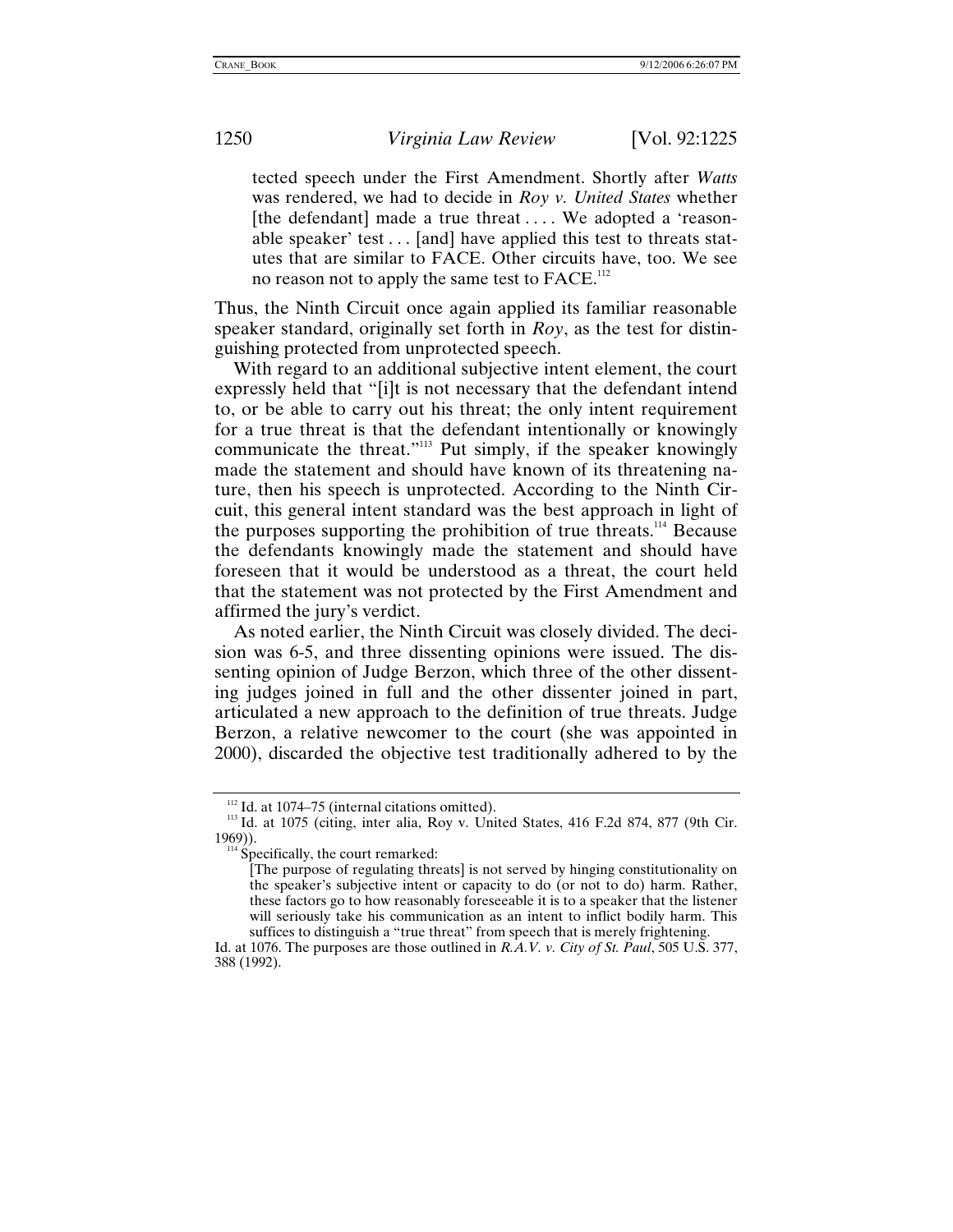Ninth Circuit and, most importantly for the purposes of this Note, proposed a subjective intent standard.

The motive behind her suggested standard was a belief that the reasonable speaker test espoused by the majority was "insufficiently cognizant of underlying First Amendment values."[115](#page-27-0) Influenced by First Amendment libel jurisprudence, Judge Berzon wanted to devise constitutional standards that vary with the context of the communication, as opposed to the majority's unitary approach.<sup>116</sup> Towards this end, in the context of a public protest, where First Amendment concerns are heightened, Judge Berzon would require a showing of specific intent:

Although this court's cases on threats have not generally set any state of mind requirements, I would . . . [require] in the public protest context the additional consideration whether the defendant subjectively intended the specific victims to understand the communication as an unequivocal threat that the speaker or his agents or coconspirators would physically harm them.<sup>117</sup>

This is a version of the "specific intent to threaten" subjective test; she pushed for "the inclusion of a 'specific intent' requirement with regard to the speaker's intent *to threaten*.["118](#page-27-2) According to Judge Berzon, the negligence standard of the objective test weakens First Amendment protection "by holding speakers responsible for an impact they did not intend" and, consequently, has a chilling effect on speech.[119 B](#page-27-3)y adding a specific intent element for speech made in the context of public protest, a proper balance, at least in Judge Berzon's eyes, is reached.

The split within the Ninth Circuit epitomized a larger division that existed across the lower courts over the proper intent standard for true threats.<sup>120</sup> As a result, the panoply of possible intent stan-

<span id="page-27-1"></span>

<span id="page-27-3"></span><span id="page-27-2"></span>

<span id="page-27-0"></span><sup>&</sup>lt;sup>115</sup> *Planned Parenthood*, 290 F.3d at 1101 (Berzon, J., dissenting).<br><sup>116</sup> Id. at 1104.<br><sup>117</sup> Id. at 1107.<br><sup>118</sup> Id. at 1108 ("Unsure of whether their rough and tumble protected speech would be interpreted by a reasonable person as a threat, speakers will silence themselves

<span id="page-27-4"></span> $120$  See United States v. Hoffman, 806 F.2d 703, 718–19 (7th Cir. 1986) (Will, J., dissenting) ("Following *Watts*, the courts have developed various formulations to describe the degree of mens rea the government must prove to establish a 'true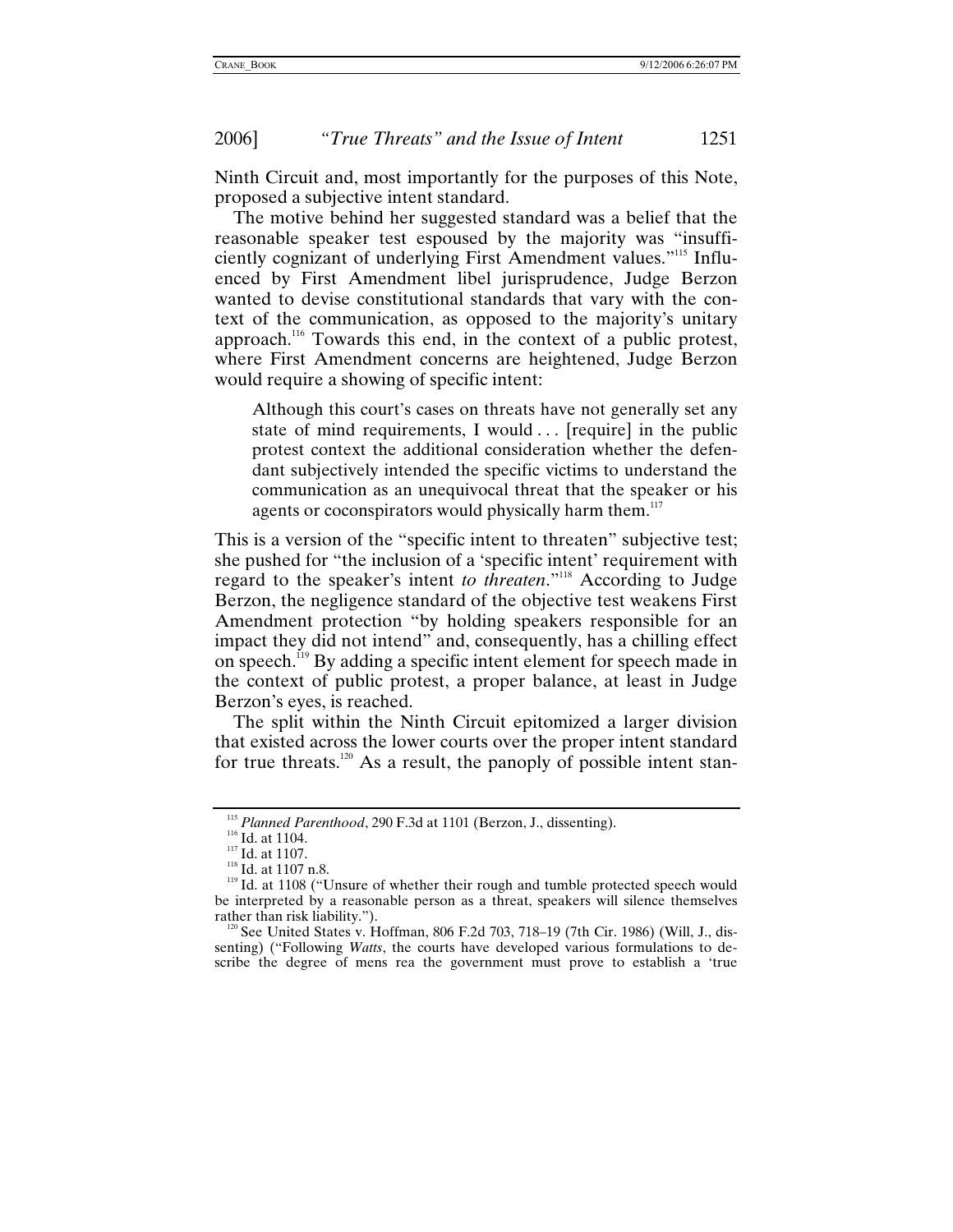<span id="page-28-0"></span>dards was causing a cacophony in the jurisprudence.<sup>121</sup> This confusion was symptomatic of the Supreme Court's refusal to adopt a clear definition for true threats. As Professor Gey observed at the time, "the lack of clear guidance from the Supreme Court on this subject has fostered the proliferation of eclectic and contradictory standards.["122](#page-28-2) The pending appeal from the *Planned Parenthood* case seemed like an opportune time for the Court to clarify the jurisprudence, including the issue of intent. As one commentator openly hoped, "[w]ith luck, the Supreme Court will soon take the opportunity to clarify matters, perhaps even with the *Planned Par*enthood case."<sup>123</sup> Instead, the Court denied certiorari.<sup>124</sup> But, as "luck" would have it, less than two weeks after the Ninth Circuit's *Planned Parenthood* decision, the Court granted certiorari in a group of cross-burning cases from Virginia, providing new hope that the Court would settle, once and for all, the meaning of true threats.<sup>[125](#page-28-5)</sup>

#### III. THE COURT FINALLY SPEAKS: *VIRGINIA V. BLACK*

In *Virginia v. Black*, the Court finally provided a definition of true threats. Writing for a five-Justice majority, Justice O'Connor held that "'[t]rue threats' encompass those statements where the

threat.'"); see also Gey, *Nuremberg Files*, supra note 10, at 545 ("[T]he lower courts cannot even agree on which factors should be the focal point of First Amendment cases dealing with threats, much less on how much protection the Constitution offers such speech.").

<span id="page-28-1"></span> $121$  See, e.g., United States v. Aman, 31 F.3d 550, 553 (7th Cir. 1994) (defining a "threat" using the reasonable listener standard but defining a threatening "statement" using the reasonable speaker test). 122 Gey, *Nuremberg Files*, supra note 10, at 545; see also Strauss, supra note 10, at

<span id="page-28-2"></span><sup>232 (&</sup>quot;Despite numerous opportunities to update the common law rule for threat speech, the Supreme Court has demonstrated an unfounded refusal to act. In light of this, several circuit courts of appeal and at least two state supreme courts have developed their own legal rules for dealing with threat speech. . . . An unclear and disparate approach to threat speech risks contradictory outcomes and exposes citizens to potentially unfair penalties for a simple slip of the tongue.").

<span id="page-28-4"></span><span id="page-28-3"></span><sup>&</sup>lt;sup>123</sup> Strauss, supra note 10, at 273.  $\frac{124}{4}$  Am. Coalition of Life Activists v. Planned Parenthood of the Columbia/Willamette, Inc., 539 U.S. 958 (2003). The petition for writ of certiorari was denied on June 27, 2003.<br><sup>125</sup> Virginia v. Black, 535 U.S. 1094 (2002) (granting certiorari). The petition for writ

<span id="page-28-5"></span>of certiorari was granted on May 28, 2002; the Ninth Circuit's *Planned Parenthood*  opinion was filed on May 16, 2002.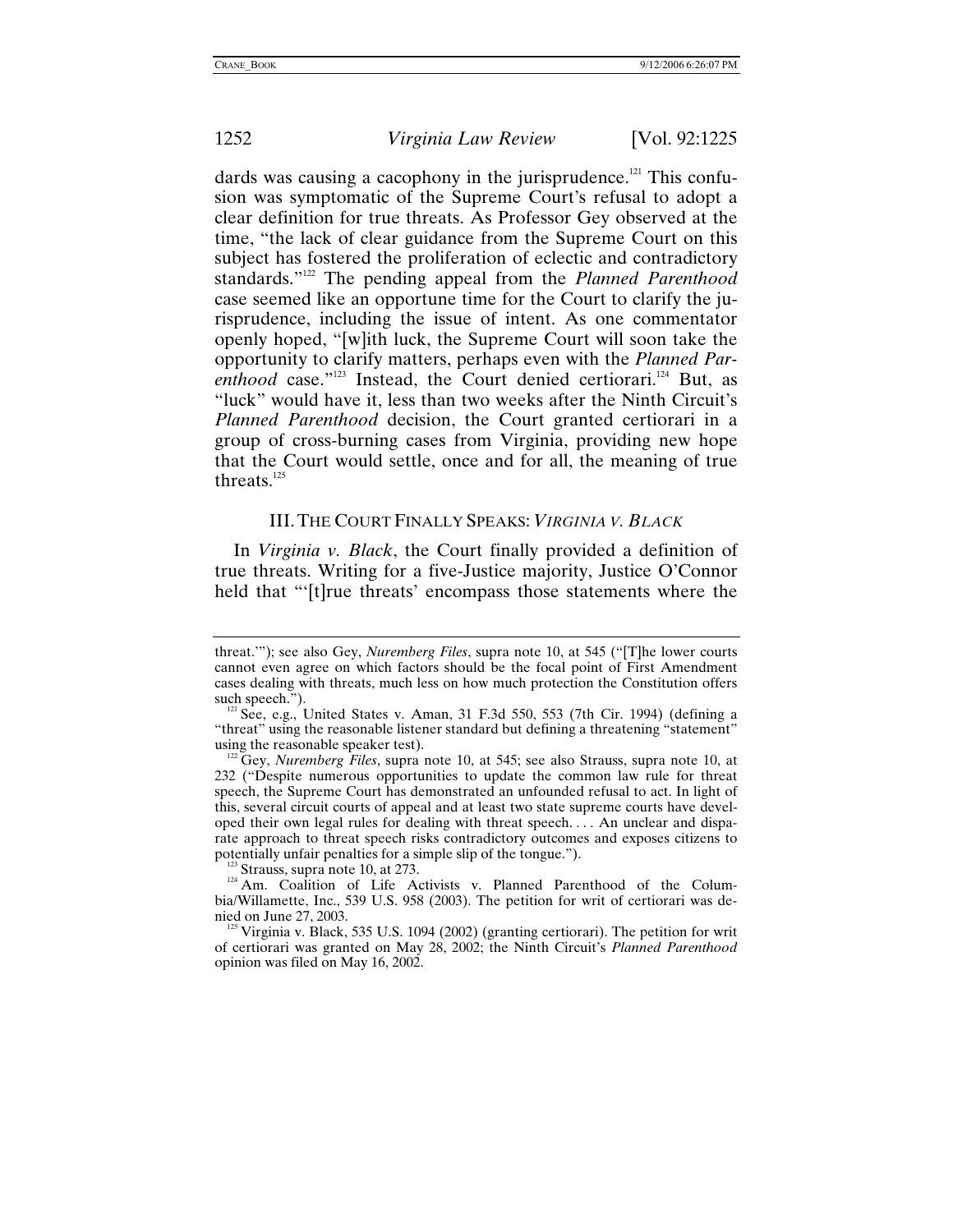speaker means to communicate a serious expression of an intent to commit an act of unlawful violence to a particular individual or group of individuals. The speaker need not actually intend to carry out the threat."[126](#page-29-0) She also explained that "[i]ntimidation in the constitutionally proscribable sense of the word is a *type* of true threat, where a speaker directs a threat to a person or group of persons with the intent of placing the victim in fear of bodily harm or death."<sup>127</sup>

The Supreme Court's *Black* decision was based on three separate criminal prosecutions. Each defendant was charged with, and later convicted of, violating Virginia's cross-burning law. The statute, Section 18.2-423 of the Virginia Code, prohibited the burning of a cross "with the intent of intimidating any person or group of persons.["128](#page-29-2) It also had a provision which stated that "[a]ny such burning of a cross shall be prima facie evidence of an intent to intimidate."<sup>129</sup> The namesake of the decision, Barry Black, was convicted under the statute for burning a cross at a Ku Klux Klan rally that he led. The cross was burned on private property with the owner's permission but could be seen from a public highway nearby. The two other defendants, Richard Elliott and Jonathan O'Mara, were convicted for attempting to burn a cross in the yard of an African American neighbor.[130](#page-29-4) All three defendants appealed to the Supreme Court of Virginia, arguing that the cross-burning statute was unconstitutional under the First and Fourteenth Amendments. The Supreme Court of Virginia consolidated the cases for the purposes of appeal.

Relying on the Supreme Court's prior decision in *R.A.V. v. City of St. Paul*, the Supreme Court of Virginia declared the Virginia

<span id="page-29-0"></span><sup>&</sup>lt;sup>126</sup> *Black*, 538 U.S. at 359–60 (internal citations omitted). <sup>127</sup> Id. at 360 (emphasis added). <sup>128</sup> The statute read in full:

<span id="page-29-1"></span>

<span id="page-29-2"></span>

It shall be unlawful for any person or persons, with the intent of intimidating any person or group of persons, to burn, or cause to be burned, a cross on the property of another, a highway or other public place. Any person who shall violate any provision of this section shall be guilty of a Class 6 felony. Any such burning of a cross shall be prima facie evidence of an intent to intimidate a person or group of persons.

Va. Code Ann. § 18.2-423 (1996); see also *Black*, 538 U.S. at 348 (internal quotations omitted). 129 Va. Code Ann. § 18.2-423 (1996); see also *Black*, 538 U.S. at 348. 130 *Black*, 538 U.S. at 348, 350.

<span id="page-29-4"></span><span id="page-29-3"></span>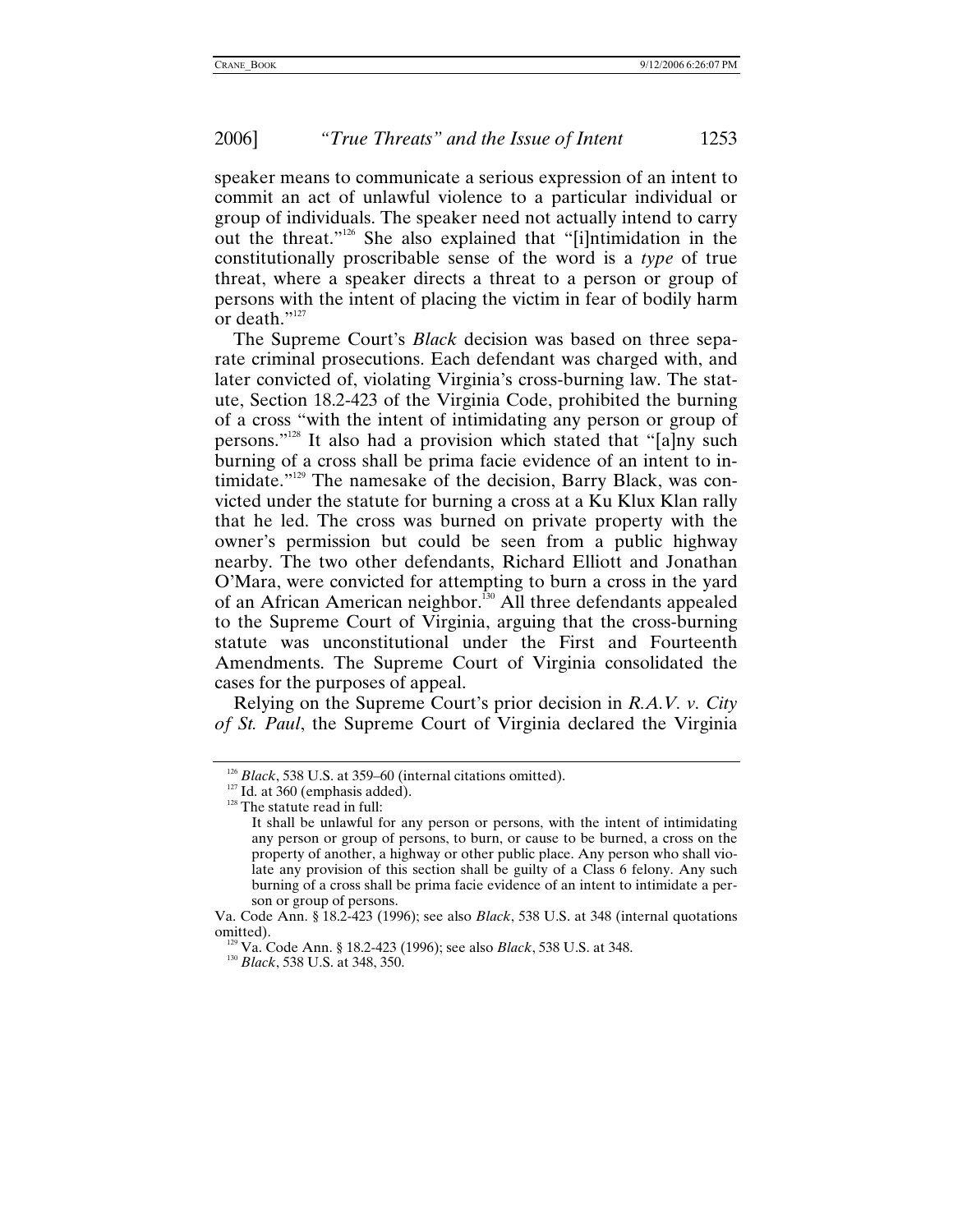statute "analytically indistinguishable from the ordinance found unconstitutional in *R.A.V.*" and held that it discriminated on the basis of content since it "selectively chooses only cross burning because of its distinctive message."<sup>131</sup> In addition, the court found the prima facie clause overbroad.<sup>132</sup> Consequently, the court held the statute facially unconstitutional. Three justices dissented from the majority opinion and asserted that the statute was constitutionally permissible because it only proscribed true threats.<sup>133</sup> The dissenters also distinguished the Virginia statute from the ordinance of *R.A.V.* and had no problem with the prima facie provision because the burden of proof remained on the state.<sup>134</sup> The Commonwealth of Virginia petitioned the U.S. Supreme Court, which granted certiorari for the consolidated appeal.

As can be gleaned from the briefs and oral argument, the scope and contours of the true threats doctrine was not the focus of the parties or Justices involved.[135](#page-30-4) Instead, the viewpoint and content discrimination analysis of *R.A.V.* and the statute's prima facie provision consumed much of the ink and spoken word of the appellate process. Thus, it is not surprising that the Court's definition of "true threats" consisted of only two sentences and the definition of "intimidation" a single sentence. In the briefs, during oral argu-

<span id="page-30-0"></span><sup>&</sup>lt;sup>131</sup> Black v. Commonwealth, 553 S.E.2d 738, 742, 744 (Va. 2001); see R.A.V. v. City

<span id="page-30-2"></span><span id="page-30-1"></span>

of St. Paul, 505 U.S. 377, 388 (1992).<br><sup>132</sup> *Black*, 553 S.E.2d at 738.<br><sup>133</sup> Id. at 751 (Hassell, J., dissenting) ("Thus, applying the clear and unambiguous language in Code § 18.2-423 in conjunction with our established definition of intimidation, which the majority ignores, I conclude that Code § 18.2-423 only proscribes conduct which constitutes 'true threats.' . . . It is well established that true threats of violence can be proscribed by statute without infringing upon the First Amend-

<span id="page-30-4"></span><span id="page-30-3"></span> $134$  Id. at 753–56.<br><sup>135</sup> For instance, the term "true threats" appeared only once in the Commonwealth of Virginia's appellate brief. Brief of Petitioner at 26, *Black*, 538 U.S. 343 (2003) (No. 01-1107). Similarly, it was substantively used only once in the amicus curiae brief filed by the United States. Brief for the United States as Amicus Curiae at 18–19, *Black*, 538 U.S. 343 (2003) (No. 01-1107). Although true threats received more attention in the respondent's appellate brief and the petitioner's reply brief, the true threats doctrine was completely overshadowed by the debate over viewpoint discrimination and *R.A.V.* See generally Brief on Merits for Respondents, *Black*, 583 U.S. 343 (2003) (No. 01-1107); Reply Brief of Petitioner, *Black*, 583 U.S. 343 (2003) (No. 01-1107). Similarly, at oral argument, the focus was on *R.A.V.* and the essence of viewpoint discrimination, not on the meaning of true threats. See generally Oral Argument Transcript, *Black*, 583 U.S. 343 (2003) (No. 01-1107).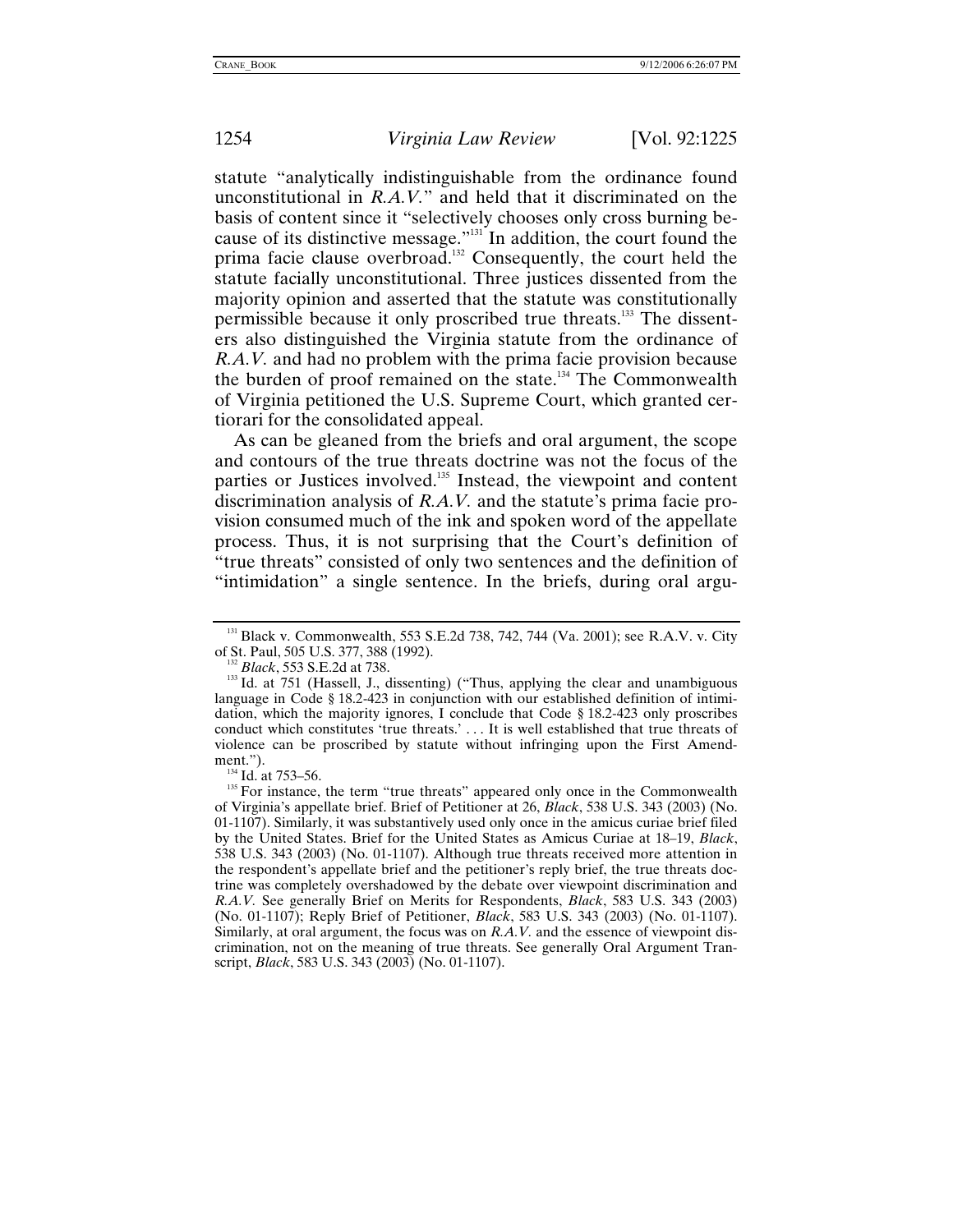ments, and in the Court's opinion, the discussion of the true threats doctrine served an ancillary purpose—providing the foundation from which the content discrimination analysis of *R.A.V.* could begin.

In *R.A.V.*, the Court posited that "[w]hen the basis for the content discrimination consists entirely of the very reason the entire class of speech at issue is proscribable, no significant danger of idea or viewpoint discrimination exists."[136](#page-31-0) In order to apply this exception to the general prohibition on content discrimination, the Court in *Black* first needed to define true threats (and intimidation); then, it could determine whether the present statute successfully proscribed only those threats which are "a particularly virulent form of intimidation.["137](#page-31-1) The Court held that:

The First Amendment permits Virginia to outlaw cross burnings done with the intent to intimidate because burning a cross is a particularly virulent form of intimidation. Instead of prohibiting all intimidating messages, Virginia may choose to regulate this subset of intimidating messages in light of cross burning's long and pernicious history as a signal of impending violence.<sup>[138](#page-31-2)</sup>

Although the Court held that Virginia could constitutionally prohibit cross burning done with the intent to intimidate, a plurality found the statute unconstitutional because of its prima facie clause.[139](#page-31-3) Interestingly, the Court affirmed the Virginia Supreme

<span id="page-31-0"></span><sup>&</sup>lt;sup>136</sup> *R.A.V.*, 505 U.S. at 388. For instance, "the Federal Government can criminalize only those threats of violence that are directed against the President . . . since the reasons why threats of violence are outside the First Amendment . . . have special force

<span id="page-31-1"></span>

<span id="page-31-3"></span><span id="page-31-2"></span>

when applied to the person of the President." Id. <sup>137</sup> *Black*, 538 U.S. at 363. <sup>138</sup> Id. <sup>138</sup> Id. at 364 ("The prima facie evidence provision, as interpreted by the jury instruc-<br><sup>139</sup> Id. at 364 ("The prima facie evid tion [in Barry Black's trial], renders the statute unconstitutional."). Justice Scalia, a member of the five justice majority in Parts I–III of Justice O'Connor's opinion of the Court, dissented from this part of the decision regarding the prima facie provision. He preferred remanding the judgment to the Virginia Supreme Court and allowing that court to construe the prima facie provision; he believed that "there is no justification for the plurality's apparent decision to invalidate that provision." *Black*, 538 U.S. at 368 (Scalia, J., concurring in part, concurring in the judgment in part, and dissenting in part). Three Justices who concurred in the judgment in part and dissented in part—in an opinion written by Justice Souter—agreed that the prima facie provision was problematic, but they would have held the statute unconstitutional regardless of how the prima facie provision was construed. They believed the statute clearly violated *R.A.V.*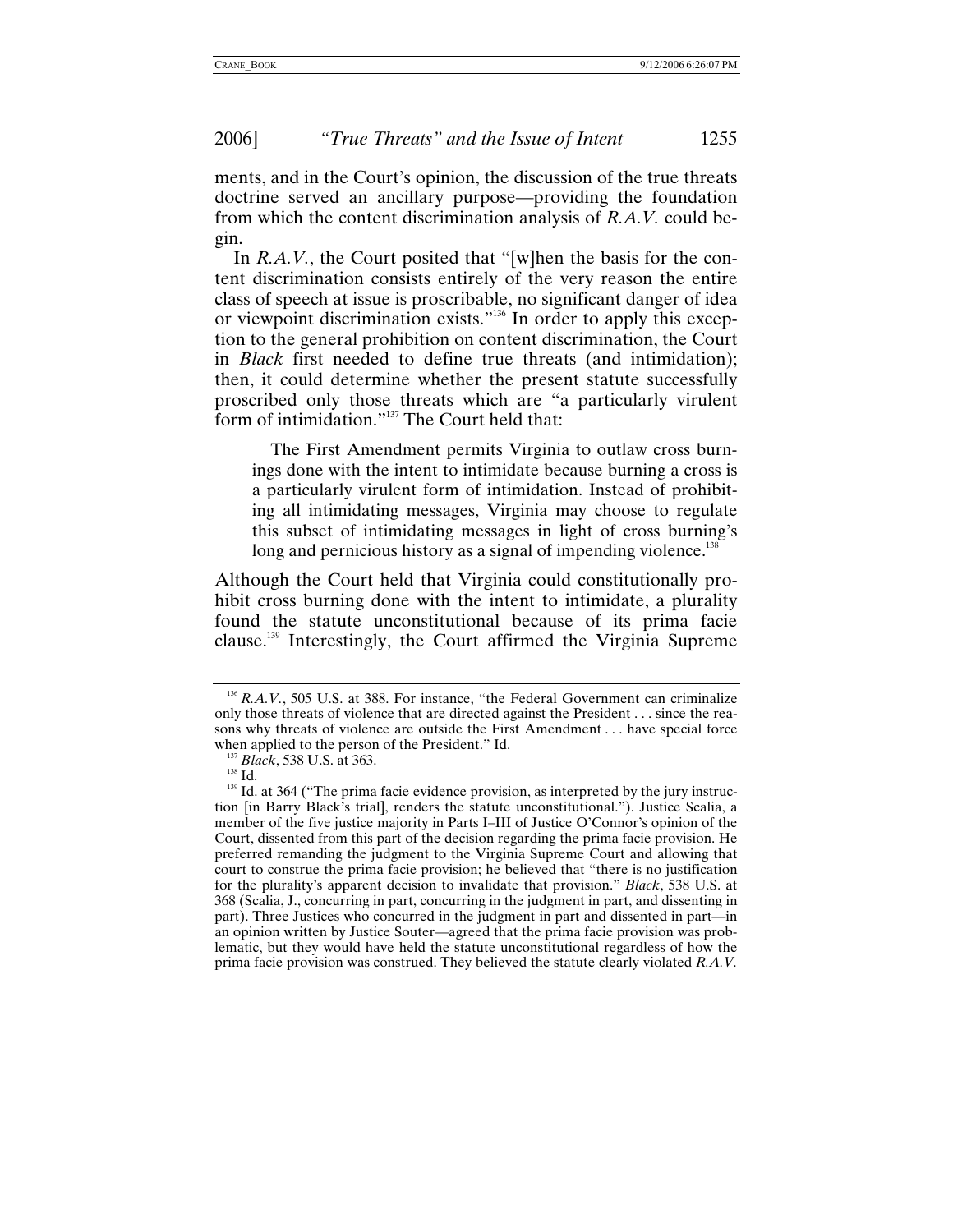Court's dismissal of Barry Black's conviction but only vacated the judgments of Elliott and O'Mara and remanded their cases for further proceedings. $140$ 

Because the Court's focus was not on carefully defining true threats, but on providing a basis for its content discrimination analysis, $141$  the Court left a variety of viable interpretations in its wake. Most importantly, at least for the purpose of this Note, the Court's language failed to clearly settle the issue of intent. Although the Court did hold that the specific intent to carry out the threat was not required for the communication to constitute a true threat, little else with respect to intent was conclusively resolved.<sup>142</sup> There are three plausible interpretations of the Court's language regarding the constitutionally required intent for true threats; this Note will articulate each in turn.<sup>143</sup>

First, the Court could have been adopting one of the objective test approaches, which only require the defendant to have knowingly made the statement (and, for the reasonable speaker test, that the defendant should have known of its threatening nature). According to this interpretation, the phrase "means to communicate" used by the Court in *Black* is synonymous with the "knowingly" intent standard, which simply requires that the "statement

Id. at 359–60 (internal citations omitted) (emphasis added).

and did not meet any of its exceptions. *Black*, 538 U.S. at 380–82 (Souter, J., concur-

<span id="page-32-0"></span>Further proceedings included the determination of whether the prima facie clause was severable from the rest of the statute and whether two of the defendants, Elliott and O'Mara, could be retried. *Black*, 538 U.S. at 367–68.

<span id="page-32-1"></span><sup>&</sup>lt;sup>141</sup> See also Gey, A Few Questions, supra note 3, at 1294–95 ("Having found a First Amendment pigeonhole into which she could shove the speech at issue in the Virginia statute, Justice O'Connor chose not to investigate the nature of that pigeonhole or to analyze whether cross burning is analogous to other forms of speech already lodged in the 'true threats' slot."). 142 *Black*, 538 U.S. at 359–60 ("The speaker need not actually intend to carry out the

<span id="page-32-2"></span>threat.").  $143$  For the convenience of the reader, the Court's definitions of true threats and in-

<span id="page-32-3"></span>timidation are reprinted here:

<sup>&</sup>quot;True threats" encompass those statements where the speaker means to communicate a serious expression of an intent to commit an act of unlawful violence to a particular individual or group of individuals. The speaker need not actually intend to carry out the threat. . . . Intimidation in the constitutionally proscribable sense of the word is a *type* of true threat, where a speaker directs a threat to a person or group of persons with the intent of placing the victim in fear of bodily harm or death.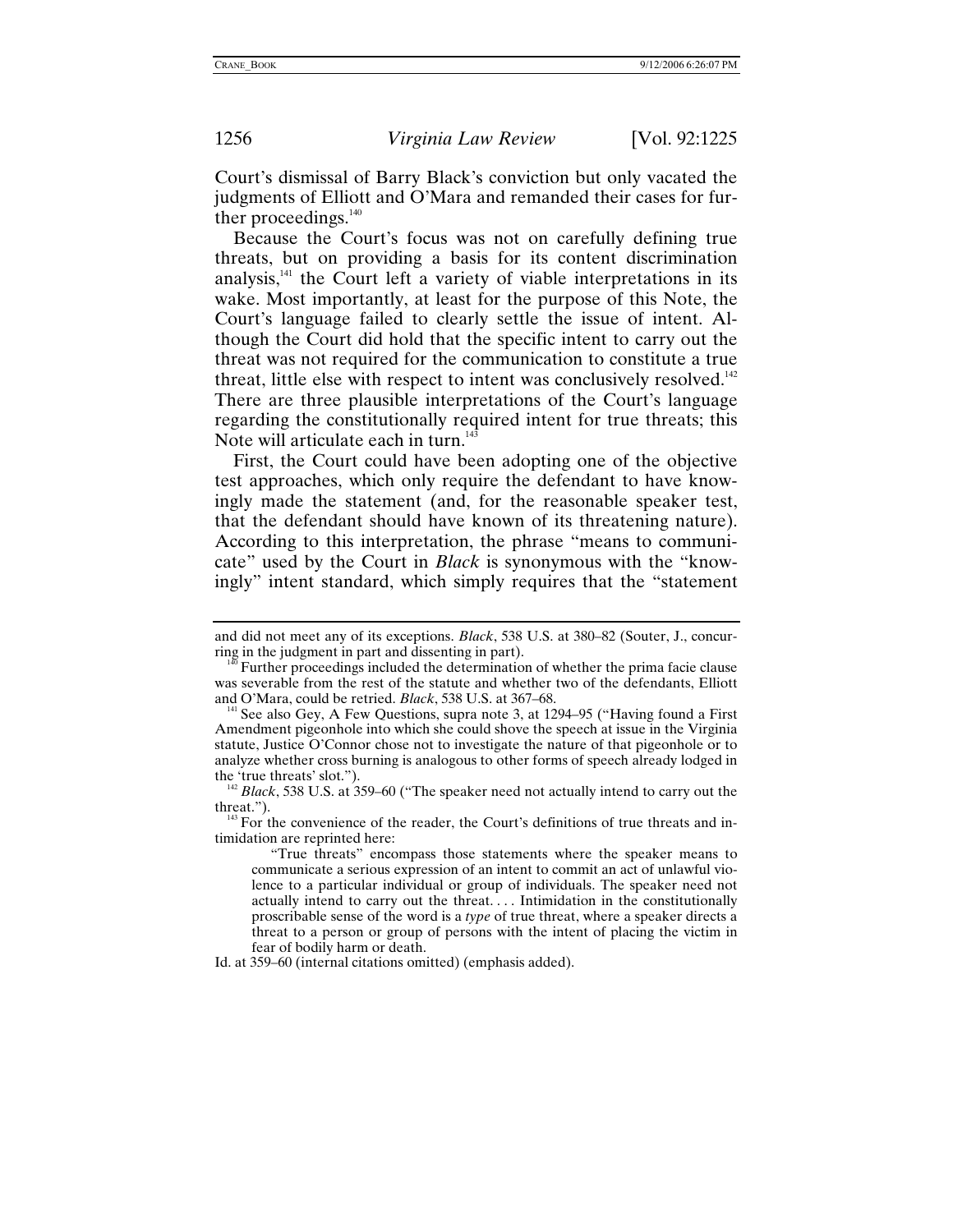was not the result of mistake, duress, or coercion."<sup>144</sup> The definition's second clause, "a serious expression of an intent to commit an act of unlawful violence," could be interpreted as only necessitating a showing that the statement was objectively a "serious expression of an intent to commit an act of unlawful violence" (for instance, as understood by a reasonable person).<sup>145</sup> Furthermore, as noted above, the Court clearly rejected one of the two subjective tests—the specific intent to carry out the threat standard. This has led at least one commentator to assert that "the *Black* majority indicates that the relevant intent [for true threats] is merely the intent to utter whatever words are found to be threatening. . . . Thus, it is sufficient to satisfy the Constitution if the speaker intended to say the thing that created fear in a listener," even if he did not intend to create the fear. $146$ 

Although the constitutional concept of intimidation does include the specific intent to threaten standard, the Court stated that intimidation is merely a "*type* of true threat."<sup>147</sup> Thus, an objective test interpretation would posit that because intimidation is merely a type of true threat, the specific intent to threaten requirement does not necessarily apply to all true threats but only to all proscribable intimidation speech. Moreover, the Court was certainly aware of this subjective test and knew how to include it as a requirement (since it did so for intimidation). Consequently, if the Court wanted such a specific intent showing for all true threats, it could have easily said so. Instead, the Court provided no such requirement when it came to the definition of true threats. Finally, as was discussed earlier, the objective test approach (in one of its forms) was the predominant standard in *all* of the federal circuit courts. If the Court wanted to change the landscape of the juris-

<span id="page-33-0"></span><sup>&</sup>lt;sup>144</sup> *Black*, 538 U.S. at 359; United States v. Hart, 457 F.2d 1087, 1090–91 (10th Cir. 1972) (emphasis omitted); see also supra notes 41–42 and accompanying text.

<span id="page-33-1"></span><sup>&</sup>lt;sup>145</sup> Black, 538 U.S. at 359. For instance, a pre-*Black* court that adopted an objective test approach used strikingly similar language when articulating its own standard: "[a]ll the courts to have reached the issue [of the meaning of true threats] have consistently adopted an *objective test that focuses on whether a reasonable person would interpret the purported threat as a serious expression of an intent to cause a present or future harm*." Doe v. Pulaski County Special Sch. Dist., 306 F.3d 616, 622 (8th Cir. 2002)

<span id="page-33-3"></span><span id="page-33-2"></span><sup>&</sup>lt;sup>146</sup> Gey, A Few Questions, supra note 3, at 1346. <sup>147</sup> *Black*, 438 U.S. at 360 (emphasis added).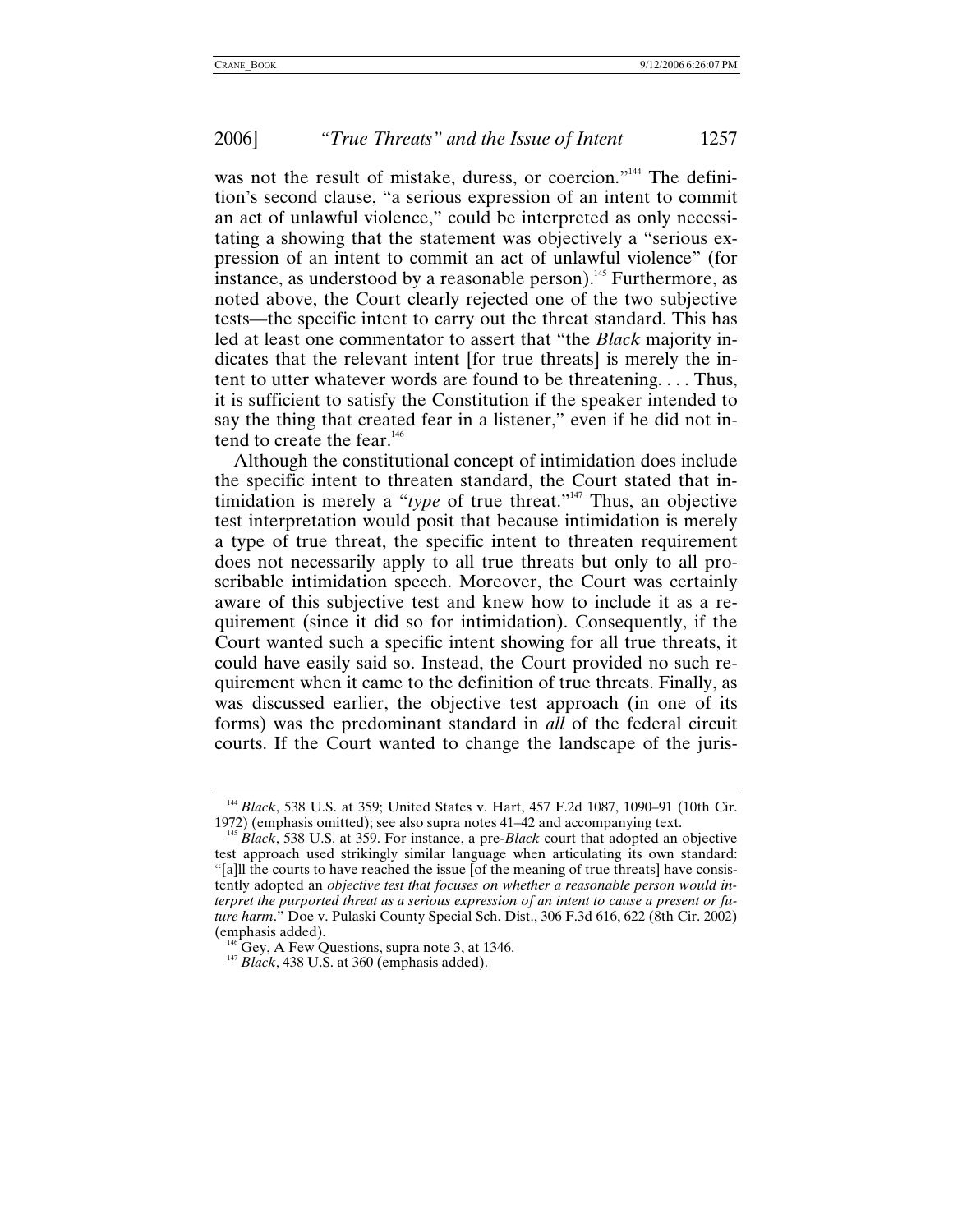prudence so dramatically, and adopt a specific intent to threaten requirement, it would have done so in a more straightforward fashion. It is unlikely, according to this interpretation, that the Court would reject every circuit court's position in two sentences of fairly ambiguous language. For all these reasons, the Court's definition could be interpreted as espousing an objective test approach.<sup>148</sup>

Second, the Court could have been adopting the subjective "specific intent to threaten" standard for the entire category of true threats. This interpretation is based on a different understanding of the Court's use of the words "means to."[149](#page-34-1) Instead of modifying only "communicate," it applies to the entire phrase "communicate a serious expression of an intent to commit an act of unlawful violence."[150](#page-34-2) The defendant must intend to (mean to) communicate an expression which is threatening. In other words, he must have the specific intent to place the victim in fear of bodily harm or death. The constitutional meaning of "intimidation" requires such a showing of intent. As the Court explained, for speech to be proscribed as intimidating, the speaker must "direct[] a threat to a person or group of persons with the intent of placing the victim in fear of bodily harm."<sup>151</sup> The Court also noted that intimidation is a "type of true threat."[152](#page-34-4) From the perspective of the subjective test interpretation, this could mean that intimidation is a type of true threat *because* it requires the specific intent to threaten. According to this

<span id="page-34-0"></span> $148$  Even proponents of this interpretation, however, would be hard-pressed to determine the objective test, if any, for which the Court expressed a preference.

<span id="page-34-1"></span> $t_{\text{49}}$  The phrase "means to communicate" had only appeared in a Supreme Court reporter three times prior to *Black*. Notably, none of these instances were opinions of the Court. The phrase was used twice in dissenting opinions. See Metromedia v. San Diego, 453 U.S. 490, 555–56 (1981) (Burger, C.J., dissenting) ("Relying on simplistic platitudes about content, subject matter, and the dearth of other means to communicate, the billboard industry attempts to escape the real and growing problems . . . in protecting safety and preserving the environment in an urban area."); Lloyd Corp. v. Tanner, 407 U.S. 551, 586 (1972) (Marshall, J., dissenting) ("It becomes harder and harder for citizens to find means to communicate with other citizens."). The third time the phrase appears in the reporter is during the description of defense counsel's oral argument. Smith v. Turner, 48 U.S. (7 How.) 283, 338 (1849). The opinion in *Black* was the only time the term "means" has referred to intent instead of capability or availability. Thus, prior Supreme Court usage provides no additional guidance as to the potential meaning of "means to communicate."<br><sup>150</sup> *Black*, 538 U.S. at 359. <sup>151</sup> Id. at 360. <sup>152</sup> Id.

<span id="page-34-2"></span>

<span id="page-34-3"></span>

<span id="page-34-4"></span>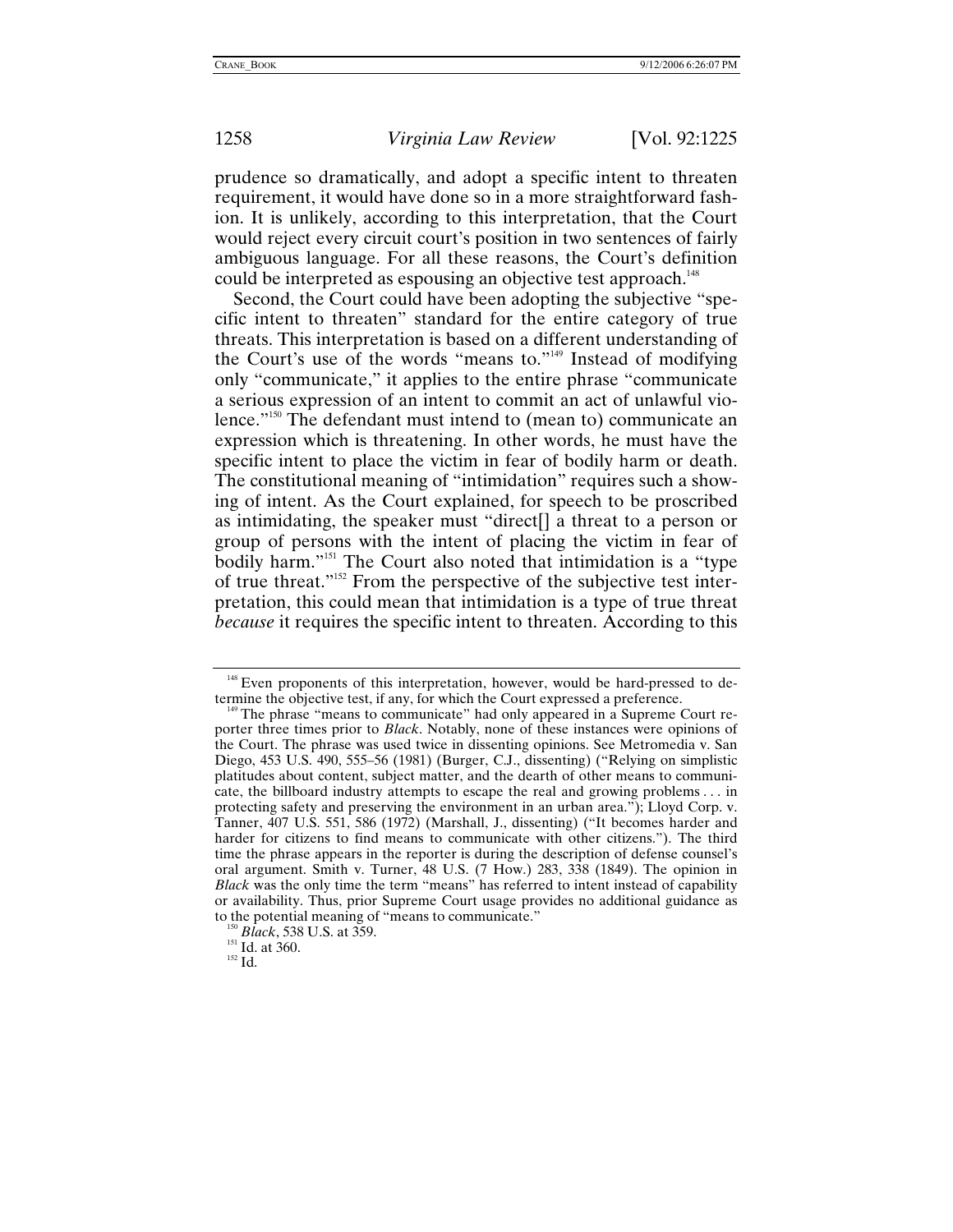understanding, the unifying theme of true threats, in all its forms, would be the specific intent to threaten. For instance, harassment may be considered another form of a true threat, different from intimidation, but similar in that the speaker must have the specific intent to cause fear.[153](#page-35-0) Furthermore, the Court clearly held that the other form of subjective intent, the specific intent to carry out the threat, was not required. If the Court wanted to make the same statement regarding the specific intent to threaten as it relates to true threats generally, it could have easily done so. Instead, the Court only rejected the specific intent "to carry out the threat" standard and included the specific intent to threaten standard for intimidation, a type of true threat.

Finally, the Court's distaste for the prima facie provision also suggests its preference for a specific intent standard that requires the showing of an intent to threaten for true threats. Although the prima facie clause was discussed in light of the Court's definition of intimidation, which clearly requires the intent to threaten, the language and tone of the opinion suggests a more expansive vision of Justice Marshall's subjective test. The plurality explains that its problem with the prima facie provision is that it fails to distinguish constitutionally protected speech from unprotected speech.<sup>154</sup> Accordingly, "the provision chills constitutionally protected political speech because of the possibility that the Commonwealth will prosecute—and potentially convict—somebody engaging only in lawful political speech at the core of what the First Amendment is designed to protect. . . . The First Amendment does not permit such a shortcut."<sup>155</sup> Even though such statements were made in the context of intimidation, the language certainly suggests a more expansive interpretation—one that requires that the specific intent to threaten be an element for all true threats, not just intimidation. Such inferences have convinced one commentator that "*Black* now

<span id="page-35-0"></span> $153$  The author is not aware of any such example of harassing speech being pro-<br>scribed as a true threat; it is merely a hypothetical example.

<span id="page-35-1"></span><sup>&</sup>lt;sup>154</sup> Black, 538 U.S. at 366 ("The prima facie provision makes no effort to distinguish . . . between a cross burning done with the purpose of creating anger or resentment and a cross burning done with the purpose of *threatening* or intimidating a victim. It does not distinguish between a cross burning at a public rally or a cross burning on a neighbor's lawn.") (emphasis added). Here, the Court is clearly contrasting the case of Barry Black with that of Elliott and O'Mara. 155 Id. at 365, 367.

<span id="page-35-2"></span>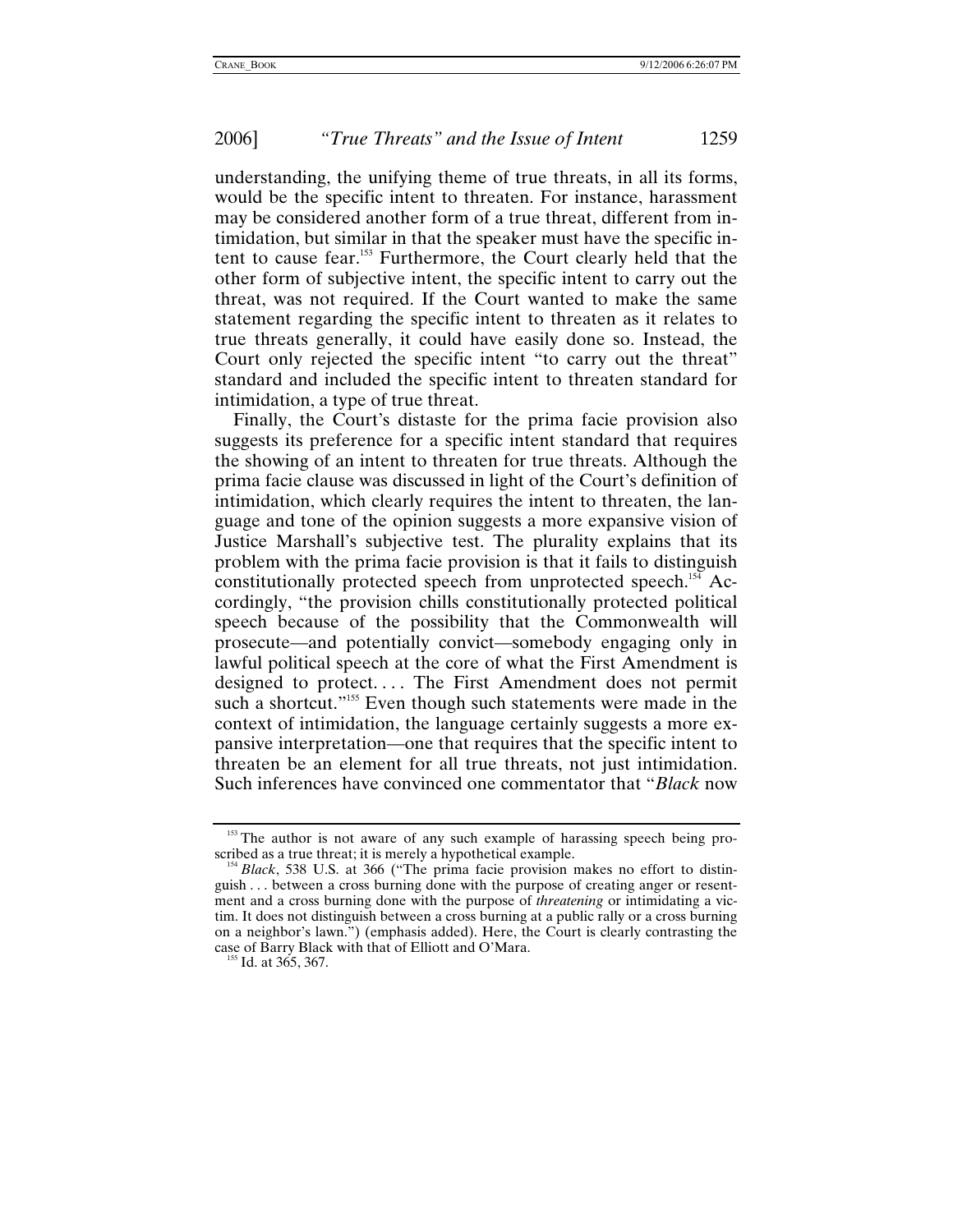confirms that proof of specific intent (aim) must be proved also in threat cases."<sup>11</sup>

The third possible interpretation of the true threats language in *Black* is basically no interpretation at all. This understanding suggests that the *Black* opinion has little application outside the context of cross-burning, intimidation, and content discrimination. The Court's opinion takes up six United States Reports pages discussing the history of cross burning,<sup>157</sup> four pages analyzing the statute in light of  $R.A.V.$  and its statements on content discrimination,<sup>158</sup> five pages scrutinizing the constitutionality of the prima facie provision,<sup>159</sup> and a single paragraph examining the meaning of true threats.<sup>160</sup> Because the decision did not require an in-depth analysis of true threats or a more thorough discussion of the doctrine's scope and content, the Court may not have been attempting to provide a complete definition of true threats, including what, if any, intent standard is constitutionally required. In order to decide the constitutionality of the statute, the Court needed only to decide the meaning of intimidation and whether the statute's selection of cross burning constituted impermissible content discrimination. In fact, any discussion of an intent standard for true threats could technically be classified as dictum. Thus, proponents of this interpretation believe that the Court was not trying to or did not definitively decide the issue of intent for true threats. As one observer, who would likely endorse this understanding, explained: "although the Supreme Court's decision in *Virginia v. Black* represents an expansion and enrichment in First Amendment analysis, this case should, and likely will, be restricted to its facts."<sup>161</sup> Given the prevalence of the objective intent standard before *Black*, this interpretation would not affect its pervasiveness.

Provided with a third opportunity to define the meaning of true threats and to establish a constitutionally required intent standard, the Court did not punt. However, this time it threw an incomplete

<span id="page-36-1"></span>

<span id="page-36-2"></span>

<span id="page-36-3"></span>

<span id="page-36-5"></span><span id="page-36-4"></span>

<span id="page-36-0"></span><sup>&</sup>lt;sup>156</sup> Hartley, supra note 10, at 33.<br><sup>157</sup> *Black*, 538 U.S. at 352–57.<br><sup>158</sup> Id. at 360–63.<br><sup>159</sup> Id. at 363–67.<br><sup>160</sup> Id. at 359–60. <sup>161</sup> Eric John Nies, Note, The Fiery Cross: *Virginia v. Black*, History, and the Firs Amendment, 50 S.D. L. Rev. 182, 217 (2005).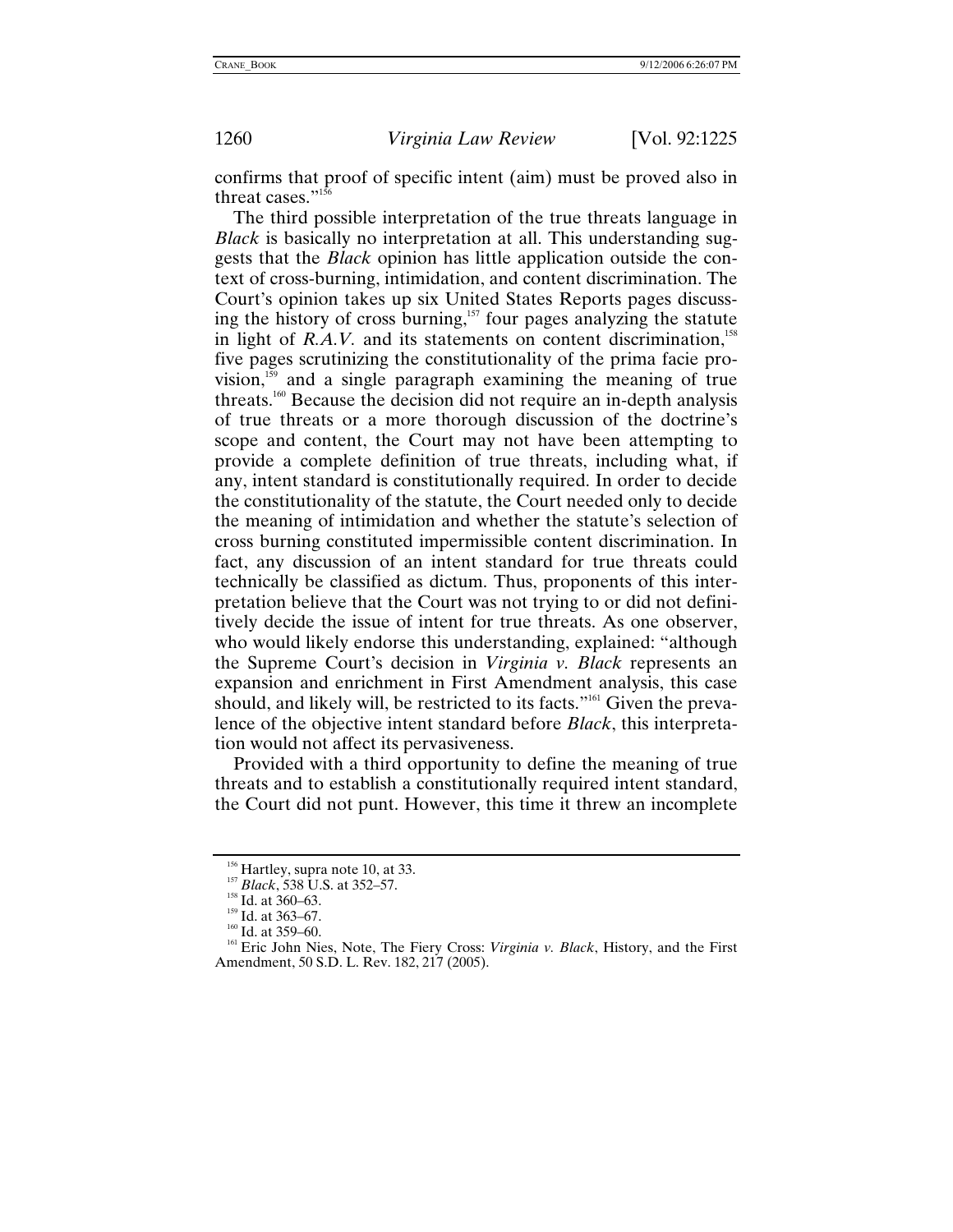<span id="page-37-0"></span>pass, failing to advance the issue beyond the original line of scrimmage.

# IV. SO THE COURT SPOKE, BUT WHAT DID THE LOWER COURTS HEAR?

As discussed above, the lower courts charged with the task of interpreting *Black* had three viable options when it came to the constitutional intent standard for true threats. Each approach has found its adherents.

### *A. The Objective Test Interpretations*

Following *Black*, the vast majority of courts continued to use one of the objective intent standards that saturated the pre-*Black* landscape. For some, the language in *Black* expressly sanctioned their traditional objective test approach. In *United States v. Ellis*, the defendant, who was charged with making a threat against the President, requested that the court interpret *Black* as establishing a subjective intent standard for true threats.<sup>162</sup> The court rejected the motion and held that the definition in *Black* was not inconsistent with the reasonable speaker test adopted by the Third Circuit a decade earlier in *United States v. Kosma*:

While *Black* does appear to provide a definition of a "true threat," we do not agree with Defendant's interpretation of that definition. . . . The language [of the definition in *Black*] merely restates the Third Circuit's requirement that the speaker must have some intent to communicate the statement, meaning that the statement may not be a product of accident, coercion or du $ress.<sup>163</sup>$ 

<span id="page-37-1"></span><sup>&</sup>lt;sup>162</sup> No. CR. 02-687-1, 2003 WL 22271671, at \*1 (E.D. Pa. July 15, 2003). The defendant claimed that "his actual intent was not to threaten, rather it was to communicate the symptoms of his mental illness for the purposes of getting treatment." Id. <sup>163</sup> Id. at \*4; see also United States v. Kosma, 951 F.2d 549, 557 (3d Cir. 1991). The

<span id="page-37-2"></span>court in *Ellis* also made the following observations:

In addition, the *Black* court specifically recognized that the speaker need not actually intend to carry out the threat. . . . As the Supreme Court pointed out, intimidating speech is only one type of "true threat." Obviously, the concerns when dealing with a statute that prohibits threats against the President of the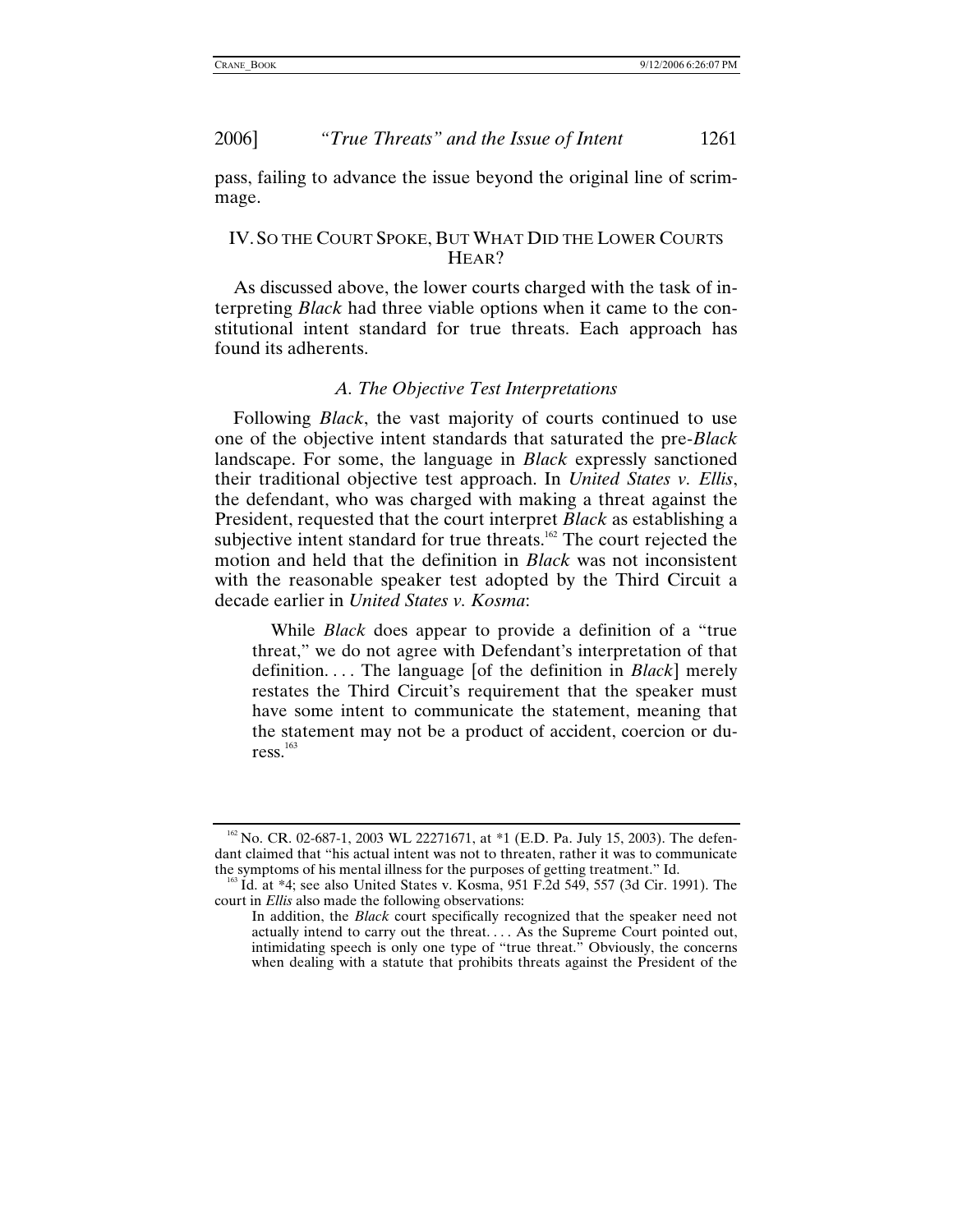According to this court, *Black* was consistent with the reasonable speaker standard.

In *Porter v. Ascension Parish School Board*,<sup>164</sup> another court reached a similar conclusion. One of the issues was whether a student's drawing constituted a true threat or was protected speech. After holding that speech is unprotected as a true threat "if an objectively reasonable person would interpret the speech as a serious expression of an intent to cause a present or future harm," the court asserted that the speech must first be "knowingly communicated to either the object of the threat or a third person.["165](#page-38-1) Thus, the court understood the language in *Black* to stand solely for the proposition that the speaker must have knowingly made the statement. After finding that the student did not knowingly communicate the drawing, the court held the speech to be protected by the First Amendment.<sup>166</sup>

This interpretation of *Black* has not been limited to federal courts. In *Citizen Publishing Co. v. Miller*, the Supreme Court of Arizona, in deciding whether a letter to the editor of a newspaper constituted a true threat, observed that an Arizona appellate court "has adopted a substantially similar test for determining a 'true threat' under the First Amendment" as the standard adopted in *Black*.<sup>167</sup> That approach was the reasonable speaker test. The court found that the letter was protected speech because it did "not believe that a reasonable person could view that letter as 'a serious expression of an intent to commit an act of unlawful violence to a particular individual or group of individuals.'["168](#page-38-4) The court simply

United States are quite different than the concerns when dealing with a cross burning statute.

<span id="page-38-1"></span><span id="page-38-0"></span>

*Ellis*, 2003 WL 22271671, at \*4 (internal quotations omitted).<br><sup>164</sup> 393 F.3d 608 (5th Cir. 2004).<br><sup>165</sup> Id. at 616 (citing, inter alia, *Black*, 538 U.S. at 359) (emphasis and internal quota-<br>tions omitted).

<span id="page-38-3"></span>

<span id="page-38-2"></span><sup>&</sup>lt;sup>166</sup> Id. at 618.<br><sup>167</sup> Citizen Publ'g Co. v. Miller, 115 P.3d 107, 114 (Ariz. 2005) (holding that "'true threats' are those statements made 'in a context or under such circumstances wherein a reasonable person would foresee that the statement would be interpreted by those to whom the maker communicates the statement as a serious expression of an intention to inflict bodily harm upon or to take the life of [a person]'") (alteration in original) (quoting In re Kyle M., 27 P.3d 804, 808 (Ariz. Ct. App. 2001)).

<span id="page-38-4"></span>Miller, 115 P.3d at 115 (quoting *Black*, 538 U.S. at 359); see also Austad v. S.D. Bd. of Pardons & Paroles, No. 23914, 2006 WL 2036166, at \*5 (S.D. July 19, 2006)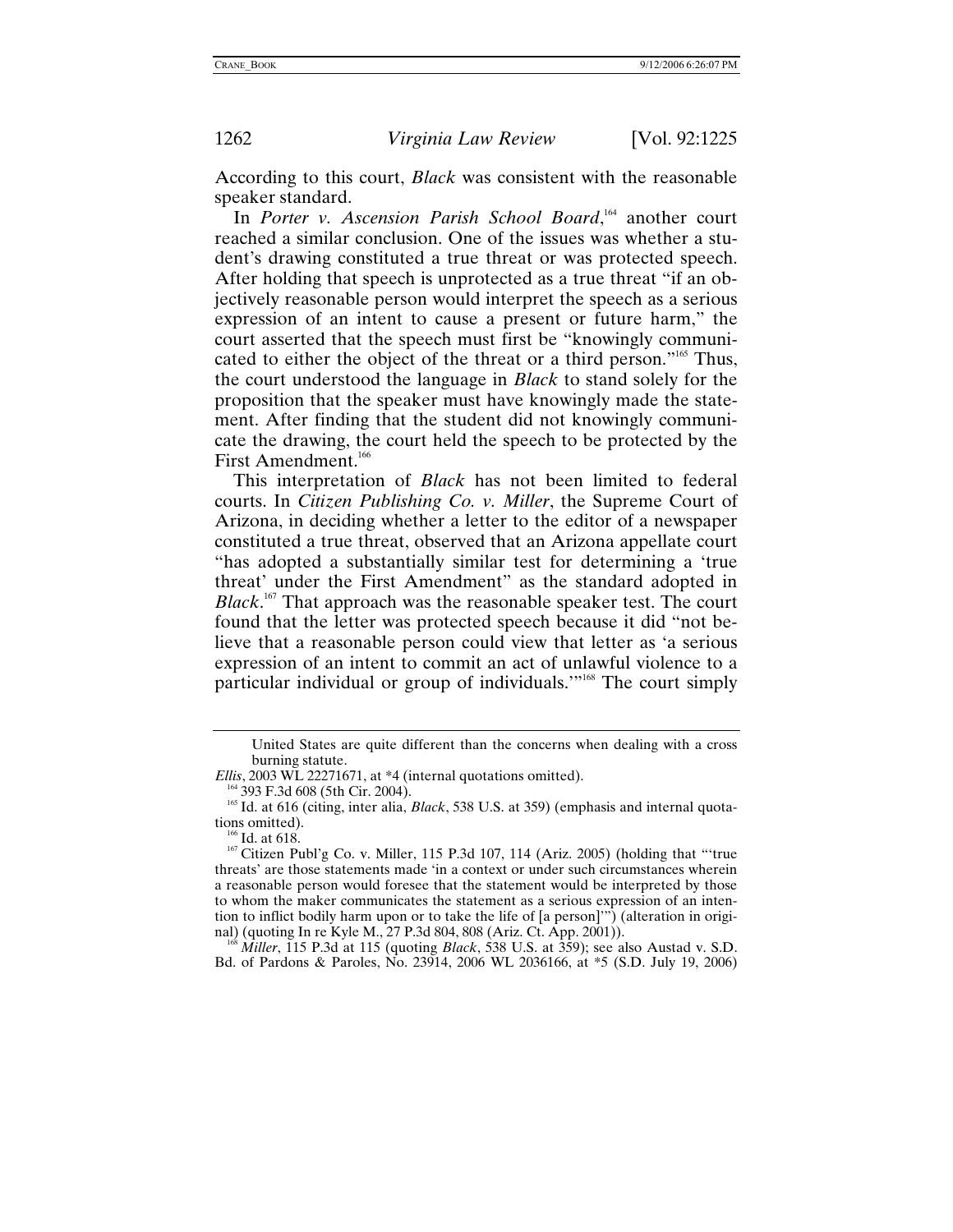substituted the phrase "a reasonable person could view" in place of *Black*'s "means to communicate" and applied an objective intent standard.

Finally, the court in *United States v. Bly* recently opined that the language in *Black* not only supported an objective test but also explicitly rejected any specific intent requirement.<sup>169</sup> The court held that the Fourth Circuit's reasonable listener test was still the guiding precedent for determining whether speech constituted a true threat.<sup>170</sup> Responding to the defendant's motion that the definition in *Black* required a showing of specific intent, the court posited that such an interpretation was clearly incorrect. The court held that the government was not required "to allege an intent to intimidate or injure," adding, "*Black* could not be clearer on this point."[171](#page-39-2) Notably, the court cites the *Black* opinion's rejection of *one* subjective intent standard, the intent to carry out the threat, as a signal that the Court rejected *both* specific intent tests—the intent to carry out the threat and the intent to threaten.<sup>172</sup>

In addition to these courts, which held that the *Black* definition affirmatively supported an objective intent standard, some courts have continued to apply the objective test by ignoring or minimizing the application of *Black* in their true threats analyses. Amazingly, the *Black* opinion is frequently left out of the true threats discussion. For instance, in *United States v. Fuller*, the Seventh Circuit extolled the virtues of an objective test for true threats in a case involving threats made against the President.[173](#page-39-4) Although the court discussed *Watts*, it failed to even mention or cite the more re-

<sup>(</sup>quoting *Black* and applying the reasonable recipient objective test based on pre-

<span id="page-39-0"></span><sup>&</sup>lt;sup>169</sup> No. CRIM. 3:04CR00011, 2005 WL 2621996, at \*2 (W.D. Va. Oct. 14, 2005); see

<span id="page-39-3"></span><span id="page-39-2"></span>

<span id="page-39-1"></span>supra notes 4–7, 9 and accompanying text.<br><sup>170</sup> *Bly*, 2005 WL 2621996, at \*1.<br><sup>171</sup> Id. at \*2.<br><sup>172</sup> Id. Another court has made the same assumption. In *Sheehan v. Gregoire*, the court held that "a true threat does not turn on the subjective intent of the speaker." 272 F. Supp. 2d 1135, 1141 (W.D. Wash. 2003) (citing *Black*, 538 U.S. at 359–60; Planned Parenthood of the Columbia/Willamette, Inc. v. Am. Coalition of Life Activists, 290 F.3d 1058, 1075–76 (9th Cir. 2002) ("It is not necessary that the defendant intend to, or be able to carry out his threat, the *only intent requirement* for a true threat is that the defendant intentionally or knowingly communicate the threat.")) (emphasis added). 173 387 F.3d 643, 646–48 (7th Cir. 2004).

<span id="page-39-4"></span>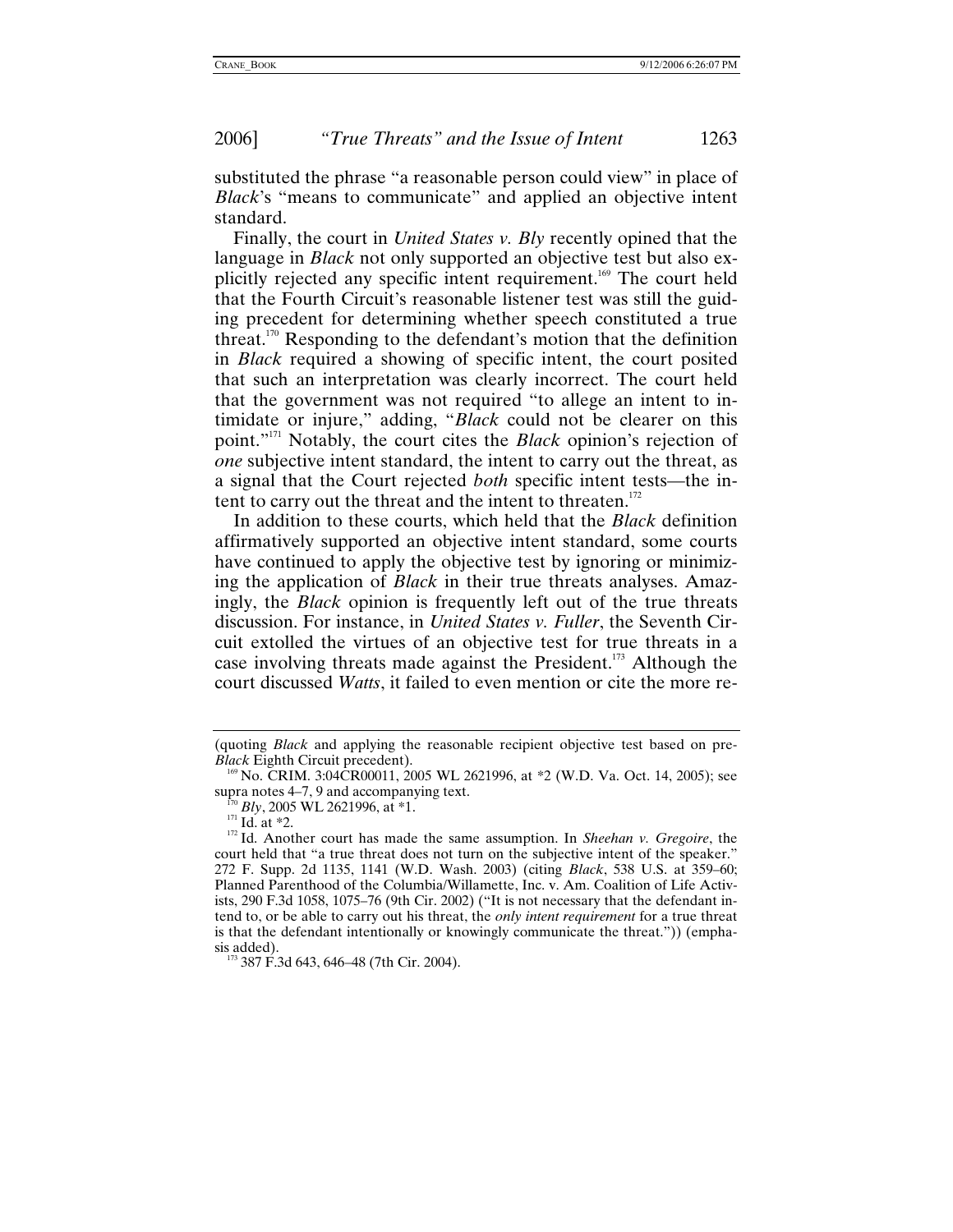<span id="page-40-0"></span>

cent *Black* opinion; it simply adopted the reasonable person standard, based on *Roy*, and upheld the conviction.<sup>174</sup> Opinions by the First,<sup>175</sup> Fourth,<sup>176</sup> and Eleventh<sup>177</sup> Circuits have all discussed the meaning of true threats without a single citation to *Black*. The same has occurred at the district court level as well.<sup>178</sup> Perhaps it is because these courts cannot confidently assert the meaning of the language in *Black* that they have instead relied on their respective jurisdiction's entrenched objective intent standard for guidance. Maybe these courts believe that *Black* only applies to cross burning or content discrimination and is not relevant in the context of threats against the President or other threatening speech. Perhaps they think the *Black* decision merely affirmed the use of an objective test and thus discussion or citation of it is unnecessary. Whatever the reason, a surprising number of courts have paid little, if any, attention to *Black* when discussing the meaning of true threats.

#### *B. The Subjective Test Interpretation*

In upholding its continued use of an objective intent standard, the aforementioned *Ellis* court asserted that there was "nothing in the *Black* opinion to indicate that the Supreme Court intended to overrule a majority of the circuits by adopting a subjective test when dealing with 'true threats.'"<sup>179</sup> Put another way, absent a clearer statement from the Court, the circuit courts will not change the firmly established precedent of their true threat jurisprudence,

<span id="page-40-2"></span><span id="page-40-1"></span><sup>&</sup>lt;sup>174</sup> Id. at 646–48.<br><sup>175</sup> See generally United States v. Nishnianidze, 342 F.3d 6, 15–17 (1st Cir. 2003) (ap-<br>plying the reasonable speaker objective test).

<span id="page-40-3"></span><sup>&</sup>lt;sup>76</sup> See generally United States v. Lockhart, 382 F.3d 447, 451–52 (4th Cir. 2004) (comparing the *Watts* factors to the present circumstances in a prosecution for making

<span id="page-40-4"></span>threats against the President).<br><sup>177</sup> See generally United States v. Alaboud, 347 F.3d 1293, 1297–98 (11th Cir. 2003) (applying the reasonable neutral test).

<span id="page-40-5"></span>See generally, e.g., United States v. Richards, 415 F. Supp. 2d 547 (E.D. Pa. 2005); United States v. Veliz, No. 03 CR. 1473, 2004 WL 964005 (S.D.N.Y. May 5, 2004); United States v. Oakley, No. CR. 02-123-01, 2003 WL 22425035 (E.D. Pa. May 30, 2003). Interestingly, Judge Surrick from the Eastern District of Pennsylvania wrote the opinion in both *Oakley* and *Richards*. He also authored the aforementioned *Ellis*

<span id="page-40-6"></span><sup>&</sup>lt;sup>79</sup> United States v. Ellis, No. CR. 02-687-1, 2003 WL 22271671, at  $*4$  (E.D. Pa. July 15, 2003).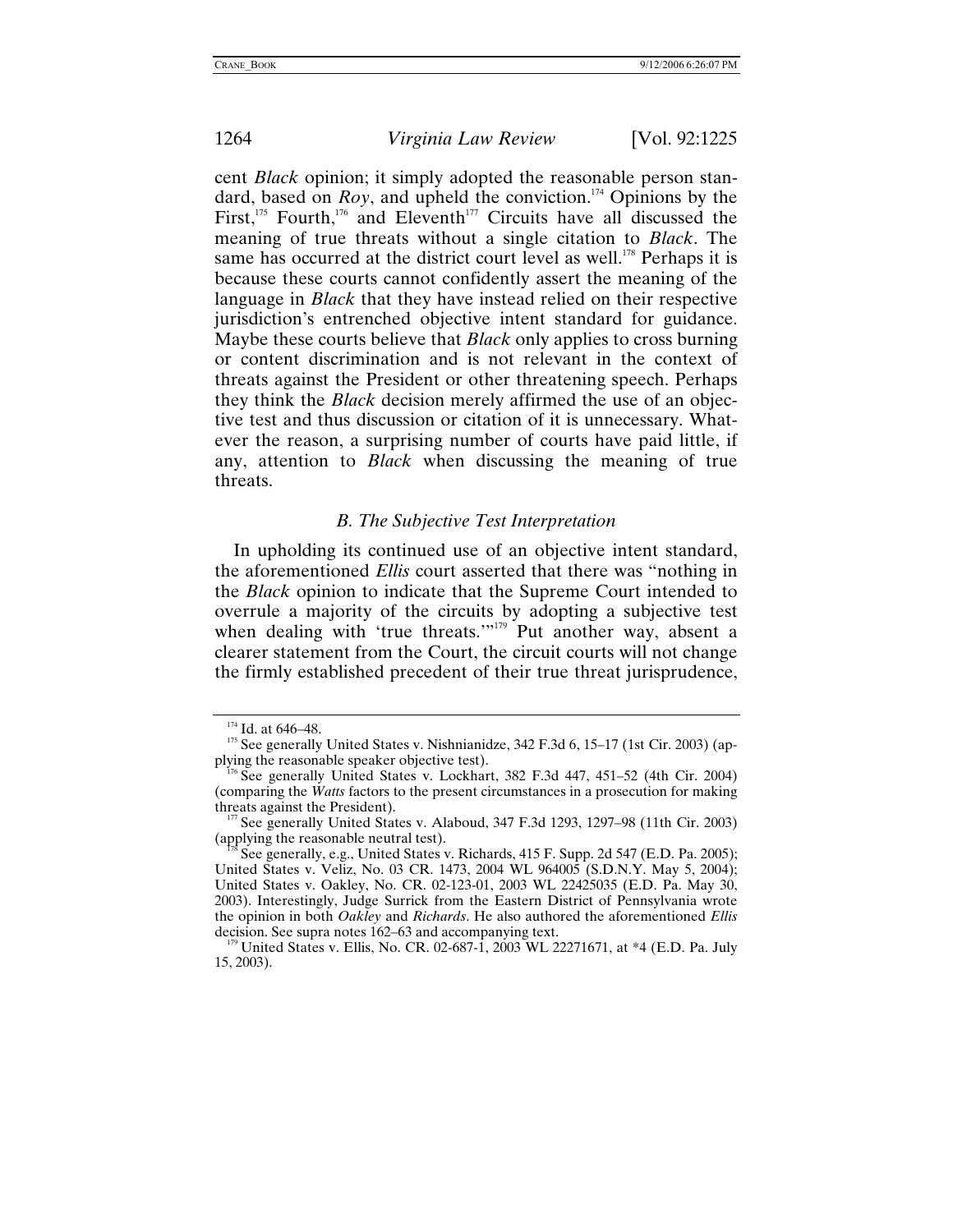<span id="page-41-0"></span>namely the use of an objective intent standard. However, the Tenth Circuit did find that the Court clearly adopted a subjective intent standard in *Black* and changed its own approach accordingly. In *United States v. Magleby*, a decision that was briefly discussed at the outset of this Note, the court adopted Justice Marshall's specific intent test for true threats. The court stated that true threats, "[u]nprotected by the Constitution[,]... must be made 'with the intent of placing the victim in fear of bodily harm or death.' An intent to threaten is enough; the further intent to carry out the threat is unnecessary.["180](#page-41-1) While the *Bly* court quoted from the language of *Black* that said the intent to carry out the threat was unnecessary, the *Magleby* court quoted from the intimidation definition that required the specific intent to place the victim in fear. Both courts extrapolated their respective definition of true threats from these different parts of the *Black* definition.<sup>[181](#page-41-2)</sup>

#### *C. The Ninth Circuit: A Locus for (and Microcosm of) Controversy*

By this point, it seems cliché to use the Ninth Circuit as the premier example of the judicial split over the proper intent standard for true threats. Remember, it was the Ninth Circuit that produced both *Roy* (the foundational opinion for the reasonable speaker test)[182](#page-41-3) and *Twine* (the lone pre-*Black* opinion to adopt Justice Marshall's specific intent to threaten standard); $183$  the Ninth Circuit was also home to the sharply contested *Planned Parenthood* decision, which produced majority and dissenting opinions with starkly different approaches to the intent question.<sup>184</sup> Nevertheless, the Ninth Circuit's response to *Black* epitomizes the ambiguity of the

<span id="page-41-1"></span> $180$  United States v. Magleby, 420 F.3d 1136, 1139 (10th Cir. 2005) (quoting and citing *Black*, 538 U.S. at 359–60) (internal citations omitted); see also supra notes 8–9 and

<span id="page-41-2"></span>accompanying text.<br>
<sup>181</sup> See id. at 1139; United States v. Bly, No. CRIM. 3:04CR00011, 2005 WL 2621996, at \*2 (W.D. Va. Oct. 14, 2005); see also *Black*, 538 U.S. at 359–60.

<span id="page-41-3"></span><sup>&</sup>lt;sup>182</sup> Roy v. United States, 416 F.2d 874 (9th Cir. 1969); see supra notes 53–56, 81–88 and accompanying text.<br><sup>183</sup> United States v. Twine, 853 F.2d 676 (9th Cir. 1988); see supra notes 44–46, 73–77

<span id="page-41-4"></span>and accompanying text.<br><sup>184</sup> Planned Parenthood of the Columbia/Willamette, Inc. v. Am. Coalition of Life

<span id="page-41-5"></span>Activists, 290 F.3d 1058 (9th Cir. 2002); see supra notes 106–20 and accompanying text.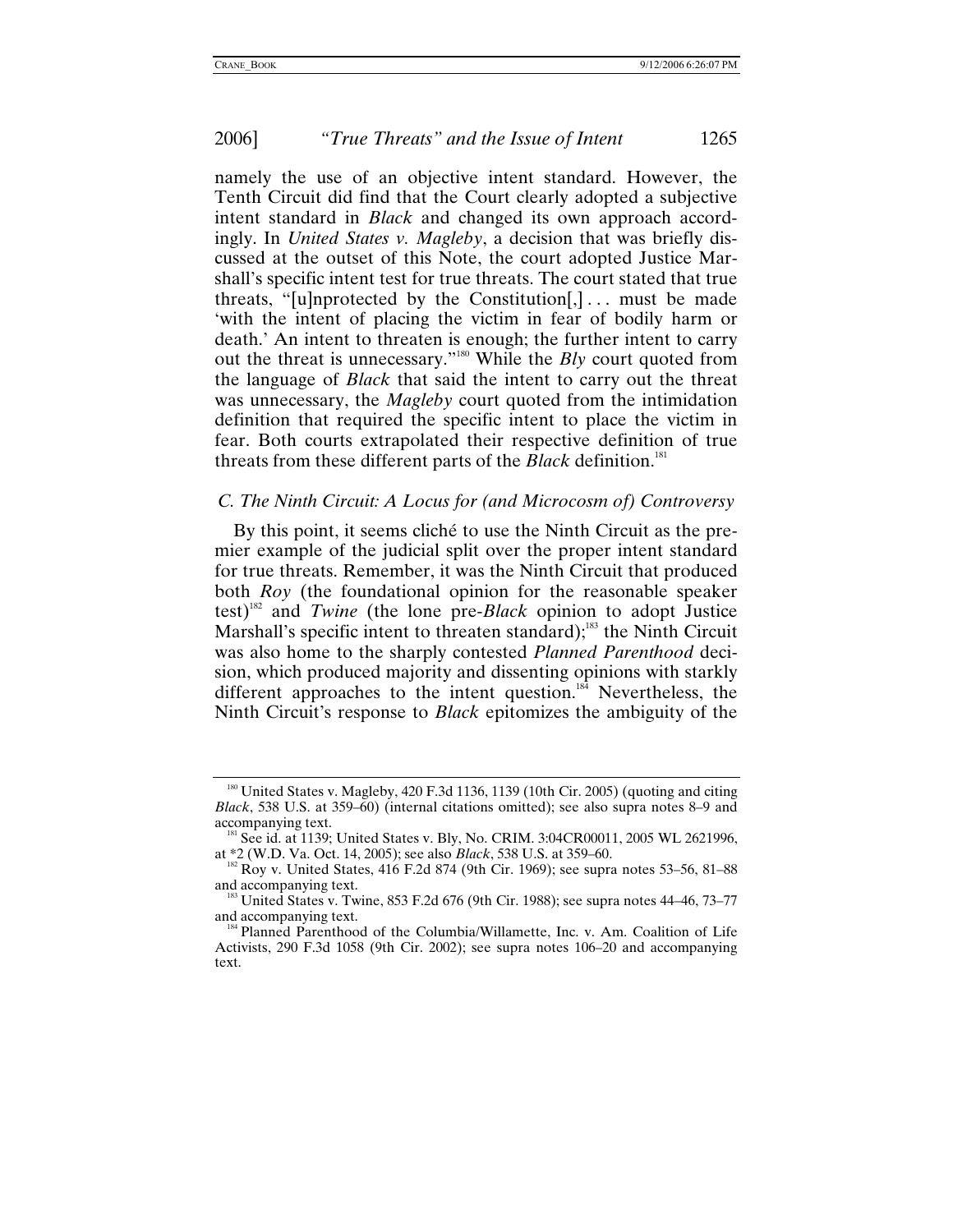Court's attempted definition and demonstrates how this lack of clarity continues to trouble the jurisprudence.

In *United States v. Lincoln*, the Ninth Circuit applied its deeplyrooted reasonable speaker test in a prosecution for a threat made against the President.<sup>185</sup> Like some of the courts mentioned above, the court in *Lincoln* did not refer to the *Black* decision when discussing the meaning of "true threats."[186](#page-42-1) Instead, it applied an objective intent standard and held that the letter in question did not constitute a true threat.[187](#page-42-2) Interestingly, the author of the *Lincoln*  opinion was Judge Rawlinson. She was the only judge on the panel who participated in the *Planned Parenthood* en banc decision. In that case, she joined the majority opinion, which adopted an objec-tive intent approach.<sup>[188](#page-42-3)</sup>

The Ninth Circuit panel that decided *United States v. Cassel* also had a single alumnus from the *Planned Parenthood* decision, Judge O'Scannlain.[189](#page-42-4) Unlike Judge Rawlinson, Judge O'Scannlain dissented in *Planned Parenthood*.<sup>190</sup> Filed less than two months after *Lincoln*, the *Cassel* opinion, written by Judge O'Scannlain, adopted an entirely new approach to the meaning of true threats. After acknowledging that true threats are unprotected by the First Amendment, the court made the following observations:

We are . . . faced with the question whether intent to threaten the victim is required in order for speech to fall within the First Amendment exception for threats.... [T]he disputed question is whether the government must prove that the defendant intended his words or conduct to be understood by the victim as a threat. [Defendant] argues that it must. The government's position is that mere negligence with regard to the victim's understanding is enough: in other words, speech is punishable if a reasonable person would understand it as a threat, whether or not the speaker meant for it to be so understood. $191$ 

<span id="page-42-0"></span><sup>&</sup>lt;sup>185</sup> 403 F.3d 703, 706 (9th Cir. 2005) (relying on *United States v. Hanna*, 293 F.3d 1080, 1084 (9th Cir. 2002)).

<span id="page-42-1"></span><sup>&</sup>lt;sup>186</sup> The court did mention *Watts*, however. Id. at 706–07.<br><sup>187</sup> Id. at 706–08.<br><sup>188</sup> Planned Parenthood, 290 F.3d at 1062.<br><sup>189</sup> United States v. Cassel, 408 F.3d 622, 624 (9th Cir. 2005).<br><sup>190</sup> Planned Parenthood, 290

<span id="page-42-2"></span>

<span id="page-42-3"></span>

<span id="page-42-4"></span>

<span id="page-42-6"></span><span id="page-42-5"></span>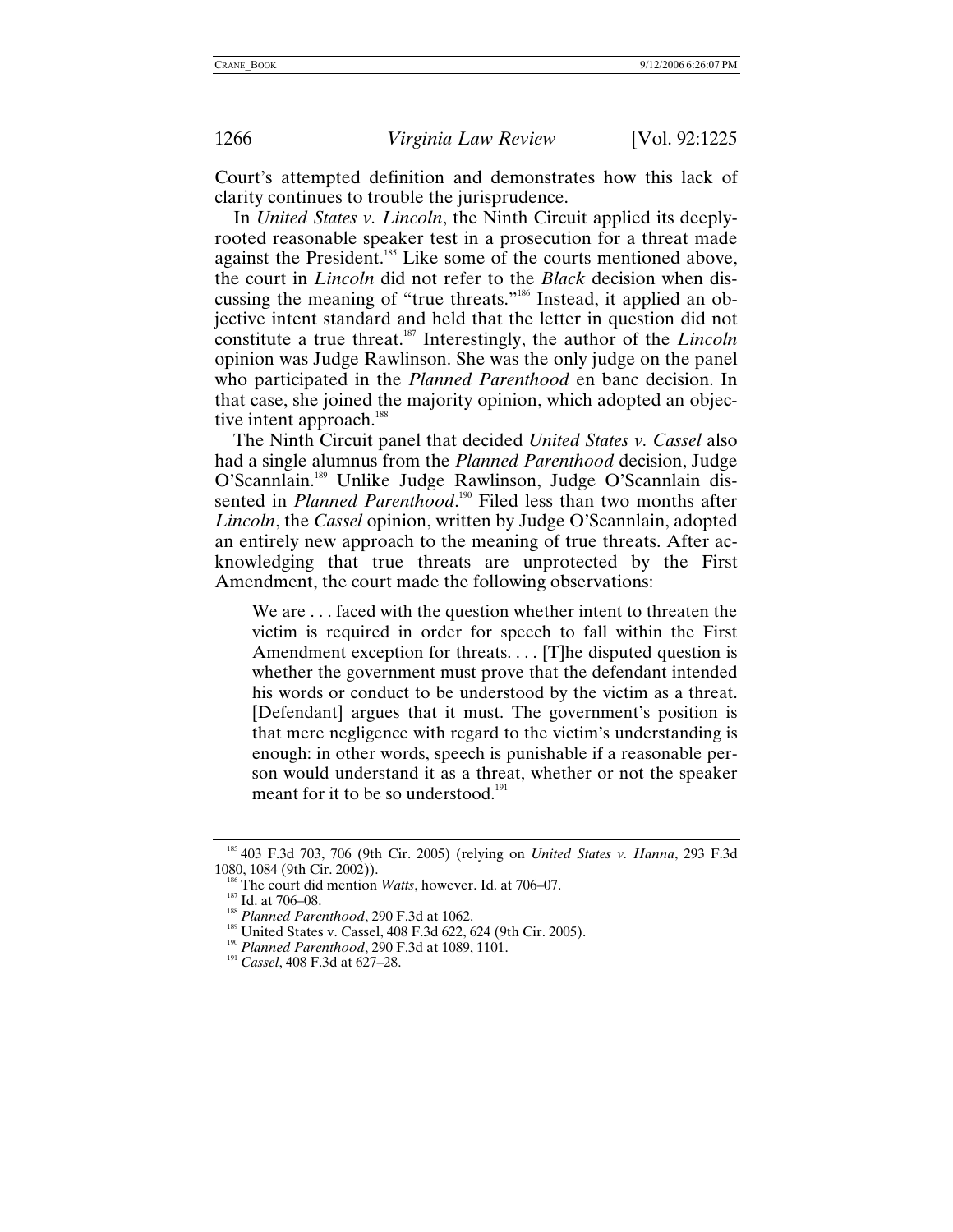Thus, the court signaled its intention to address the constitutional issue which has consumed this Note—a question the Ninth Circuit evaded when it first decided the issue in *Roy*.<sup>[192](#page-43-0)</sup>

Although it recognized that, with the exception of *Twine* and its progeny, the Ninth Circuit had traditionally applied the reasonable speaker test, the *Cassel* panel asserted that *Black* was now the guiding precedent. After quoting *Black*'s definition of true threats and intimidation, the panel interpreted the Court's language to mean that "only *intentional* threats are criminally punishable consistently with the First Amendment. . . . A natural reading of [the Court's] language embraces not only the requirement that the communication itself be intentional, but also the requirement that the speaker intend for his language to *threaten* the victim."[193](#page-43-1) Noting that the "Court laid great weight on the intent requirement" in *Black*, the *Cassel* panel held that it must "conclude that the same principle governs in the case before us."[194](#page-43-2) Recognizing that the adoption of a specific intent to threaten subjective test conflicted with some of the circuit's previous decisions, the court simply observed that the Supreme Court's "definition of a constitutionally proscribable threat is, of course, binding," and therefore the court was "bound to conclude that speech may be deemed unprotected by the First Amendment as a 'true threat' only upon proof that the speaker subjectively intended the speech as a threat."<sup>195</sup>

In a span of forty-five days (the length of time between the *Lincoln* and *Cassel* decisions), the Ninth Circuit had seemingly made a

<span id="page-43-1"></span><span id="page-43-0"></span><sup>&</sup>lt;sup>192</sup> See supra note 82 and accompanying text.<br><sup>193</sup> *Cassel*, 408 F.3d at 631 ("The Court's insistence on intent to threaten as the *sine qua non* of a constitutionally punishable threat is especially clear from its ultimate holding that the Virginia statute was unconstitutional precisely because the element of intent was effectively eliminated by the statute's provision rendering *any* burning of a cross on the property of another prima facie evidence of an intent to intimidate.")

<span id="page-43-3"></span><span id="page-43-2"></span><sup>&</sup>lt;sup>194</sup> Id. at 631–33. The court attempted to reconcile its holding with the *Lincoln* decision, which was decided only weeks earlier, in a footnote: "Because *Lincoln* merely applied longstanding precedent and did not raise or consider the implications of *Virginia v. Black*, it does not constrain our analysis in this case." Id. at 633 n.9. Similarly, the court reconciled its opinion with some of those discussed earlier, which held that *Black* affirmed the use of an objective test, by stating that "it appears that no other circuit has *squarely addressed* the question whether *Black* requires the government to prove the defendant's intent." Id. at 633 n.10 (emphasis added).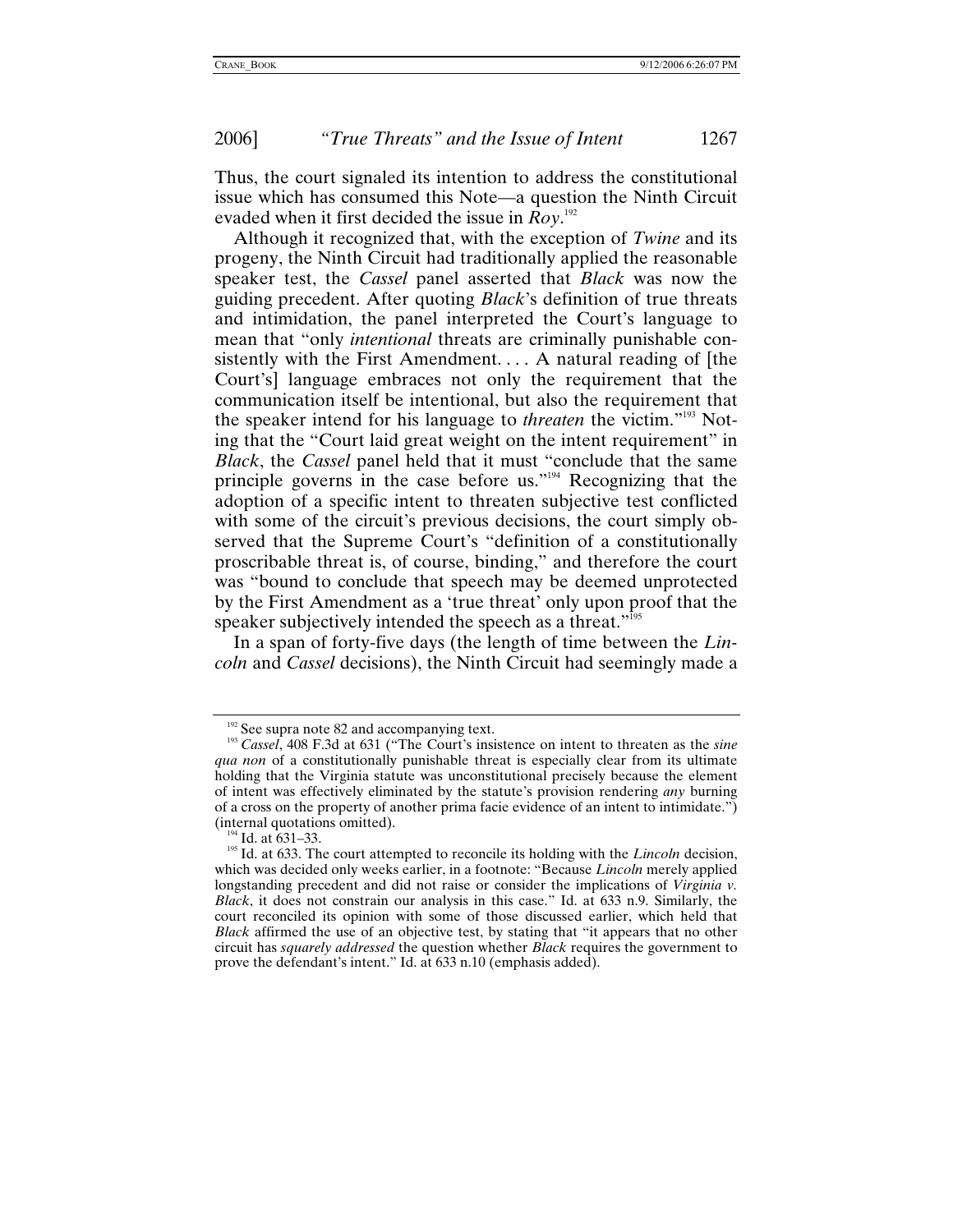180-degree turn on the issue of intent. Forty-two days later, the Ninth Circuit made another about-face. In *United States v. Romo*, a case involving a conviction for threats made against the President, the court revisited the meaning of true threats.<sup>196</sup> Instead of applying the specific intent standard seemingly required by *Cassel*, the court applied its familiar reasonable speaker objective test and explained the limited reach of *Cassel* in a footnote:

The recent decision in *United States v. Cassel* does not change our view. *Cassel* leaves untouched the reasonable person analysis for presidential threats because it did not address whether statutes like 18 U.S.C. § 871(a) require intent. Because [the defendant] has not raised First Amendment issues and *Cassel* does not alter the analysis of presidential threats, we employ the decadesold [*Roy*] approach to analyzing threats under 18 U.S.C.  $§ 871(a).<sup>1</sup>$  $§ 871(a).<sup>1</sup>$  $§ 871(a).<sup>1</sup>$ 

But the Ninth Circuit did not rest with its decision in *Romo*. In *United States v. Stewart*, a case heard by the same panel which decided *Cassel*, the court attempted to reconcile the circuit's most recent true threat opinions.<sup>198</sup> The defendant was convicted for making a threat against a federal judge, and one of the issues before the court was whether his speech was constitutionally protected.<sup>199</sup> The court compared the contradictory holdings in *Cassel* and *Romo* and, as would be expected given the panel's membership, had doubts about "*Romo*'s continued use of the objective 'true threat' definition" in light of "*Black*'s subjective 'true threat' definition."<sup>200</sup> Instead of resolving the conflicting approaches, the court took a page from the Supreme Court's playbook and punted: "Nonetheless, we need not decide whether the objective or subjective 'true threat' definition should apply here. That is because the evidence establishes that [the defendant's] statement was a 'true threat' under either definition and thus is not protected by the First

<span id="page-44-0"></span><sup>&</sup>lt;sup>196</sup> 413 F.3d 1044, 1051 (9th Cir. 2005). This panel had no members from the en banc *Planned Parenthood* decision.

<span id="page-44-1"></span><sup>&</sup>lt;sup>197</sup> Id. at 1051 n.6 (internal citations omitted).<br><sup>198</sup> 420 F.3d 1007, 1016–19 (9th Cir. 2005).<br><sup>199</sup> Id. 200 Id. at 1018.

<span id="page-44-2"></span>

<span id="page-44-4"></span><span id="page-44-3"></span>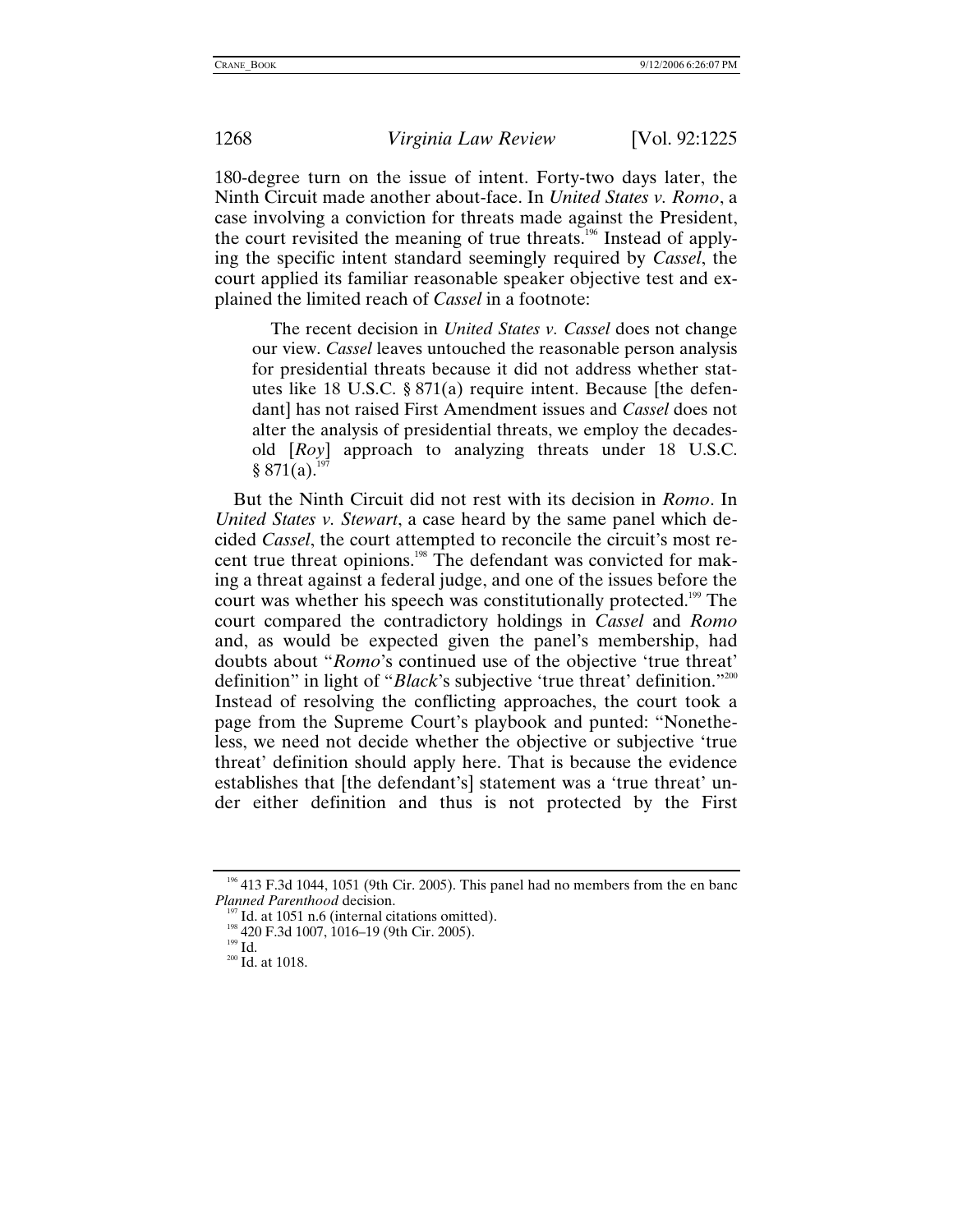<span id="page-45-0"></span>Amendment."<sup>201</sup> Put simply, the court threw up its hands and declared, at least temporarily, an intra-circuit truce.

# V. WHAT SHOULD THE INTENT STANDARD BE?: A NORMATIVE ANALYSIS

As evidenced by the back-and-forth of the Ninth Circuit, there is still a need, even after *Black*, for a clear and consistent approach to the intent standard of true threats. While the best interpretation of *Black* seems to be that the specific intent to threaten is required for all true threats, not just intimidation, the Court's inability to clearly articulate an intent standard has allowed a potpourri of mens rea approaches to persist in the lower courts.<sup>202</sup> Regardless of what the Court's aims in *Black* truly were, the disparate treatments (and interpretations) by the lower courts indicate that the Court must revisit the meaning of true threats, and the question of intent, sometime soon. When that time arrives, what intent standard should the Court adopt? This Part will examine the normative arguments of each approach and argue that for all true threats the Court should require the same subjective intent standard it adopted for intimidation—the specific intent to threaten the recipient or victim.

True threats, like any of the "*Chaplinsky* exceptions" to the First Amendment, should be defined with both the values underlying free speech and the reasons for proscribing the category in mind. This much is not controversial. As the Court noted in *Black*, "[t]he hallmark of the protection of free speech is to allow 'free trade in ideas'—even ideas that the overwhelming majority of people might find distasteful or discomforting."[203](#page-45-3) These principles must be bal-

<span id="page-45-2"></span>

<span id="page-45-1"></span><sup>&</sup>lt;sup>201</sup> Id.  $202$  Some commentators have been even more critical of the Court's failure to clearly define the meaning of true threats. For example, in a sharp critique, Professor Gey states that "we have no way of knowing exactly what *Black* portends for free speech because (to put the matter unkindly) Justice O'Connor's opinion in the cross burning case borders on the incoherent. The Court sends several different messages about free speech in *Black*, many of which contradict each other." Gey, A Few Questions, supra note 3, at 1287–88; see also Martin, supra note 10, at 290–91 ("Unfortunately, the Court [in *Black*] did not delineate the border between true threats and protected speech . . . [and thus] avoided the precarious task of defining the outer reaches of the true threats doctrine.").

<span id="page-45-3"></span><sup>&</sup>lt;sup>203</sup> *Black*, 538 U.S. at 358; see also Texas v. Johnson, 491 U.S. 397, 414 (1989) ("If there is a bedrock principle underlying the First Amendment, it is that the government may not prohibit the expression of an idea simply because society finds the idea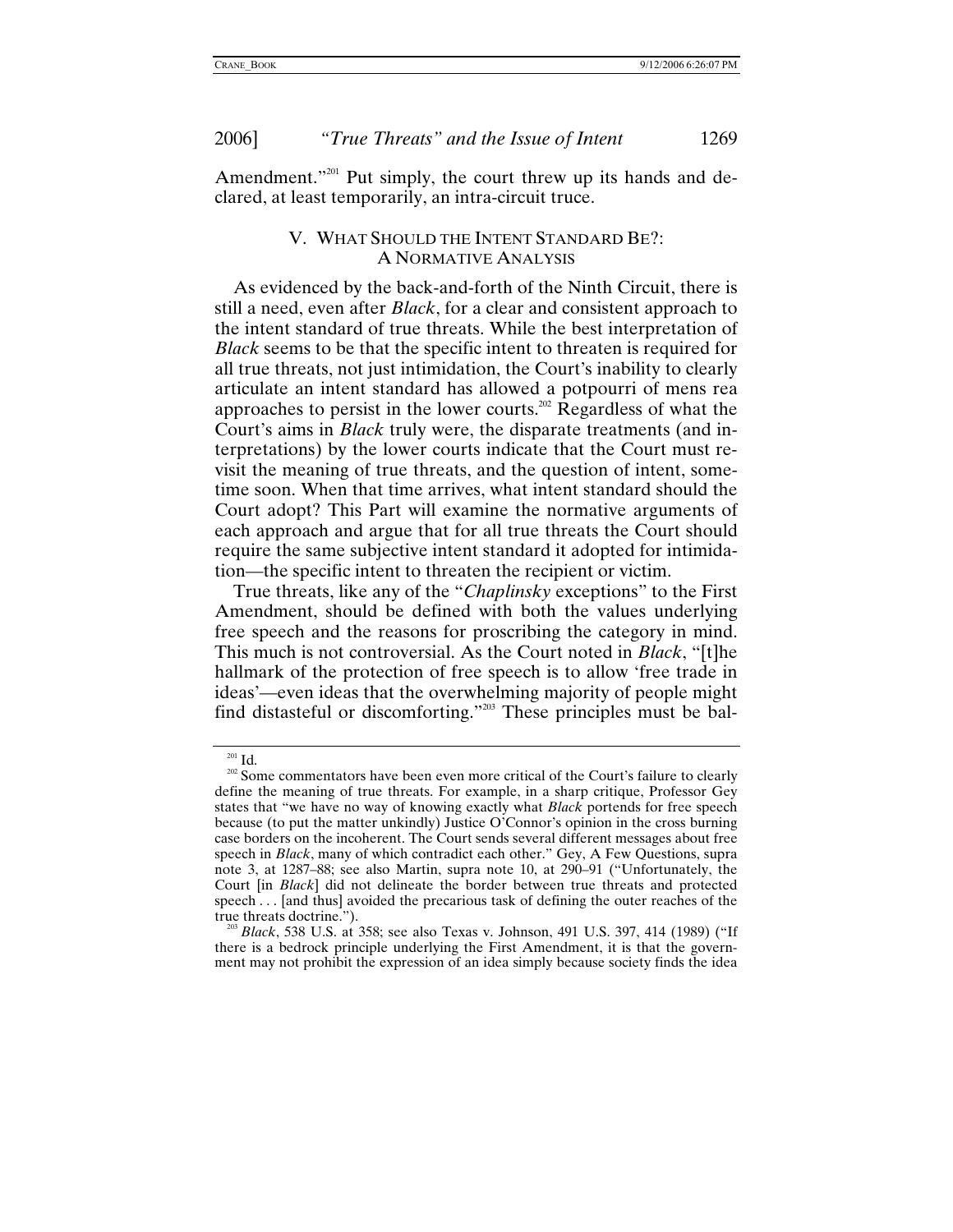anced against the motives for prohibiting threatening speech: "protecting individuals from the fear of violence, from the disruption that fear engenders, and from the possibility that the threatened violence will occur."<sup>204</sup> It was an attempt to achieve such a balance that originally animated the conception of the term "true threats."[205](#page-46-1) For reasons that will be elaborated further, the subjective test that requires the specific intent to threaten achieves the optimal balance.

Since the Ninth Circuit's 1969 decision in *Roy*, the objective intent test has been the prevailing standard[.206](#page-46-2) In *United States v. Kosma*, the Third Circuit provided a particularly thorough, and fairly representative, justification for the objective intent approach to true threats. "[M]indful of the potential difficulties in distinguishing between constitutionally protected political speech and unprotected threats,"<sup>207</sup> the court offered two generally accepted reasons for why the objective intent approach is superior. First, the objective intent test "best satisfies the purposes" of punishing threatening speech "since it recognizes the power of a threat to hinder ... even when the threatmaker has no intention of carrying

<span id="page-46-2"></span>

itself offensive or disagreeable."); see generally N.Y. Times Co. v. Sullivan, 376 U.S. 254 (1964) (extolling the importance of protecting speech even if it contains factual errors or defamatory content because of the need for promoting vigorous and open

<span id="page-46-0"></span>debate in public discourse).<br><sup>204</sup> R.A.V. v. City of St. Paul, 505 U.S. 377, 388 (1992); see also *Black*, 538 U.S. at 360; supra notes 21–24 and accompanying text.

<span id="page-46-1"></span>See Watts v. United States,  $394$  U.S. 705, 708 (1969) (noting that "we must interpret the language Congress chose against the background of a profound national commitment to the principle that debate on public issues should be uninhibited, robust, and wide-open, and that it may well include vehement, caustic, and sometimes unpleasantly sharp attacks on government and public officials" and that political language "is often vituperative, abusive, and inexact") (internal quotations and citations omitted).<br><sup>206</sup> See supra notes 81–88 and accompanying text.<br><sup>207</sup> United States v. Kosma, 951 F.2d 549, 553 (3d Cir. 1991). While *Kosma* deals with

<span id="page-46-3"></span>a prosecution under 18 U.S.C. § 871 for threats made against the President, and thus its rationales are tailored to such a prosecution, its reasoning for the superiority of an objective intent approach is consistent with the justifications courts and commentators give for objective intent tests generally, regardless of who the victim or recipient of the alleged threat is. Furthermore, as noted earlier, with the exception of the Ninth Circuit, every circuit that has adopted an objective intent approach has applied that standard across-the-board to all contexts of threatening statements. See supra note 75. Because this author agrees that the same intent standard should be used for all true threats, the respective merits of the objective and subjective intent approaches will be analyzed regardless of whether the victim is the President or a private person.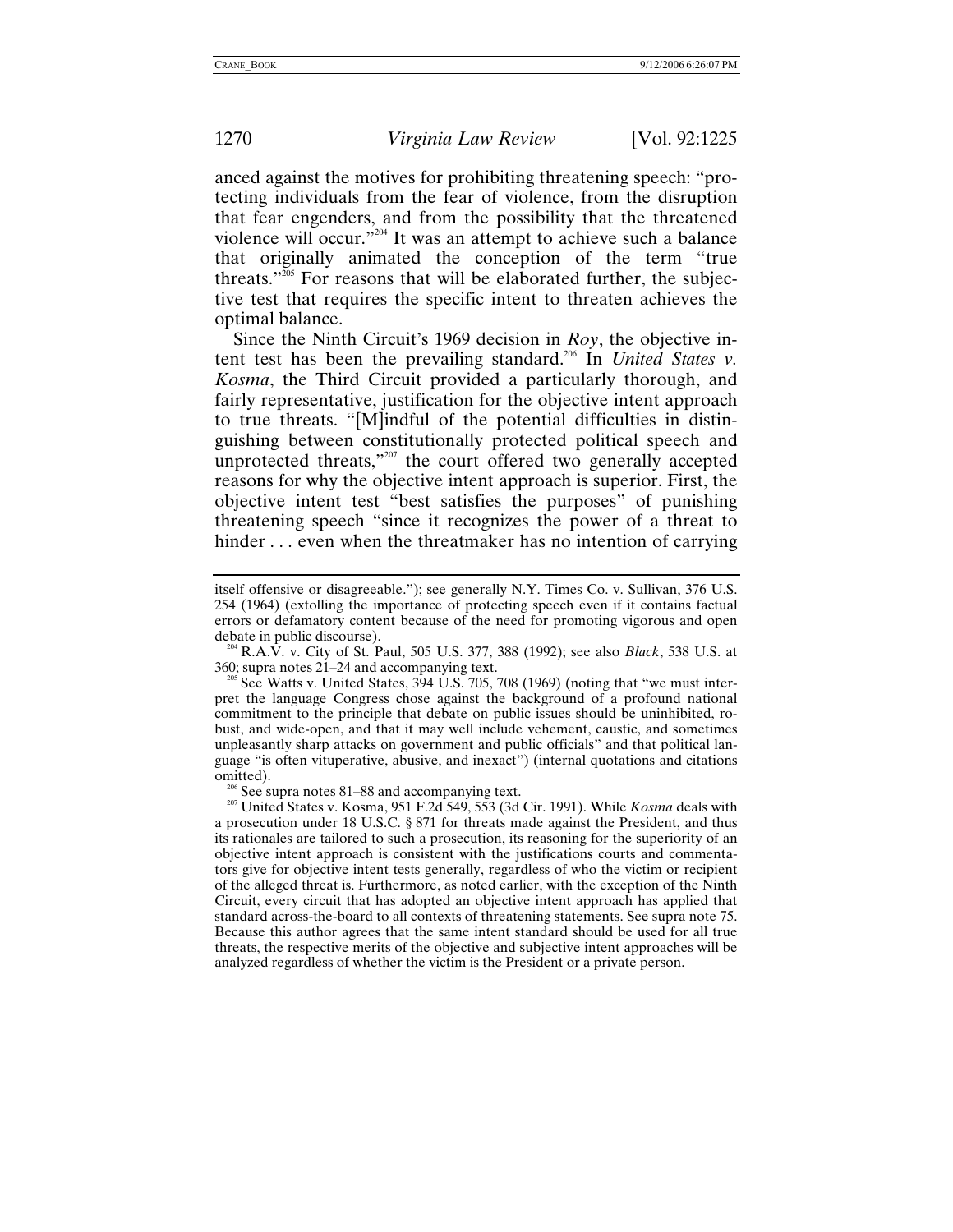out the threat and there is no actual danger."[208](#page-47-0) Because "[t]he *threat alone* is disruptive of the recipient's sense of personal safety and well-being," the court argued that one subjective intent standard, the specific intent to carry out the threat test, was inappropriate.<sup>209</sup>

Having dismissed the requirement of a specific intent to carry out the threat, the court in *Kosma* addressed the second subjective standard, the specific intent to threaten test, and supplied another popular reason for preferring an objective intent approach. The court considered and rejected the specific intent to threaten standard, first articulated by Justice Marshall in *Rogers*, because this "subjective test makes it considerably more difficult for the government to prosecute threats."<sup>210</sup> Moreover, "any subjective test potentially frustrates the purposes" of preventing true threats because it "make[s] prosecution of these threats significantly more difficult.["211](#page-47-3) Thus, according to *Kosma* and other objective intent opinions, the specific intent to threaten should not be required.

Supporters of an objective intent standard correctly reject the subjective test which requires the defendant to have intended to carry out the threat. As noted in *Kosma*, such a standard ignores the harms associated with threatening speech, such as fear and disruption. The speaker need not intend to carry out his threat in order for his words to have a deleterious effect. Put simply, threats are not, and should not, be considered inchoate crimes. Thus, most courts, including the Supreme Court, have rightly held that "[t]he speaker need not actually intend to carry out the threat" in order for the communication to constitute a true threat. $^{212}$  $^{212}$  $^{212}$ 

When it comes to the specific intent to threaten subjective test, however, the majority of courts have missed the mark. Although

<span id="page-47-1"></span><span id="page-47-0"></span><sup>&</sup>lt;sup>208</sup> *Kosma*, 951 F.2d. at 557.<br><sup>209</sup> Id. (internal quotations omitted) (alteration in original); see also United States v. Aman, 31 F.3d 550, 555 (7th Cir. 1994) (stating that the objective standard best accomplishes the aim of preserving the recipient's sense of personal safety).

<span id="page-47-2"></span><sup>&</sup>lt;sup>210</sup> *Kosma*, 951 F.2d at 556–58 (citing Rogers v. United States, 422 U.S. 35, 48 (1975) (Marshall, J., concurring)). 211 Id. at 558. As one commentator stated, concurring with this justification for re-

<span id="page-47-3"></span>jecting the specific intent to threaten, "a subjective speaker-based test could overburden prosecutors by requiring an extremely high standard of proof." Strauss, supra note 10, at 263–64. 212 *Black*, 538 U.S. at 359–60.

<span id="page-47-4"></span>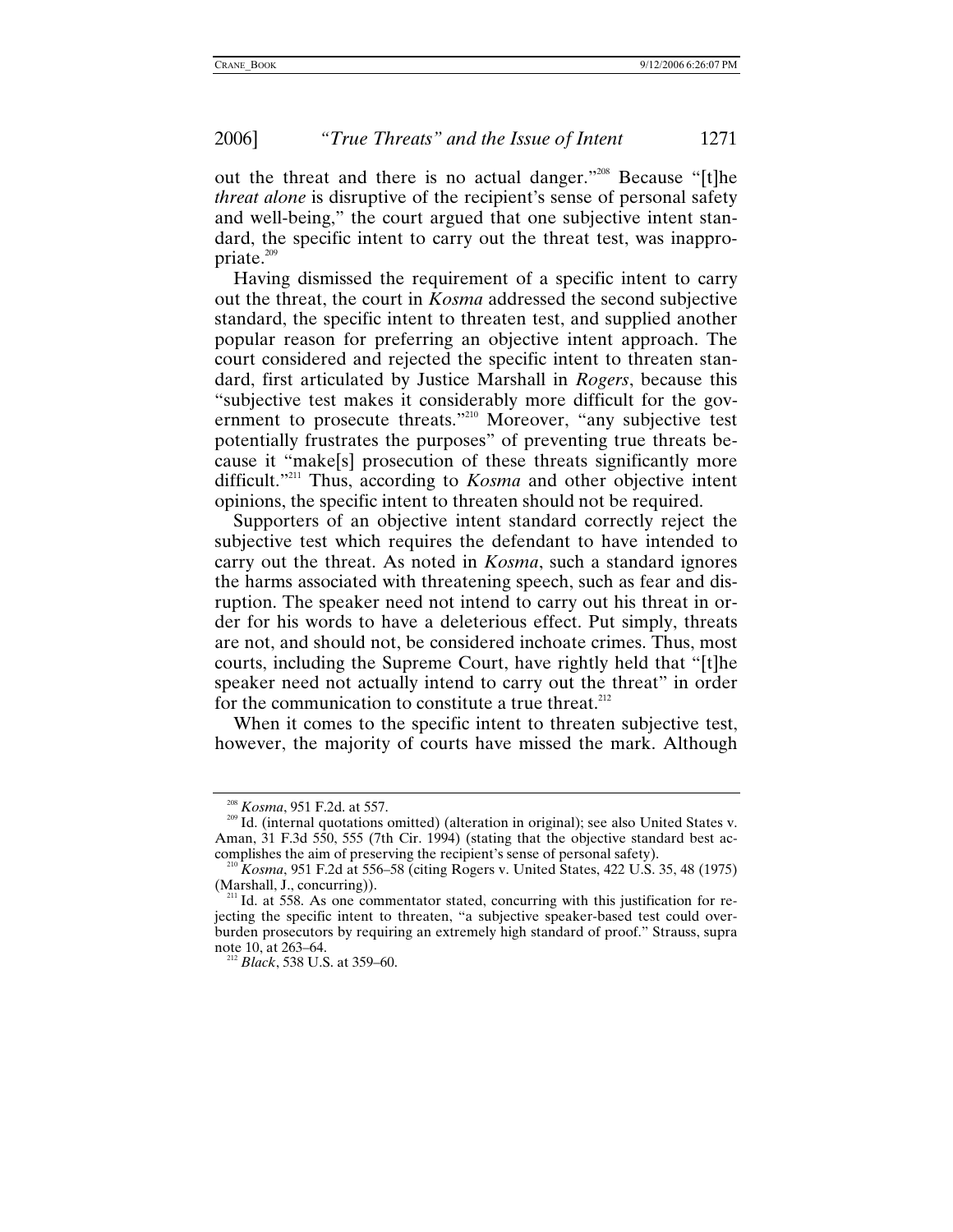an objective test secures the purposes of regulating threats, it does not properly balance those concerns with the values of the First Amendment. In fact, the foundational opinion for the reasonable speaker test, the Ninth Circuit's decision in *Roy*, did not even consider the First Amendment implications of its interpretation.<sup>213</sup> Because it undervalues the tenet that language which is "vituperative, abusive, and inexact" may still be protected under the First Amendment, $214$  the objective intent standard, in each of its forms, is over-inclusive when it comes to prohibiting threatening speech. By focusing on how a reasonable person may react, the objective approach severely discounts the speaker's general First Amendment right to communicate freely, even if that means using language which a reasonable person might find disagreeable. The Court clearly stated this principle in *Black* when it opined, "[t]he hallmark of the protection of free speech is to allow 'free trade in ideas'—even ideas that the overwhelming majority of people might find distasteful or discomforting.["215](#page-48-2) By ignoring the intent of the speaker, an objective test runs the risk of punishing crudely worded ideas; conversely, a subjective test provides a better line of demarcation between ideas and threats. If the speaker did not intend for his communication to be threatening, it is much more likely that he intended to communicate an idea, even if he did so using what a reasonable person would consider abrasive or offensive language.

As Justice Marshall explained in his concurrence in *Rogers*, "[i]n essence, the objective interpretation embodies a negligence standard, charging the defendant with responsibility for the effect of his statements on his listeners. . . . [W]e should be particularly wary of adopting such a standard for a statute that regulates pure speech" because it "would have substantial costs in discouraging the uninhibited, robust, and wide-open debate that the First Amendment is intended to protect."[216](#page-48-3) Because an objective test makes the intent of the speaker irrelevant, a speaker who does not intend for his communication to be threatening, but fears that some may interpret it as so, will not engage in such expression. Consequently,

<span id="page-48-2"></span><span id="page-48-1"></span>

<span id="page-48-3"></span>

<span id="page-48-0"></span><sup>&</sup>lt;sup>213</sup> See supra notes 81–93 and accompanying text.<br><sup>214</sup> Watts v. United States, 394 U.S. 705, 708 (1969).<br><sup>215</sup> *Black*, 538 U.S. at 358. <sup>216</sup> Rogers v. United States, 422 U.S. 35, 47–48 (1975) (Marshall, J., concurring) ternal citations and quotations omitted).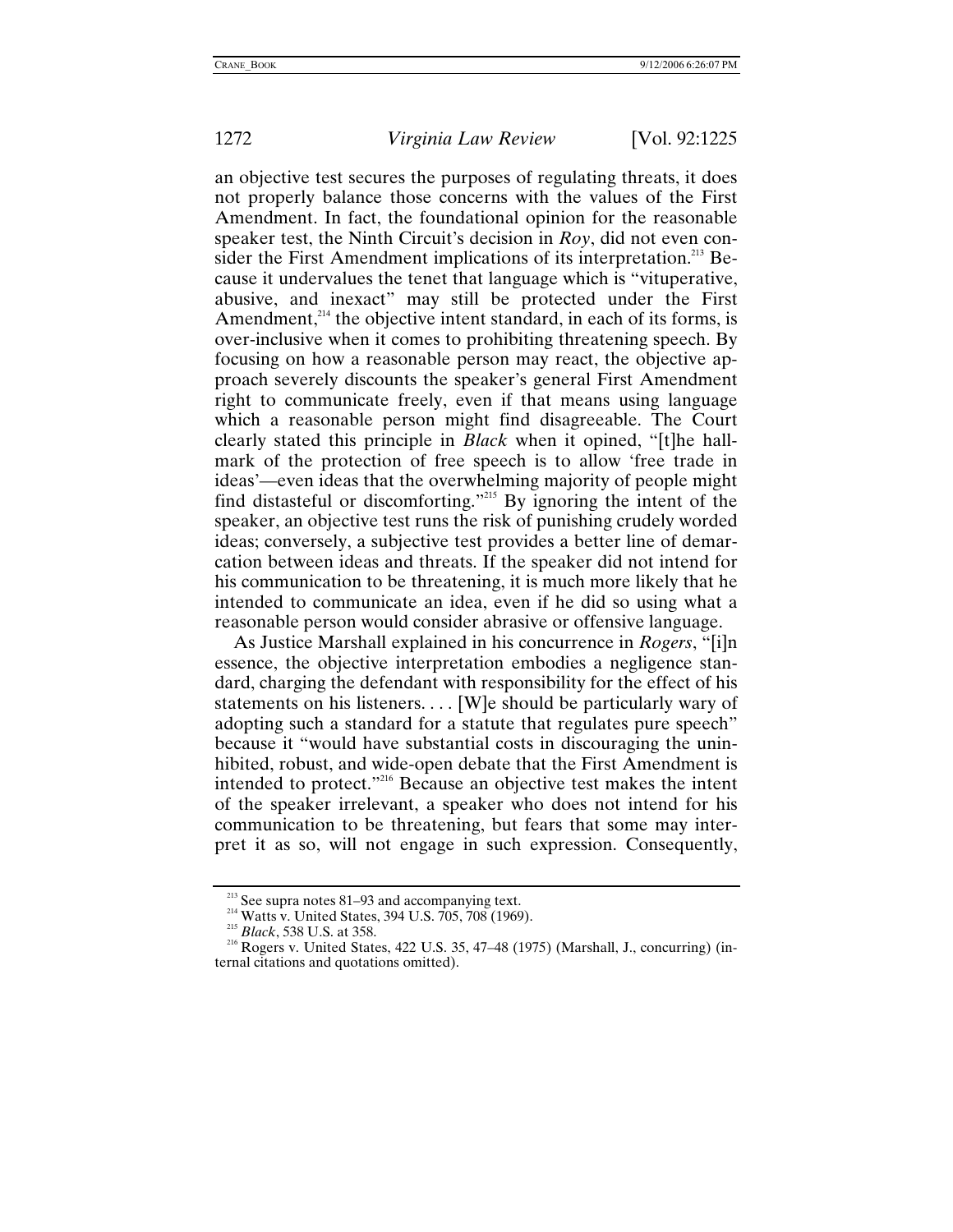speakers who do not intend for their speech to be threatening will still censor themselves, fearful that a reasonable person may construe the communication as threatening. Put simply, an objective standard chills speech.

Like an objective intent standard, Justice Marshall's subjective test protects against the harms caused by threatening speech. Unlike the objective intent approach, however, it properly balances this goal against the values of free expression. Instead of simply prohibiting speech based on the reaction it incurs, this subjective intent standard punishes the speaker who intends to create the harms of threatening speech, be it fear, disruption, or the threat of violence. Under the First Amendment, this is a much better approach. By requiring a specific intent to threaten, a speaker who wishes to bring about the harms associated with threatening speech will be punished; at the same time, the speaker who had no such intention will be given the necessary "breathing space" to speak freely and openly.

There are two common and related criticisms to this subjective intent approach. First, objective intent proponents, such as the court in *Kosma*, claim that a subjective intent test will increase the prosecutor's burden. This, however, is not a legitimate reason for rejecting a subjective standard. If anything, the burden on the prosecutor should be heightened when the regulation of pure speech is involved. Furthermore, the purpose of criminalizing any form of conduct, including speech, is not to ease the prosecutor's burden but to prohibit conduct society finds worthy of punishment.

Second, critics of the specific intent to threaten standard have argued that such an approach should not be adopted because it "would allow carefully crafted statements by speakers who actually intend to threaten to go unpunished."<sup>217</sup> Even if this were true, such criticism does not merit the rejection of this subjective intent test. In the vast majority of cases, if a statement seems clearly threatening, it will be difficult for the defendant to plausibly explain how his communication was not intended to be threatening. For instance, in *United States v. Bly*, the defendant sent several threatening letters and emails to University of Virginia employees follow-

<span id="page-49-0"></span> $217$  Strauss, supra note 10, at 263.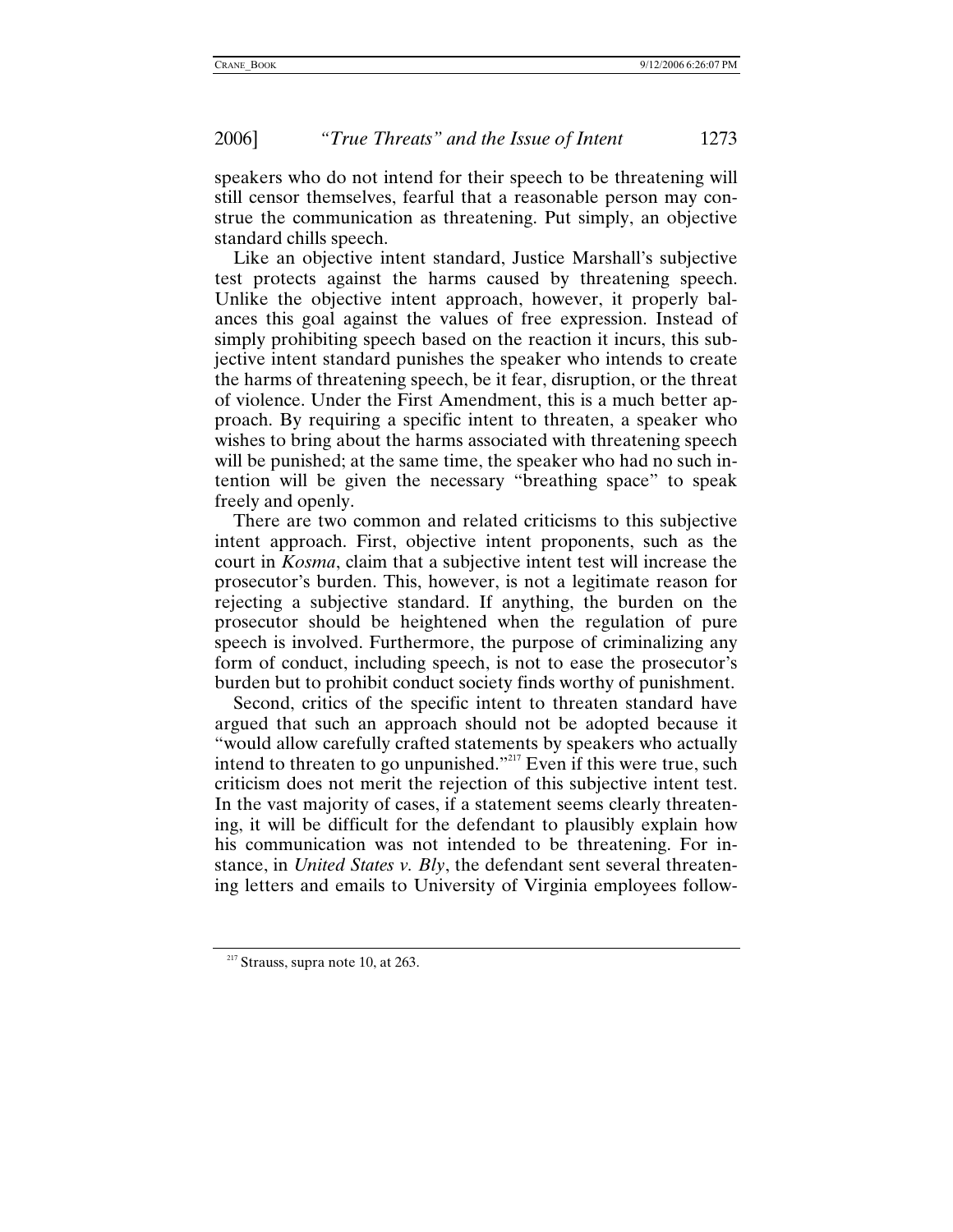ing his termination from a graduate program. One such communication said the following:

It would be a damn shame if the only way I could obtain justice in this element of class warfare is to kill Dr. Rydin. This is not venting. I promise you, this is DEADLY SERIOUS. Please get your ass in gear so I am not left with retribution, retaliation, and vigilante justice as the only justice available to me. NO JOKE. . . . Remember my belief in bullets as the ultimate backup for futile dialogue. $^{218}$ 

In cases such as this, any attempt by the defendant to explain the intent of his communication as non-threatening would most likely be laughable and unbelievable. Only in cases at the proverbial margin, where the line between protected idea and punishable threat is more thinly sliced, will the application of the specific intent to threaten standard potentially lead to a different outcome than if an objective test were applied.

For example, in *United States v. Rogers*, the case in which Justice Marshall introduced the specific intent to threaten standard in a concurring opinion (the Court reversed the conviction on other grounds), the defendant was prosecuted for making threats against President Nixon. After walking into a coffee shop, the defendant "accosted several customers and waitresses, telling them, among other things, that he was Jesus Christ and that he was opposed to President Nixon's visiting China because the Chinese had a bomb that only he knew about, which might be used against the people of this country.["219](#page-50-1) During these outbursts, the defendant "announced that he was going to go to Washington to 'whip Nixon's ass,' or to 'kill him in order to save the United States.'"<sup>220</sup> After local police were notified of the disturbance and threatening remarks, the defendant was questioned about his behavior. Asked if he had threatened the President, the defendant "replied that he didn't like the idea of the President's going to China and making friends with the Chinese." He then said, "'I'm going to Washington and I'm going

<span id="page-50-0"></span><sup>&</sup>lt;sup>218</sup> United States v. Bly, No. CRIM. 3:04CR00011, 2005 WL 2621996, at  $*1$  n.1 (W.D. Va. Oct. 14, 2005) (alteration in original).

<span id="page-50-1"></span><sup>&</sup>lt;sup>219</sup> Rogers, 422 U.S. at 41–42 (Marshall, J., concurring). <sup>220</sup> Id. at 42.

<span id="page-50-2"></span>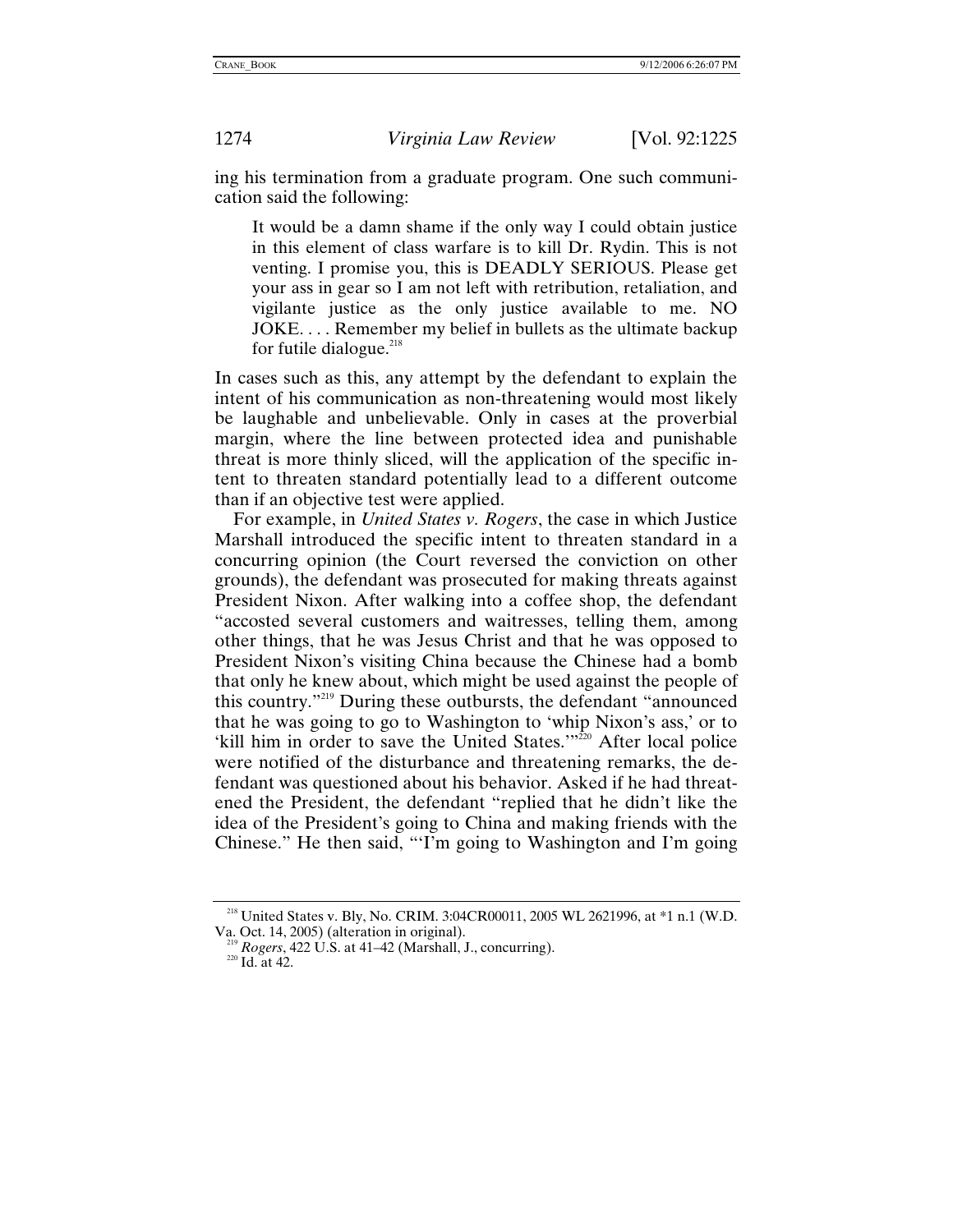to beat his ass off. Better yet, I will go kill him."<sup>221</sup> Rogers was prosecuted for making threatening statements against the President and was later convicted after a jury trial; the circuit court affirmed the conviction. At his trial, the judge instructed the jury that it should convict if the reasonable speaker objective test was met. $^{222}$ 

It is hard to know whether Rogers would still have been convicted if the specific intent to threaten subjective test was used instead of the reasonable speaker standard. However, it seems at least plausible that given the context of his threatening statements (his disapproval of President Nixon's visit to China), his remarks were nothing more than crude political statements of the sort that were protected in *Watts*. However, it is also possible that he actually intended to threaten the President. The point is that an objective intent test fails to distinguish between these two situations, rendering the speaker's actual intent immaterial. All that matters under an objective standard is whether a reasonable person would have construed the statement as threatening. Conversely, the specific intent to threaten standard inquires into the speaker's motive, distinguishing between these two possible explanations of the speaker's intent.

It must be emphasized that the use of a subjective intent test does not mean the defendant will automatically go free; instead, it will simply permit the speaker an opportunity to explain his statement—an explanation that may shed light on the question of whether this communication was articulating an idea or expressing a threat. $223$ 

<span id="page-51-1"></span>

<span id="page-51-0"></span><sup>&</sup>lt;sup>221</sup> Id.<br><sup>222</sup> Id. at 43–44 ("[T]he jury was permitted to convict on a showing merely that a reasonable man in petitioner's place would have foreseen that the statements he made would be understood as indicating a serious intention to commit the act.").<br><sup>223</sup> Another way the use of a subjective intent standard could potentially lead to a

<span id="page-51-2"></span>different result than an objective intent test is that defenses based on mental incompetence (or voluntary intoxication) would be permissible. For instance, in *United States v. Richards*, 415 F. Supp. 2d. 547, 551 (E.D. Pa. 2005), a defendant with "evident" mental health problems was prosecuted for making threatening statements against an immediate family member of a former President (former First Lady and current Senator Hillary Clinton). In line for dinner at a homeless shelter, the defendant said, apparently to no one in particular but loud enough for most in the room to hear, "I'm gonna [sic] put two bullets in her, gonna [sic] put two bullets into Hillary Clinton." Id. at 549. The defendant was later involuntarily committed to a mental health clinic. However, as the court implicitly recognized, a defense based on mental defect would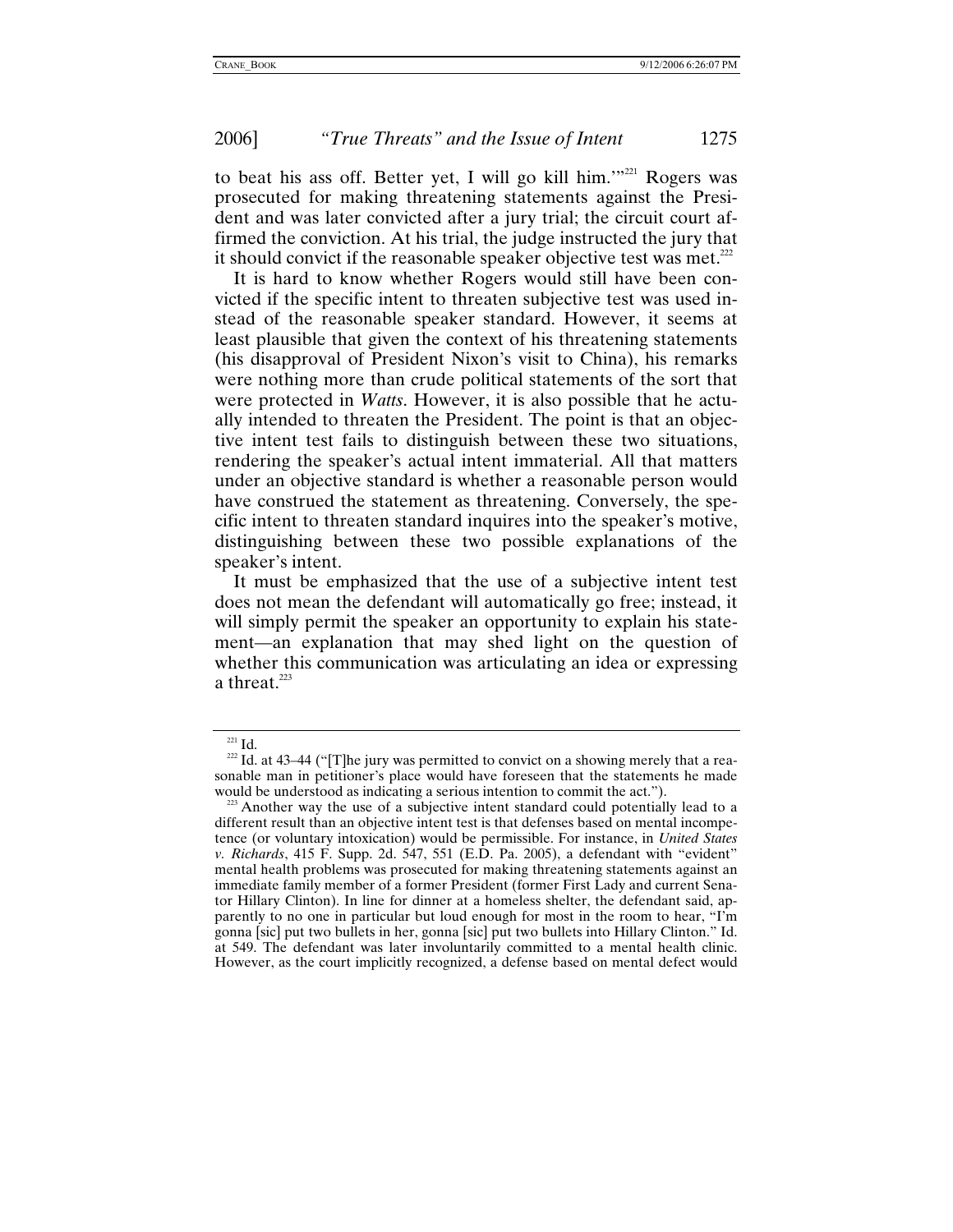Any time the government must prove a specific intent element, society runs the risk of its craftiest criminals escaping conviction. This risk does not mean, however, that we should limit our mens rea options to general intent (negligence and recklessness, for example). Instead, the legal system, as it always does, must rely on the jury (or judge in a bench trial) to make judgments as to whether the defendant is telling the truth about his intent. By requiring a subjective intent, the government can still secure a conviction for blatant threats. The only significant difference is that under a subjective test, the defendant can legitimately argue that he did not mean to threaten the recipient; under an objective test, he is limited to arguing how a reasonable person should have understood his communication. When pure speech is punished, the speaker's intent should matter.<sup>224</sup> Moreover, the results in the easy cases would not change. As even the court in *Kosma* admitted, the adoption of a "subjective 'knowingly' standard would probably not open the floodgates to threats" going unpunished.<sup>225</sup> The only area that would likely see a difference is at the edge. In those close-call situations, however, it is much better to let the "crafty criminal" go free than to imprison the innocent speaker whose words unintentionally seemed threatening to a "reasonable person." Otherwise, speech, especially at the fringe, will be unnecessarily chilled.<sup>226</sup>

only be permissible under a subjective intent test. Id. at 551; see also supra notes 44– 47 and accompanying text.<br><sup>224</sup> The First Amendment's incitement exception provides an apt analogy. In that

<span id="page-52-0"></span>context, the Court has held that "the constitutional guarantees of free speech and free press do not permit a State to forbid or proscribe advocacy of the use of force or of law violation except where such advocacy is *directed* to inciting or producing imminent lawless action and is likely to incite or produce such action." Brandenburg v. Ohio, 395 U.S. 444, 447 (1969) (emphasis added). *Brandenburg* was decided less than

<span id="page-52-2"></span><span id="page-52-1"></span>

two months after *Watts*.<br><sup>225</sup> United States v. Kosma, 951 F.2d 549, 558 (3d Cir. 1991).<br><sup>226</sup> The Court has taken a similar approach when it comes to the First Amendment overbreadth doctrine. Fearful that overbroad statutes would inappropriately chill speech, the Court has allowed defendants, whose conduct is not necessarily constitutionally protected, to make facial challenges to statutes which may chill the speech of others, even if not their own. In effect, the Court has let the "uncrafty criminal" go free in order to secure sufficient free speech protection for others whose speech may be chilled as a result of an otherwise permissible prosecution. For a discussion of the First Amendment overbreadth doctrine, see Richard H. Fallon, Jr. et al., Hart and Wechsler's The Federal Courts and The Federal System 184–99 (5th ed. 2003).